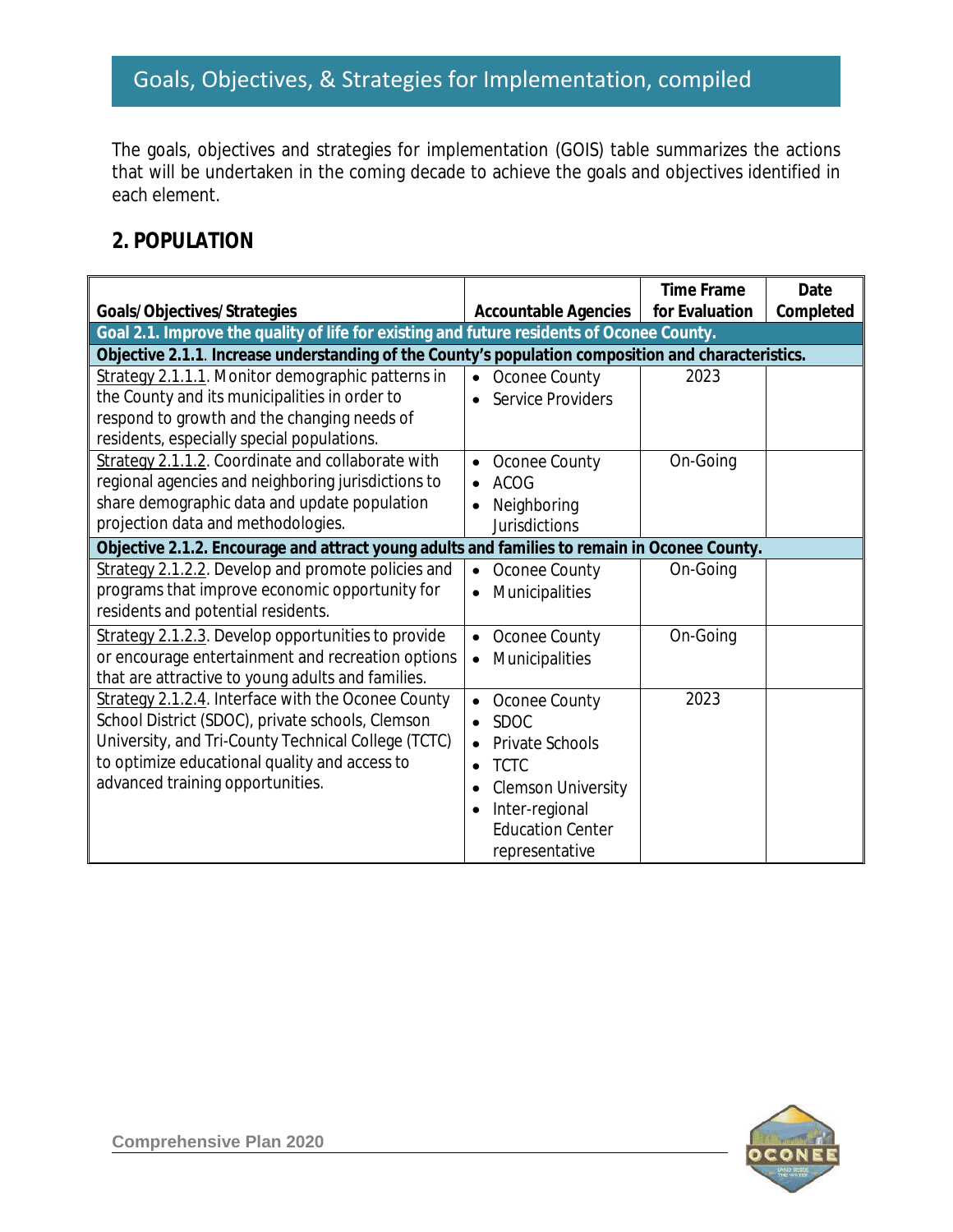|                                                                                                         |                                      | <b>Time Frame</b> | Date      |
|---------------------------------------------------------------------------------------------------------|--------------------------------------|-------------------|-----------|
| Goals/Objectives/Strategies                                                                             | <b>Accountable Agencies</b>          | for Evaluation    | Completed |
| Objective 2.1.3. Assess and seek to address the needs of the County's alternative populations.          |                                      |                   |           |
| Strategy 2.1.3.1. Seek partnerships to assess the                                                       | Oconee County<br>$\bullet$           | On-Going          |           |
| unmet needs of alternative populations and<br>develop strategies and leverage resources to              | Municipalities                       |                   |           |
| address these needs.                                                                                    | <b>State and Local</b>               |                   |           |
|                                                                                                         | Agencies                             |                   |           |
|                                                                                                         | Non-profits<br>Interfaith Ministries |                   |           |
|                                                                                                         | ٠                                    |                   |           |
| Strategy 2.1.3.2. Provide opportunities for local<br>service agencies and organizations to explore      | Oconee County<br>$\bullet$           | On-Going          |           |
| efforts to prevent and eliminate homelessness and                                                       | Municipalities                       |                   |           |
| provide needed services for the County's homeless                                                       | <b>United Way</b><br>$\bullet$       |                   |           |
| population.                                                                                             | <b>Local Service</b>                 |                   |           |
|                                                                                                         | Agencies and                         |                   |           |
|                                                                                                         | Organizations<br>Faith-based         |                   |           |
|                                                                                                         | Organizations                        |                   |           |
| Strategy 2.1.3.3. Reduce language barriers in the                                                       | Oconee County                        | 2025              |           |
| provision of health care, public safety, and other                                                      | Municipalities<br>$\bullet$          |                   |           |
| public services to all Oconee County residents.                                                         | <b>Health Providers</b>              |                   |           |
|                                                                                                         | <b>Other Public</b><br>$\bullet$     |                   |           |
|                                                                                                         | <b>Service Providers</b>             |                   |           |
| Strategy 2.1.3.4. Assess measures to accommodate                                                        | Oconee County<br>$\bullet$           | 2025              |           |
| the needs of the County's aging population in areas                                                     | Municipalities                       |                   |           |
| such as signage, lighting, and transportation                                                           | <b>CAT Bus Service</b><br>$\bullet$  |                   |           |
| options.                                                                                                |                                      |                   |           |
| Goal 2.2. Promote a livable community in which County residents are healthy, supported, and productive. |                                      |                   |           |
| Objective 2.2.1. Ensure access to adequate health care and preventative services.                       |                                      |                   |           |
| Strategy 2.2.1.1. Coordinate the provision of a                                                         | Oconee County<br>$\bullet$           | 2025              |           |
| continuum of supportive services, home repair                                                           | Municipalities<br>$\bullet$          |                   |           |
| programs, and infrastructure that enable elderly                                                        | Council on Aging                     |                   |           |
| residents to age in place to the extent possible.                                                       | Faith-based<br>$\bullet$             |                   |           |
|                                                                                                         | Organizations                        |                   |           |
|                                                                                                         | Oconee County DSS                    |                   |           |
|                                                                                                         | Oconee County                        |                   |           |
|                                                                                                         | <b>DSNB</b>                          |                   |           |
|                                                                                                         | YMCA                                 |                   |           |
|                                                                                                         | SDOC                                 |                   |           |

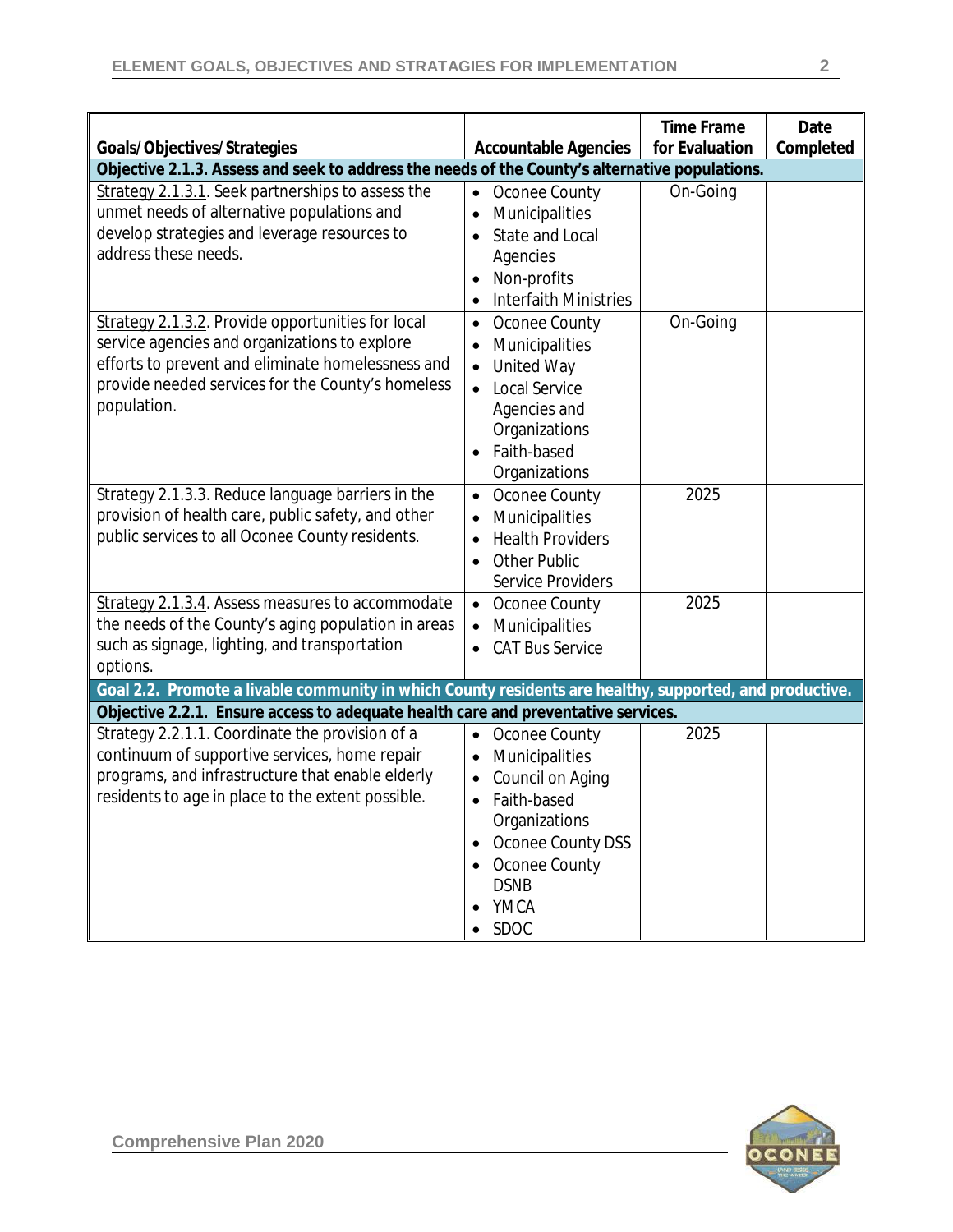| Goals/Objectives/Strategies                                                                                                                                                                                                                                                                          | Accountable<br><b>Agencies</b>                                                                                                                                                                                                           | <b>Time Frame</b><br>for Evaluation | Date<br>Completed |
|------------------------------------------------------------------------------------------------------------------------------------------------------------------------------------------------------------------------------------------------------------------------------------------------------|------------------------------------------------------------------------------------------------------------------------------------------------------------------------------------------------------------------------------------------|-------------------------------------|-------------------|
| Strategy 2.2.1.2. Support access to adequate health<br>care facilities and services for all segments of the<br>population to reduce the incidence and high costs<br>associated with chronic health conditions for local<br>residents, especially geriatric care and accessible<br>care for veterans. | • Oconee Memorial<br>Hospital/Prisma<br>Health<br><b>County Health</b><br>$\bullet$<br>Department<br><b>DSNB</b><br>$\bullet$<br>Rosa Clark Free<br><b>Medical Clinic</b><br>YMCA<br>$\bullet$<br><b>SDOC</b><br>Nonprofits<br>$\bullet$ | On-Going                            |                   |
| Strategy 2.2.1.3. Provide a range of fitness and<br>recreational opportunities that encourage health<br>and well-being and that also safely accommodate<br>residents with disabilities, older adults, youth,<br>families, and other special needs populations.                                       | Oconee County<br>$\bullet$<br>Municipalities<br>$\bullet$<br><b>SDOC</b><br>$\bullet$<br><b>YMCA</b><br>$\bullet$                                                                                                                        | 2025                                |                   |
| Objective 2.2.2. Promote educational attainment and job readiness among County residents.                                                                                                                                                                                                            |                                                                                                                                                                                                                                          |                                     |                   |
| Strategy 2.2.2.1. Create a safe and healthy<br>environment for education and socialization for<br>students at all levels.                                                                                                                                                                            | Oconee County<br>$\bullet$<br>Municipalities<br>$\bullet$<br><b>SDOC</b><br>$\bullet$<br><b>TCTC</b><br>$\bullet$                                                                                                                        | 2023                                |                   |
| Strategy 2.2.2.2. Support and promote workforce<br>development programs that address the skilled<br>labor needs of current and potential employers in<br>the County in trades, high tech, and high demand<br>pathways.                                                                               | Oconee County<br>$\bullet$<br>Municipalities<br>$\bullet$<br><b>Worklink WIA</b><br><b>SDOC</b><br>$\bullet$<br><b>TCTC</b><br>$\bullet$<br>Oconee Adult<br>Education<br>Local Employers                                                 | 2021                                |                   |
| Strategy 2.2.2.3. Support local efforts to raise<br>literacy levels of County residents through<br>afterschool programs, family and early literacy<br>efforts, and church-based programs.                                                                                                            | Oconee County<br>$\bullet$<br>Municipalities<br>$\bullet$<br><b>SDOC</b><br>Oconee County<br>Adult Education/<br>Literacy Program<br>Faith-based<br>Providers                                                                            | 2026                                |                   |

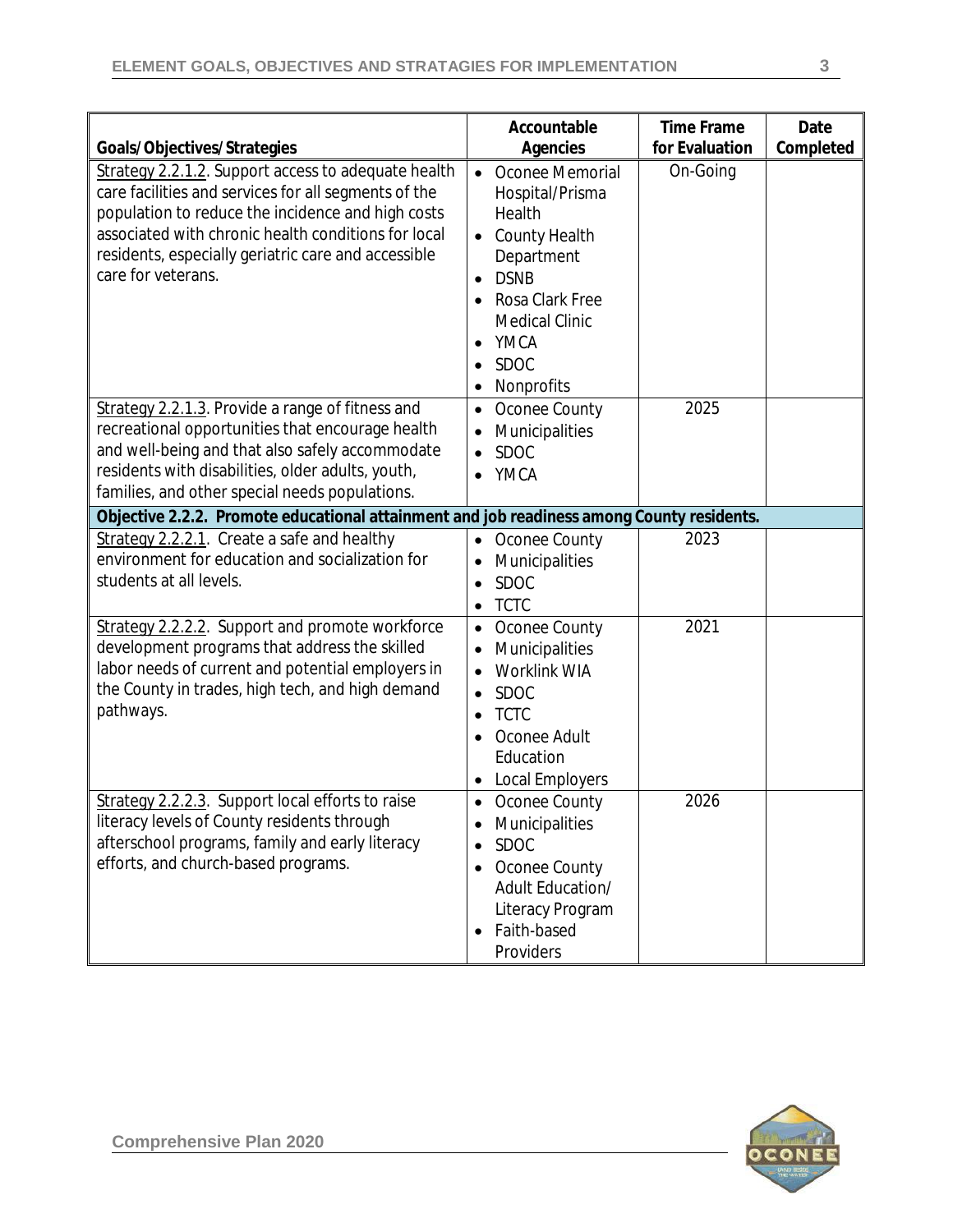| Goals/Objectives/Strategies                                                                                                                                                                                                                                                                               | Accountable<br>Agencies                                                                                                                      | <b>Time Frame</b><br>for Evaluation | Date<br>Completed |
|-----------------------------------------------------------------------------------------------------------------------------------------------------------------------------------------------------------------------------------------------------------------------------------------------------------|----------------------------------------------------------------------------------------------------------------------------------------------|-------------------------------------|-------------------|
| Goal 2.3. Foster a high level of efficiency, coordination, and cooperation among County and municipal                                                                                                                                                                                                     |                                                                                                                                              |                                     |                   |
| services.                                                                                                                                                                                                                                                                                                 |                                                                                                                                              |                                     |                   |
| Objective 2.3.1. Coordinate planning efforts among the County, municipalities, and neighboring                                                                                                                                                                                                            |                                                                                                                                              |                                     |                   |
| jurisdictions.                                                                                                                                                                                                                                                                                            |                                                                                                                                              |                                     |                   |
| Strategy 2.3.1.1. Review and/or update the County's<br>Population Element at least once every five years.                                                                                                                                                                                                 | Oconee County<br>$\bullet$                                                                                                                   | 2023                                |                   |
| Strategy 2.3.1.2. Coordinate service delivery<br>planning among the County, municipalities, and<br>neighboring jurisdictions to eliminate duplication of<br>effort and address long-term needs of residents.                                                                                              | Oconee County<br>Municipalities<br><b>Utilities</b><br>Neighboring<br><b>Jurisdictions</b><br>ACOG<br>$\bullet$                              | 2025                                |                   |
| Strategy 2.3.1.3. Foster on-going coordination and<br>communication among Oconee County,<br>municipalities, and neighboring jurisdictions on a<br>wide range of issues including land use planning and<br>regulation, facilities planning, transportation, and<br>the extension and upgrade of utilities. | Oconee County<br>Municipalities<br><b>ACOG</b><br>Neighboring<br><b>Jurisdictions</b><br><b>Utility Providers</b><br>Nonprofits<br>$\bullet$ | On-Going                            |                   |
| Strategy 2.3.1.4. Review current land use planning,<br>building codes, zoning and development regulations,<br>and other County ordinances for potential impact on<br>population growth and special populations.                                                                                           | Oconee County<br>$\bullet$<br>Municipalities<br>$\bullet$                                                                                    | 2022                                |                   |

## **3. HOUSING**

| Goals/Objectives/Strategies                                                                                                                                                                                 | Accountable<br>Agencies                                                          | <b>Time Frame</b><br>for Evaluation | Date<br>Completed |
|-------------------------------------------------------------------------------------------------------------------------------------------------------------------------------------------------------------|----------------------------------------------------------------------------------|-------------------------------------|-------------------|
| Goal 3.1. Encourage a broad range of housing opportunities and a balance of housing types to meet the<br>current and future needs of Oconee County residents.                                               |                                                                                  |                                     |                   |
| Objective 3.1.1. Promote the development of a diverse housing stock to meet the needs of residents and<br>accommodate a variety of economic levels, occupations, age groups, and lifestyle preferences.     |                                                                                  |                                     |                   |
| Strategy 3.1.1.1. Encourage the development of a<br>range of housing types and densities to include<br>single-family, site-built homes; patio homes, multi-<br>family developments, and manufactured homes. | Oconee County<br>$\bullet$<br>Municipalities<br>Residential<br><b>Developers</b> | 2021                                |                   |
| Strategy 3.1.1.2. Encourage housing development<br>that will accommodate residents of all ages and<br>stages of life.                                                                                       | Oconee County<br>$\bullet$<br>Municipalities<br>Residential<br><b>Developers</b> | 2025                                |                   |

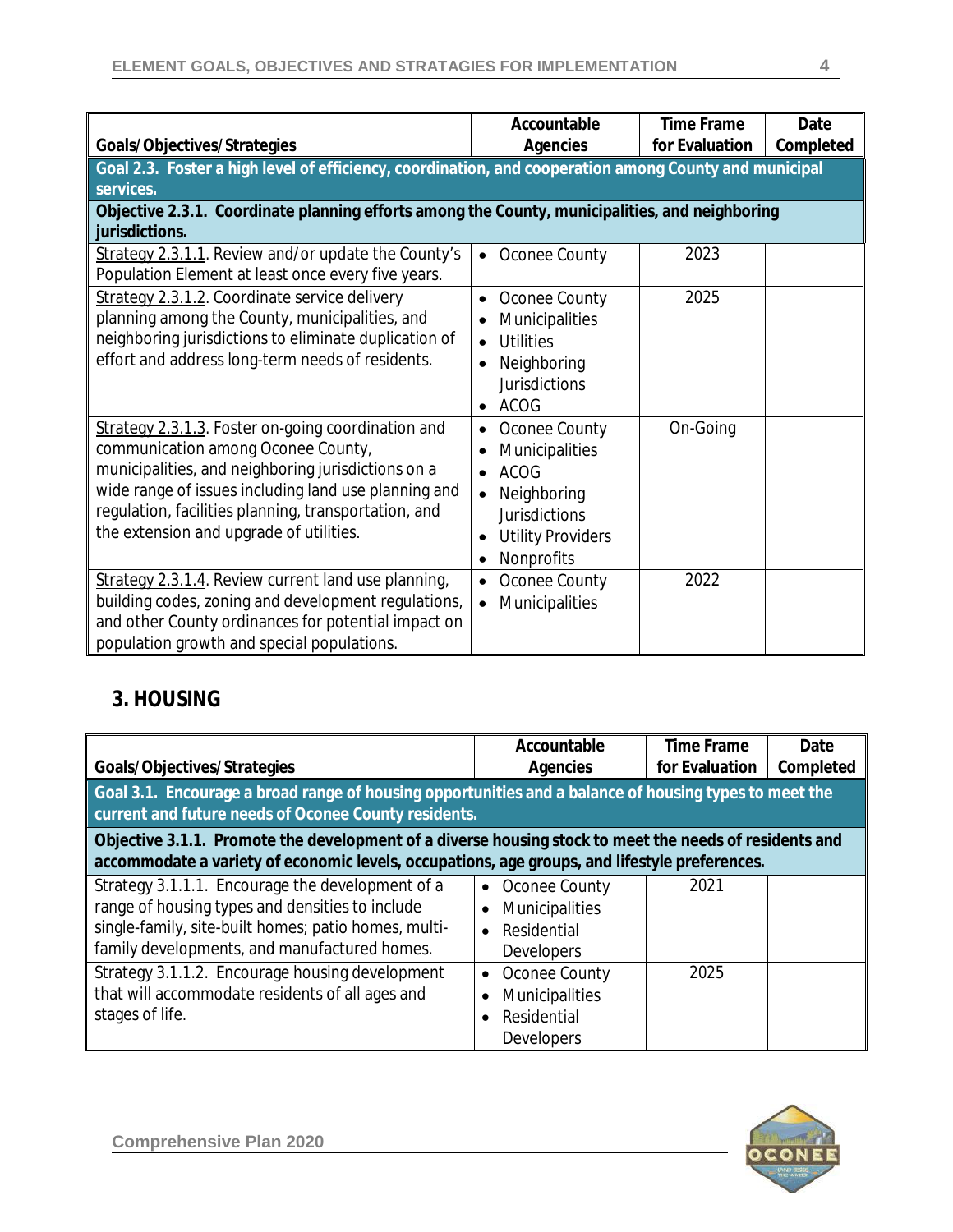|                                                                                                       | Accountable                 | <b>Time Frame</b> | Date      |
|-------------------------------------------------------------------------------------------------------|-----------------------------|-------------------|-----------|
| Goals/Objectives/Strategies                                                                           | Agencies                    | for Evaluation    | Completed |
| Strategy 3.1.1.3. Review and amend land use plans                                                     | Oconee County<br>$\bullet$  | 2021              |           |
| and regulations, relevant policies, and proposed                                                      | Municipalities<br>$\bullet$ |                   |           |
| residential developments, to ensure compatibility                                                     |                             |                   |           |
| between new residential developments and existing                                                     |                             |                   |           |
| agricultural uses.                                                                                    |                             |                   |           |
| Strategy 3.1.1.4. Review and amend land use plans                                                     | Oconee County<br>$\bullet$  | 2021              |           |
| and regulations to identify and remove possible                                                       | Municipalities              |                   |           |
| barriers to the development of a variety of housing                                                   |                             |                   |           |
| options and residential development types.                                                            |                             |                   |           |
| Objective 3.1.2. Encourage housing development that will enable residents to "age-in-place."          |                             |                   |           |
| Strategy 3.1.2.1. Work with public and private                                                        | Oconee County<br>$\bullet$  | 2023              |           |
| agencies and organizations to assess the housing and<br>associated needs of senior citizens.          | Municipalities<br>$\bullet$ |                   |           |
|                                                                                                       | <b>ACOG</b><br>$\bullet$    |                   |           |
|                                                                                                       | Oconee County               |                   |           |
|                                                                                                       | Senior Center               |                   |           |
|                                                                                                       | <b>Senior Solutions</b>     |                   |           |
|                                                                                                       | Other Public and            |                   |           |
|                                                                                                       | Private                     |                   |           |
|                                                                                                       | Organizations               |                   |           |
| Strategy 3.1.2.2. Encourage and promote housing                                                       | Oconee County<br>$\bullet$  | 2023              |           |
| development that will allow the County's older                                                        | Municipalities<br>$\bullet$ |                   |           |
| residents to age in place such as higher density<br>single-family and multi-family developments,      | <b>Assisted Living</b>      |                   |           |
| assisted living, and nursing facilities.                                                              | Providers                   |                   |           |
|                                                                                                       | Residential                 |                   |           |
|                                                                                                       | Developers                  |                   |           |
| Goal 3.2. Promote and enhance access to affordable, safe, and decent housing for all Oconee residents |                             |                   |           |
| through public and private cooperation.                                                               |                             |                   |           |
| Objective 3.2.1. Encourage the provision of affordable, safe, and decent housing.                     | • USDA Rural                | 2025              |           |
| Strategy 3.2.1.1. Encourage and promote programs<br>that provide assistance and education on the      |                             |                   |           |
|                                                                                                       | Development                 |                   |           |
| responsibilities and requirements of homeownership<br>to potential homeowners.                        | Financial<br>٠              |                   |           |
|                                                                                                       | Institutions<br>Habitat for |                   |           |
|                                                                                                       | ٠<br>Humanity               |                   |           |
|                                                                                                       | Oconee County               |                   |           |
|                                                                                                       |                             |                   |           |
|                                                                                                       | Municipalities              |                   |           |

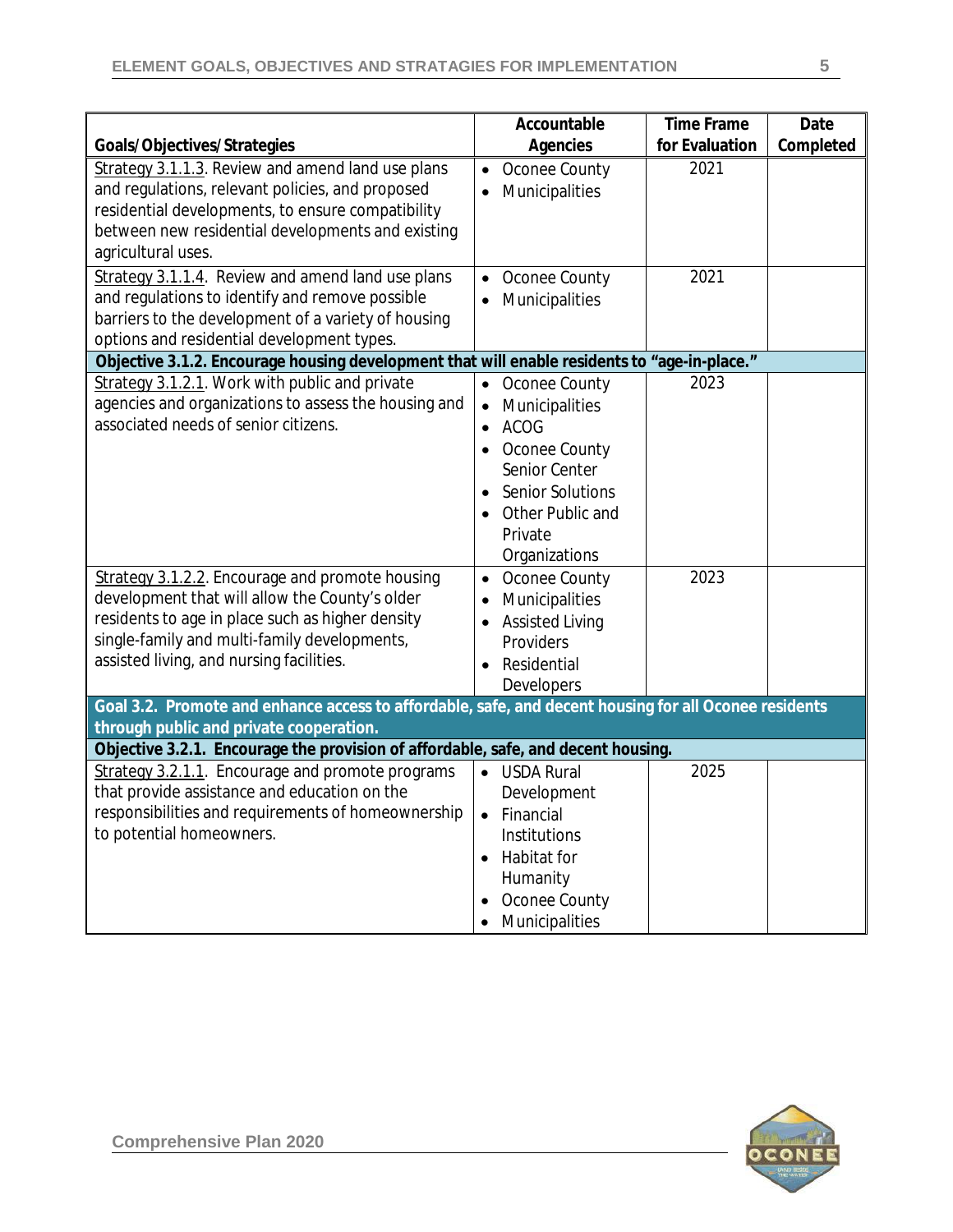| Goals/Objectives/Strategies                                                                                                                                                                                                                          | <b>Accountable Agencies</b>                                                                                                                                                                                                                     | <b>Time Frame</b><br>for Evaluation | Date<br>Completed |
|------------------------------------------------------------------------------------------------------------------------------------------------------------------------------------------------------------------------------------------------------|-------------------------------------------------------------------------------------------------------------------------------------------------------------------------------------------------------------------------------------------------|-------------------------------------|-------------------|
| Strategy 3.2.1.2. Encourage and promote the<br>development of housing options that are affordable<br>for low- and middle-income families.                                                                                                            | <b>USDA Rural</b><br>$\bullet$<br>Development<br>Residential<br>$\bullet$<br>Developers<br>Habitat for<br>Humanity<br><b>Community Non-</b><br>profits<br>Oconee County<br>Municipalities<br>$\bullet$                                          | On-Going                            |                   |
| Strategy 3.2.1.3. Encourage infill housing<br>development on vacant properties in developed<br>residential areas already served by infrastructure.                                                                                                   | Oconee County<br>$\bullet$<br>Municipalities<br>٠<br>Residential<br>$\bullet$<br>Developers                                                                                                                                                     | 2025                                |                   |
| Strategy 3.2.1.4. Work with the State and other<br>organizations to identify and secure funding for<br>housing and neighborhood rehabilitation for<br>declining and unsafe residential areas through the<br>public, non-profit, and private sectors. | Oconee County<br>$\bullet$<br>Municipalities<br>$\bullet$<br>Residential<br>$\bullet$<br>Developers                                                                                                                                             | 2021                                |                   |
| Strategy 3.2.1.5. Work to encourage affordable<br>housing development in Opportunity Zones<br>identified in Oconee County.                                                                                                                           | Oconee County<br>$\bullet$<br><b>ACOG</b><br><b>Financial Institutions</b><br>$\bullet$<br>Community Non-<br>$\bullet$<br>Profits<br>S.C. State Housing<br>$\bullet$<br>Finance and<br>Development<br>Authority<br><b>HUD</b><br>Municipalities | 2023                                |                   |
| Strategy 3.2.1.6. Protect existing neighborhoods<br>from incompatible uses that could reduce safety<br>and lower property values through consistent<br>enforcement of zoning and subdivision regulations.                                            | Oconee County<br>$\bullet$<br>Municipalities<br>$\bullet$                                                                                                                                                                                       | On-Going                            |                   |
| Strategy 3.2.1.7. Promote and encourage<br>development within defined Opportunity Zones<br>featuring either mixed use or affordable housing<br>elements.                                                                                             | Oconee County<br>$\bullet$<br><b>Financial Institutions</b><br>U.S. Senators from<br>S.C.                                                                                                                                                       | On-Going                            |                   |

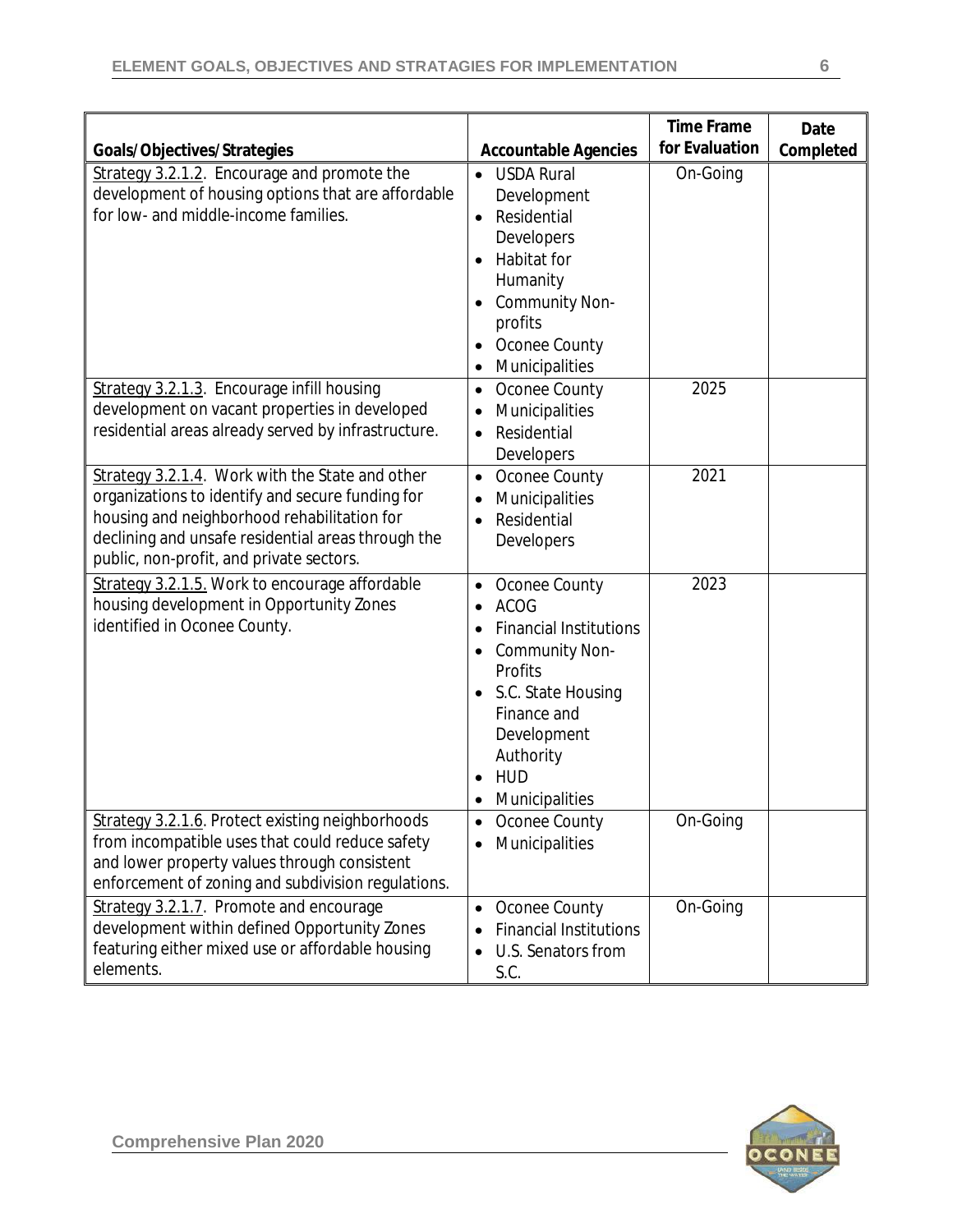| Goals/Objectives/Strategies                                                                                                                                                                                                                                                                                                             | <b>Accountable Agencies</b>                                                                                                                         | <b>Time Frame</b><br>for Evaluation | Date<br>Completed |  |
|-----------------------------------------------------------------------------------------------------------------------------------------------------------------------------------------------------------------------------------------------------------------------------------------------------------------------------------------|-----------------------------------------------------------------------------------------------------------------------------------------------------|-------------------------------------|-------------------|--|
| Objective 3.2.2. Work with the State, municipalities, neighboring communities, and other public and<br>private organizations to remove barriers to, and identify solutions for, the provision of affordable housing.                                                                                                                    |                                                                                                                                                     |                                     |                   |  |
| Strategy 3.2.2.1. Encourage the expansion of water<br>and sewer infrastructure and facilities to increase<br>opportunities for new residential development and<br>provide service for existing residential areas that<br>are currently unserved.                                                                                        | Oconee County<br>$\bullet$<br>Municipalities<br>$\bullet$<br>Water and Sewer<br>Providers<br>S.C. Dept. of<br>Commerce                              | 2023                                |                   |  |
| Strategy 3.2.2.2. Work with local, State, and<br>Federal agencies to identify and reduce or remove<br>barriers to housing affordability.                                                                                                                                                                                                | Oconee County<br>$\bullet$<br>Municipalities<br>$\bullet$<br><b>State and Federal</b><br>agencies                                                   | 2025                                |                   |  |
| Strategy 3.2.2.3. Coordinate with adjacent<br>jurisdictions to address the provision of low- and<br>moderate-income workforce housing on a regional<br>scale.                                                                                                                                                                           | Oconee County<br>$\bullet$<br>Municipalities<br>Neighboring Counties<br>$\bullet$<br><b>ACOG</b><br>$\bullet$                                       | 2025                                |                   |  |
| Strategy 3.2.2.4. Work with the State Housing<br>Authority and other relevant agencies to assess the<br>extent of the shortage of housing affordable for<br>low and moderate-income residents in the County<br>and identify potential possible solutions to alleviate<br>the shortage.                                                  | Oconee County<br>Municipalities<br>$\bullet$<br><b>State Housing</b><br>Authority<br><b>Clemson University</b><br>$\bullet$                         | On-Going                            |                   |  |
| Strategy 3.2.2.5. Review and amend land use and<br>development regulations and other relevant<br>requirements and procedures to remove potential<br>barriers and provide incentives for the provision of<br>safe, decent, and affordable housing options for<br>Oconee County families.                                                 | Oconee County<br>$\bullet$<br>Municipalities<br>$\bullet$                                                                                           | On-Going                            |                   |  |
| Goal 3.3. Provide appropriate housing and associated services, assistance, and access to resources for<br>Oconee County residents with special needs.                                                                                                                                                                                   |                                                                                                                                                     |                                     |                   |  |
| Objective 3.3.1. Assess and address the housing and associated needs of the County's special populations.<br>Strategy 3.3.1.1. Support and encourage<br>participation in the annual Point-in-Time Homeless<br>count to determine the extent of homelessness in<br>Oconee County in the effort to prevent and<br>eliminate homelessness. | Oconee County<br>Municipalities<br>$\bullet$<br><b>United Housing</b><br>$\bullet$<br>Connections<br><b>Local Service</b><br>$\bullet$<br>Providers | Annually                            |                   |  |

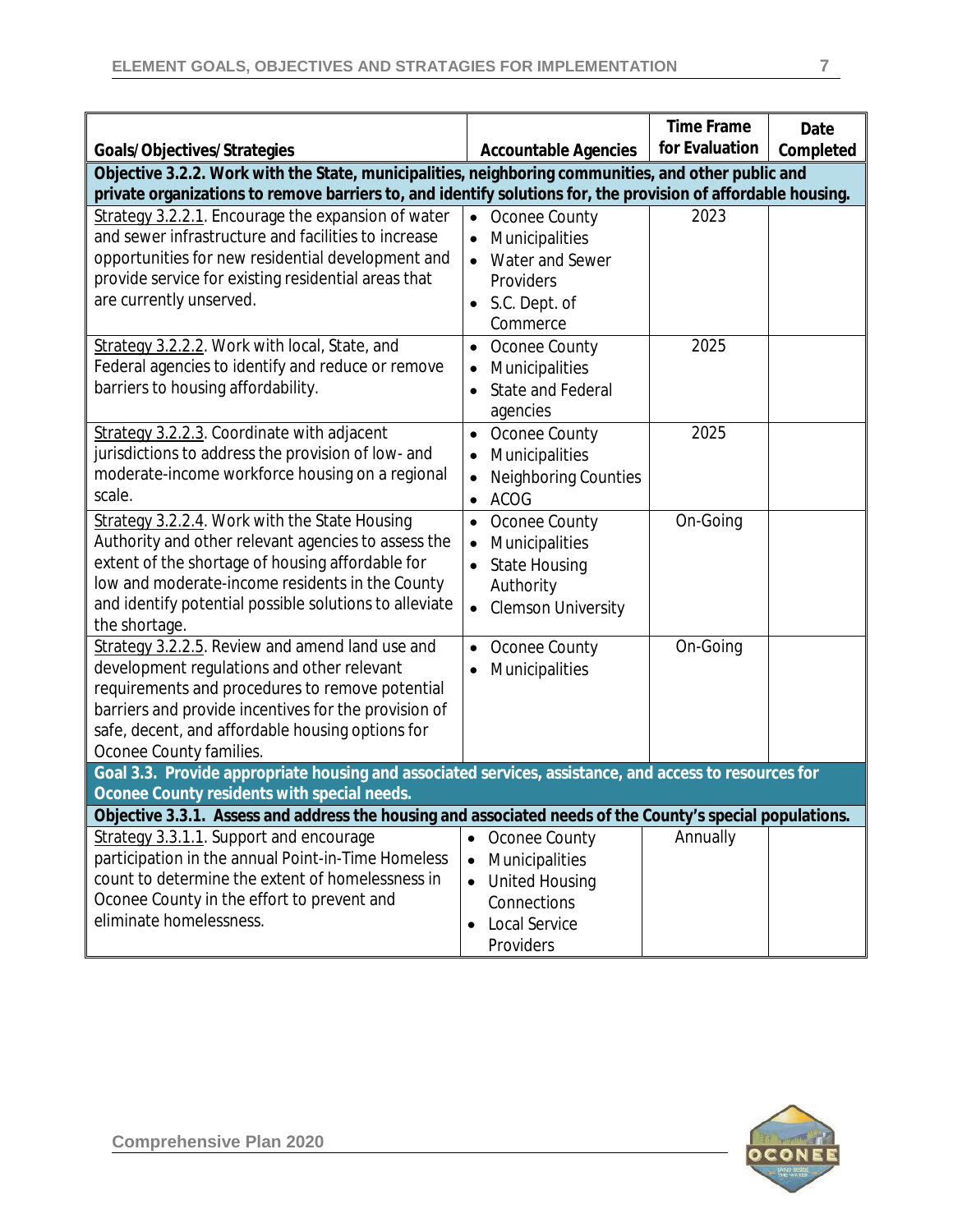| Goals/Objectives/Strategies                                                                                                                                                                                                               | <b>Accountable Agencies</b>                                                                                                                                                  | <b>Time Frame</b><br>for Evaluation | Date<br>Completed |
|-------------------------------------------------------------------------------------------------------------------------------------------------------------------------------------------------------------------------------------------|------------------------------------------------------------------------------------------------------------------------------------------------------------------------------|-------------------------------------|-------------------|
| Strategy 3.3.1.2. Work with local agencies and<br>service providers to explore options for providing<br>short-term and permanent housing and associated<br>services for homeless veterans in Oconee County.                               | Oconee County<br><b>Municipalities</b><br>$\bullet$<br><b>United Housing</b><br>Connections<br><b>Local Service</b><br>Providers<br>Oconee County<br><b>Veterans Affairs</b> | 2022                                |                   |
| Strategy 3.3.1.3. Encourage cooperation between<br>agencies, non-profits, and private developers to<br>meet the housing needs of other special<br>populations such as individuals with special needs<br>and victims of domestic violence. | State and Local<br>$\bullet$<br>Agencies<br>Residential<br>Developers<br>Oconee County<br><b>Municipalities</b>                                                              | Annually                            |                   |

#### **4. ECONOMIC**

|                                                                                      |                             | <b>Time Frame</b> | Date      |
|--------------------------------------------------------------------------------------|-----------------------------|-------------------|-----------|
| Goals/Objectives/Strategies                                                          | <b>Accountable Agencies</b> | for Evaluation    | Completed |
| Goal 4.1. Increase the County's tax base through a thriving and diversified economy. |                             |                   |           |
| Objective 4.1.1. Strengthen Oconee County as an employment center.                   |                             |                   |           |
| Strategy 4.1.1.1. Maintain economic incentives for                                   | • Oconee County             | 2021              |           |
| new and expanding industry.                                                          | Upstate SC Alliance         |                   |           |
|                                                                                      | • SC Dept. of               |                   |           |
|                                                                                      | Commerce                    |                   |           |
| Strategy 4.1.1.2. Maintain communication with                                        | Oconee County<br>$\bullet$  | On-Going          |           |
| existing business and industry to assess the local                                   | Oconee County               |                   |           |
| business climate, public services, workforce                                         | <b>Industrial Group</b>     |                   |           |
| quality, and potential areas for improvement.                                        | (OCIG)                      |                   |           |
|                                                                                      | • Oconee County             |                   |           |
|                                                                                      | Chamber of                  |                   |           |
|                                                                                      | Commerce                    |                   |           |
| Strategy 4.1.1.3. Continue to develop the I-85                                       | • Oconee County             | On-Going          |           |
| industrial corridor with associated infrastructure to                                | • Utility Providers         |                   |           |
| support fully utilized industrial parks.                                             | Upstate SC Alliance         |                   |           |
|                                                                                      | • SC Dept. of               |                   |           |
|                                                                                      | Commerce                    |                   |           |
| Strategy 4.1.1.4. Promote the inventory of                                           | • Oconee County             | 2025              |           |
| industrial sites and buildings in Oconee County                                      | • Upstate SC Alliance       |                   |           |
| with an emphasis on vacant and certified industrial                                  | • SC Dept. of               |                   |           |
| sites and parks.                                                                     | Commerce                    |                   |           |
|                                                                                      | $\bullet$ ACOG              |                   |           |

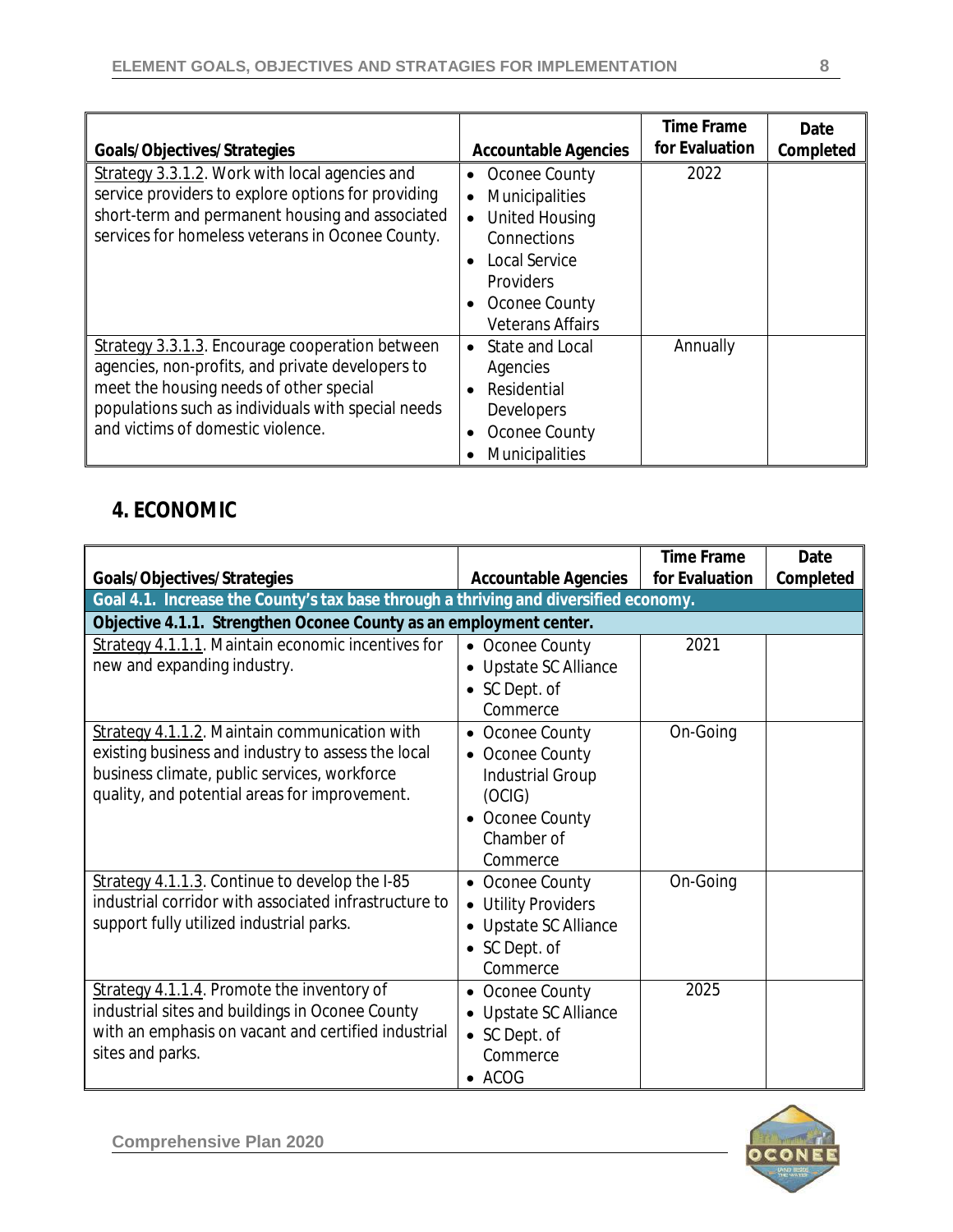|                                                                                          |                                                                                                                                                                                       | <b>Time Frame</b> | Date      |  |
|------------------------------------------------------------------------------------------|---------------------------------------------------------------------------------------------------------------------------------------------------------------------------------------|-------------------|-----------|--|
| Goals/Objectives/Strategies                                                              | <b>Accountable Agencies</b>                                                                                                                                                           | for Evaluation    | Completed |  |
| Strategy 4.1.1.5. Recruit new industry to the                                            | Oconee County<br>$\bullet$                                                                                                                                                            | On-Going          |           |  |
| County and assist in expansion of existing                                               | Upstate SC Alliance                                                                                                                                                                   |                   |           |  |
| employers in the target sectors of advanced                                              | SC Dept. of                                                                                                                                                                           |                   |           |  |
| manufacturing, biosciences, automotive, and                                              | Commerce                                                                                                                                                                              |                   |           |  |
| energy.                                                                                  |                                                                                                                                                                                       |                   |           |  |
| Strategy 4.1.1.6. Continue to support the Oconee                                         | • Oconee County                                                                                                                                                                       | On-Going          |           |  |
| Economic Alliance as the primary entity to                                               | Upstate SC Alliance                                                                                                                                                                   |                   |           |  |
| represent the County and pursue industrial                                               | • SC Dept. of                                                                                                                                                                         |                   |           |  |
| development with broad-based public and private                                          | Commerce                                                                                                                                                                              |                   |           |  |
| representation.                                                                          |                                                                                                                                                                                       |                   |           |  |
| Objective 4.1.2. Balance support for retention, expansion and recruitment of businesses. |                                                                                                                                                                                       |                   |           |  |
| Strategy 4.1.2.1. Strengthen relationships and                                           | • Oconee County                                                                                                                                                                       | On-Going          |           |  |
| partnerships among the County, civic organizations,                                      | • Chamber of                                                                                                                                                                          |                   |           |  |
| municipalities, educational institutions, service                                        | Commerce                                                                                                                                                                              |                   |           |  |
| agencies, and the private sector to support                                              | $\bullet$ OCIG                                                                                                                                                                        |                   |           |  |
| economic development.                                                                    | SDOC                                                                                                                                                                                  |                   |           |  |
|                                                                                          | $\bullet$ TCTC                                                                                                                                                                        |                   |           |  |
| Strategy 4.1.2.2. Maintain a formalized business                                         | • Oconee County                                                                                                                                                                       | 2025              |           |  |
| and retention program (BRE) dedicated to existing                                        | $\bullet$ OCIG                                                                                                                                                                        |                   |           |  |
| employers in Oconee County.                                                              | Municipalities                                                                                                                                                                        |                   |           |  |
| Strategy 4.1.2.3. Conduct annual visits and tours of                                     | • Oconee County                                                                                                                                                                       | Annually          |           |  |
| County industrial facilities to establish and maintain                                   | $\bullet$ OCIG                                                                                                                                                                        |                   |           |  |
| rapport and working relationships with existing                                          | • Workforce                                                                                                                                                                           |                   |           |  |
| businesses.                                                                              | Development                                                                                                                                                                           |                   |           |  |
|                                                                                          | Partners                                                                                                                                                                              |                   |           |  |
| Strategy 4.1.2.4. Develop and coordinate positive                                        | • Oconee County                                                                                                                                                                       | 2025              |           |  |
| economic and business messages and case studies                                          | Upstate SC Alliance                                                                                                                                                                   |                   |           |  |
| and marketing for local, regional, and national                                          | OCIG                                                                                                                                                                                  |                   |           |  |
| media outlets.                                                                           | Employers                                                                                                                                                                             |                   |           |  |
|                                                                                          | • Media                                                                                                                                                                               |                   |           |  |
|                                                                                          |                                                                                                                                                                                       |                   |           |  |
|                                                                                          | Goal 4.2. Improve the skills, productivity, and economic competitiveness of the Oconee County workforce.<br>Objective 4.2.1. Increase employer satisfaction with workforce readiness. |                   |           |  |
| Strategy 4.2.1.1. Align workforce development and                                        | • Oconee County                                                                                                                                                                       | 2023              |           |  |
| training programs with economic development                                              | SDOC/TCTC<br>$\bullet$                                                                                                                                                                |                   |           |  |
| efforts to include targeted industries, current and                                      | WorkLinks                                                                                                                                                                             |                   |           |  |
| projected workforce needs and provide robust                                             | ApprenticeshipSC<br>٠                                                                                                                                                                 |                   |           |  |
| apprentice and internship opportunities in a wide                                        | Employers                                                                                                                                                                             |                   |           |  |
| variety of County businesses and industries.                                             | $\bullet$                                                                                                                                                                             |                   |           |  |
|                                                                                          | <b>Clemson University</b>                                                                                                                                                             |                   |           |  |

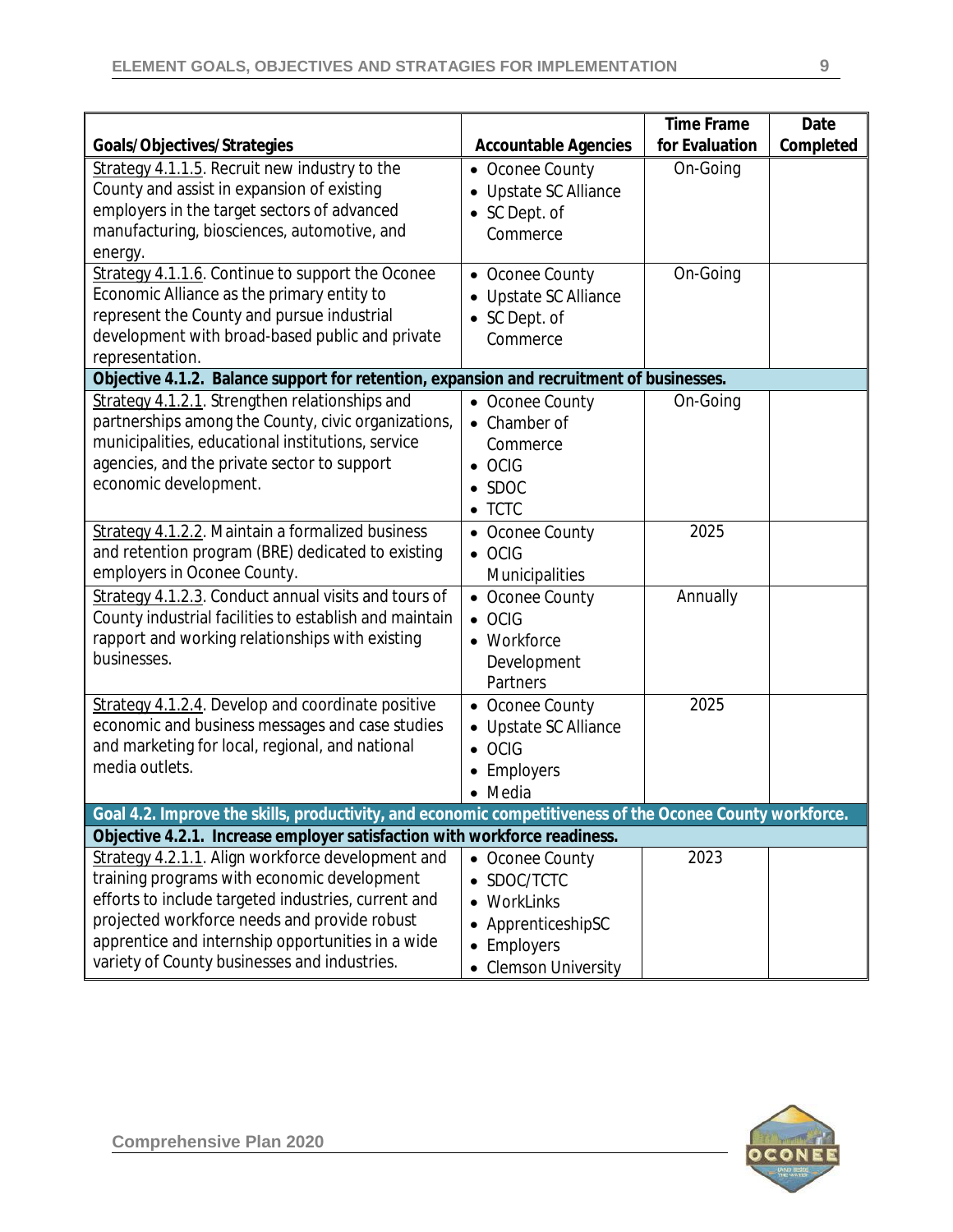| for Evaluation<br>Completed<br>Goals/Objectives/Strategies<br><b>Accountable Agencies</b>                                              |  |
|----------------------------------------------------------------------------------------------------------------------------------------|--|
| Strategy 4.2.1.2. Work to improve the completion<br>On-Going<br>$\bullet$ SDOC                                                         |  |
| rate including alternative credit sources.                                                                                             |  |
| Objective 4.2.2. Raise incomes and earnings potential of the County workforce.                                                         |  |
| Strategy 4.2.2.1. Increase the number of jobs with<br>On-Going<br>• Oconee County                                                      |  |
| higher than average County wages and demand<br>Upstate SC Alliance                                                                     |  |
| outlook.<br>• SC Dept. of                                                                                                              |  |
| Commerce                                                                                                                               |  |
| Strategy 4.2.2.2. Prepare Oconee County graduates<br>2021<br>• Oconee County                                                           |  |
| and residents for high demand, higher wage<br>$\bullet$ SDOC                                                                           |  |
| careers and occupations, equipping them with the<br>$\bullet$ TCTC                                                                     |  |
| training and education to apply their skills in a                                                                                      |  |
| broad and diverse economy.                                                                                                             |  |
| 2021<br>Strategy 4.2.2.3. Increase access to local<br>• Oconee County                                                                  |  |
| employment opportunities that can reduce overall<br>• Upstate SC Alliance                                                              |  |
| commuting distance and costs for residents.<br>• SC Dept. of                                                                           |  |
| Commerce                                                                                                                               |  |
| Strategy 4.2.2.4. Support and promote the<br>2023<br>• Oconee County                                                                   |  |
| continued expansion of the consolidated Oconee<br>SDOC/TCTC                                                                            |  |
| County Workforce Development Center Campus at<br>• Business/                                                                           |  |
| the Oconee Industrial and Technology Park to<br>Industry                                                                               |  |
| include Tri-County Technical College and the new                                                                                       |  |
| School District Career Center.                                                                                                         |  |
| Strategy 4.2.2.5. Add defined career pathways for<br>2025<br>$\bullet$ SDOC                                                            |  |
| existing and projected opportunities in sectors<br>$\bullet$ TCTC                                                                      |  |
| including advanced manufacturing, automotive,<br>• Workforce                                                                           |  |
| healthcare, entrepreneurship, retail, hospitality,<br>Development<br>and biosciences.                                                  |  |
| Partners                                                                                                                               |  |
| Strategy 4.2.2.6. Leverage corporate giving by<br>2025<br>• Corporate and                                                              |  |
| employers for academic, career, and cultural<br>Community                                                                              |  |
| enrichment programs that raise college and work<br>Foundations                                                                         |  |
| readiness of County students.<br>SDOC/TCTC                                                                                             |  |
| Goal 4.3. Increase business and commercial activity in priority areas.                                                                 |  |
| Objective 4.3.1. Strengthen downtown commercial districts.<br>Strategy 4.3.1.1. Promote the development of<br>2025<br>• Municipalities |  |
| downtown retail and commercial niche markets in                                                                                        |  |
| Oconee County<br>Seneca, Walhalla, West Union, Westminster, and<br>Chamber of                                                          |  |
| $\bullet$<br>Salem.<br>Commerce                                                                                                        |  |
| Strategy 4.3.1.2. Promote policies that preserve<br>Annually                                                                           |  |
| • Municipalities<br>and promote the unique nature of downtowns, key                                                                    |  |
| • Oconee County<br>buildings, streets, and public spaces.                                                                              |  |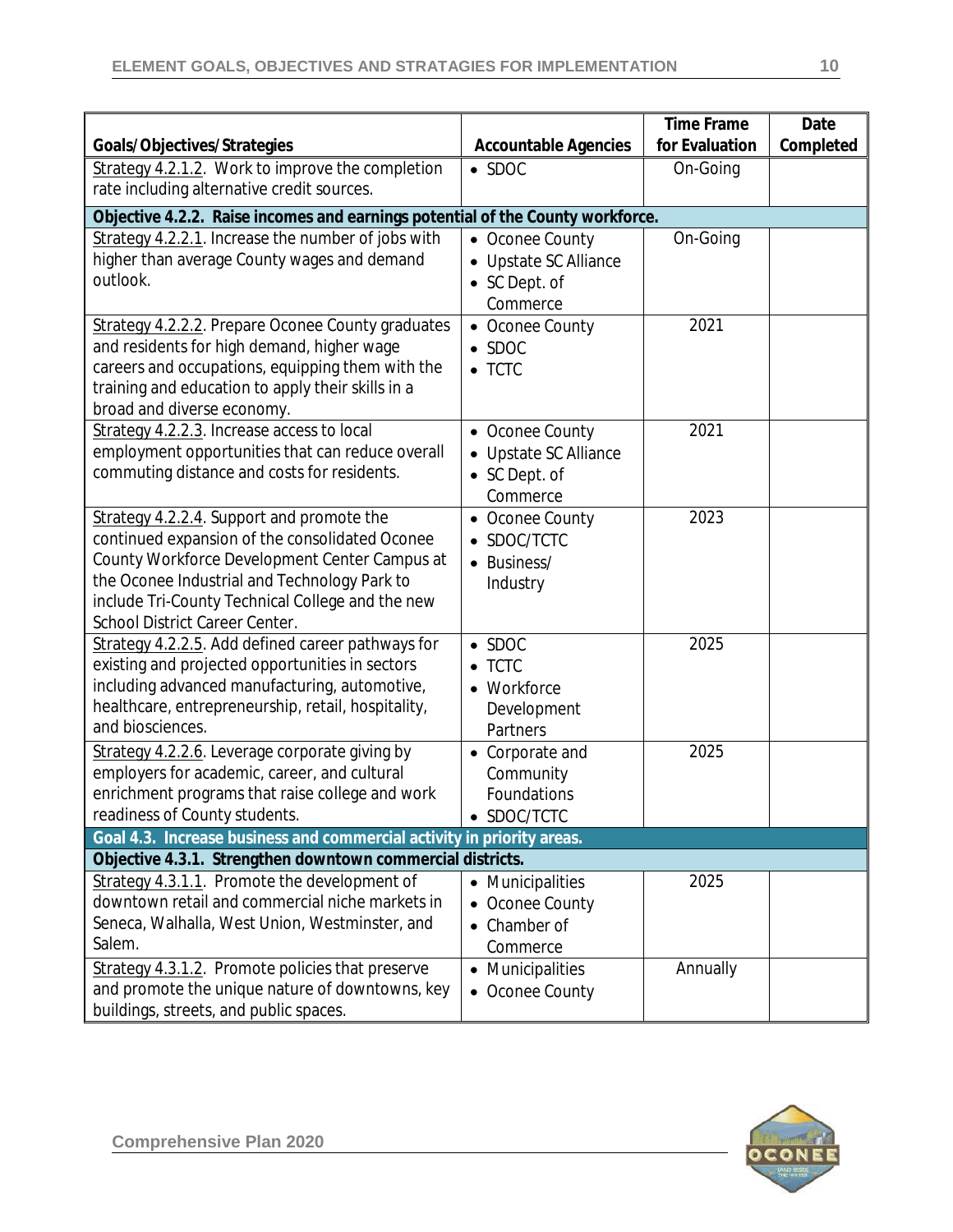|                                                                                           |                                | <b>Time Frame</b> | Date      |
|-------------------------------------------------------------------------------------------|--------------------------------|-------------------|-----------|
| Goals/Objectives/Strategies                                                               | <b>Accountable Agencies</b>    | for Evaluation    | Completed |
| Strategy 4.3.1.3. Identify and inventory                                                  | • Municipalities               | 2023              |           |
| commercial and industrial infill and greyfield sites                                      | • Oconee County                |                   |           |
| throughout the County and prioritize for reuse and<br>redevelopment.                      |                                |                   |           |
| Strategy 4.3.1.4. Explore local incentives for                                            | • Municipalities               | 2025              |           |
| location of businesses and industries in existing                                         | • Oconee County                |                   |           |
| properties and the use of infill properties such as                                       |                                |                   |           |
| tax or fee reductions or zoning incentives.                                               |                                |                   |           |
| Strategy 4.3.1.5. Establish a county-wide loan pool,                                      | • Municipalities               | 2023              |           |
| in partnership with area banks, focused on                                                | • Oconee County                |                   |           |
| downtown revitalization.                                                                  | Chamber of                     |                   |           |
|                                                                                           | Commerce                       |                   |           |
| Objective 4.3.2. Foster a climate of entrepreneurial activity and small business success. |                                |                   |           |
| Strategy 4.3.2.1. Support small business start-up                                         | • Oconee County                | Annually          |           |
| and expansion and assist in clearing key steps in                                         | • Small Business               |                   |           |
| the development and start-up process to include                                           | Development Center             |                   |           |
| permitting and inspections, licensing, and eligibility                                    | (SBDC)                         |                   |           |
| for State and local incentives.                                                           | Chamber of                     |                   |           |
|                                                                                           | Commerce                       |                   |           |
|                                                                                           | • Tri-County                   |                   |           |
|                                                                                           | Entrepreneurial                |                   |           |
|                                                                                           | Development                    |                   |           |
|                                                                                           | Corporation (TCEDC)            |                   |           |
| Strategy 4.3.2.2. Establish and maintain local                                            | • Oconee County                | On-Going          |           |
| business incubation capabilities.                                                         | • SBDC/Clemson                 |                   |           |
|                                                                                           | University                     |                   |           |
|                                                                                           | • Chamber of                   |                   |           |
|                                                                                           | Commerce                       |                   |           |
|                                                                                           | $\bullet$ TCEDC                |                   |           |
| Strategy 4.3.2.3. Support efforts to expand the                                           | • Oconee County                | On-Going          |           |
| reach and economic impact of the Think Oconee                                             | • Chamber of                   |                   |           |
| buy local campaign throughout the County.                                                 | Commerce                       |                   |           |
| Strategy 4.3.2.4. Explore the benefits of Certified                                       | • Oconee County                | 2025              |           |
| Connected Community status.                                                               | <b>Utility Providers</b><br>٠  |                   |           |
|                                                                                           | Telecommunication<br>$\bullet$ |                   |           |
|                                                                                           | Providers                      |                   |           |
| Strategy 4.3.2.5. Identify projects and promote                                           | • Oconee County                | 2021              |           |
| Opportunity Zone incentive areas.                                                         |                                |                   |           |

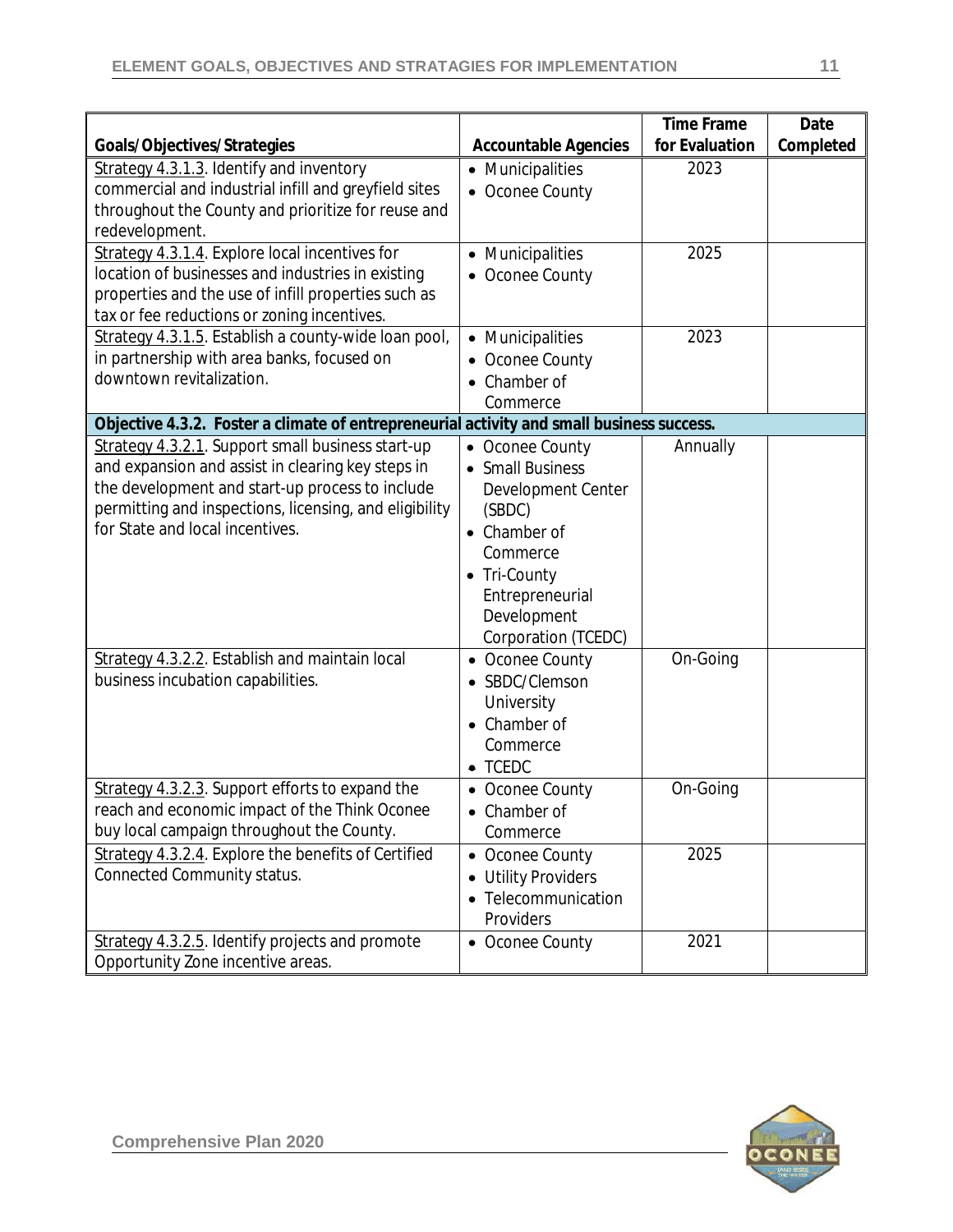| Goals/Objectives/Strategies                                                                                | <b>Accountable Agencies</b> | <b>Time Frame</b><br>for Evaluation | Date<br>Completed |
|------------------------------------------------------------------------------------------------------------|-----------------------------|-------------------------------------|-------------------|
| Objective 4.3.3. Leverage the County's cultural, historic, agricultural, and natural resources as economic |                             |                                     |                   |
| assets.                                                                                                    |                             |                                     |                   |
| Strategy 4.3.3.1. Continue implementation of the                                                           | • Oconee County             | 2023                                |                   |
| Destination Oconee plan objectives.                                                                        | Municipalities<br>$\bullet$ |                                     |                   |
| Strategy 4.3.3.2. Capitalize on the local traditional                                                      | • Oconee County             | 2025                                |                   |
| arts, culture, and heritage of the County as an                                                            | <b>Municipalities</b>       |                                     |                   |
| economic opportunity for small business                                                                    | Chamber of                  |                                     |                   |
| development, downtown revitalization, and                                                                  | Commerce                    |                                     |                   |
| tourism.                                                                                                   | <b>Arts and Cultural</b>    |                                     |                   |
|                                                                                                            | Groups                      |                                     |                   |
|                                                                                                            | • Festival and Event        |                                     |                   |
|                                                                                                            | Organizers                  |                                     |                   |
| Strategy 4.3.3.3. Support economic development                                                             | • Oconee County             | 2023                                |                   |
| activity that leverages the assets and strengths of                                                        | $\bullet$ SBDC              |                                     |                   |
| the County's rural areas to include agribusiness                                                           | Chamber of                  |                                     |                   |
| and agritourism, outdoor recreation, heritage                                                              | Commerce                    |                                     |                   |
| tourism, and eco-tourism.                                                                                  | $\bullet$ TCEDC             |                                     |                   |

# **5. CULTURAL RESOURCES**

|                                                                                                          |                             | <b>Time Frame</b> | Date      |
|----------------------------------------------------------------------------------------------------------|-----------------------------|-------------------|-----------|
| Goals/Objectives/Strategies                                                                              | <b>Accountable Agencies</b> | for Evaluation    | Completed |
| Goal 5.1. Protect the historic and cultural heritage of Oconee County, as embodied and reflected in its  |                             |                   |           |
| historic structures, sites, and districts.                                                               |                             |                   |           |
| Objective 5.1.1. Emphasize the importance of historic and cultural resources in the policies, plans, and |                             |                   |           |
| ordinances of local governments to ensure that the unique character of the County is preserved and       |                             |                   |           |
| enhanced.                                                                                                |                             |                   |           |
| $Strategy 5.1.1.1$ . Identify and address the                                                            | Oconee County               | 2025              |           |
| protection of historical and cultural resources                                                          | <b>Municipalities</b>       |                   |           |
| through County and municipal land use plans and                                                          |                             |                   |           |
| regulations.                                                                                             |                             |                   |           |
| Strategy 5.1.1.2. Enhance the visual and aesthetic                                                       | • Oconee County             | 2021              |           |
| character of the County and its municipalities using                                                     | • Municipalities            |                   |           |
| codes enforcement, architectural review boards,                                                          |                             |                   |           |
| and other measures as appropriate.                                                                       |                             |                   |           |
| Strategy 5.1.1.3. Survey, list, and record the                                                           | Oconee County               | 2020              |           |
| County's archaeological and historical assets, and                                                       | • Municipalities            |                   |           |
| inventory and add potential sites within the County                                                      | • SC Archives and           |                   |           |
| that have historical and cultural significance.                                                          | History                     |                   |           |
|                                                                                                          | • Property Owners           |                   |           |

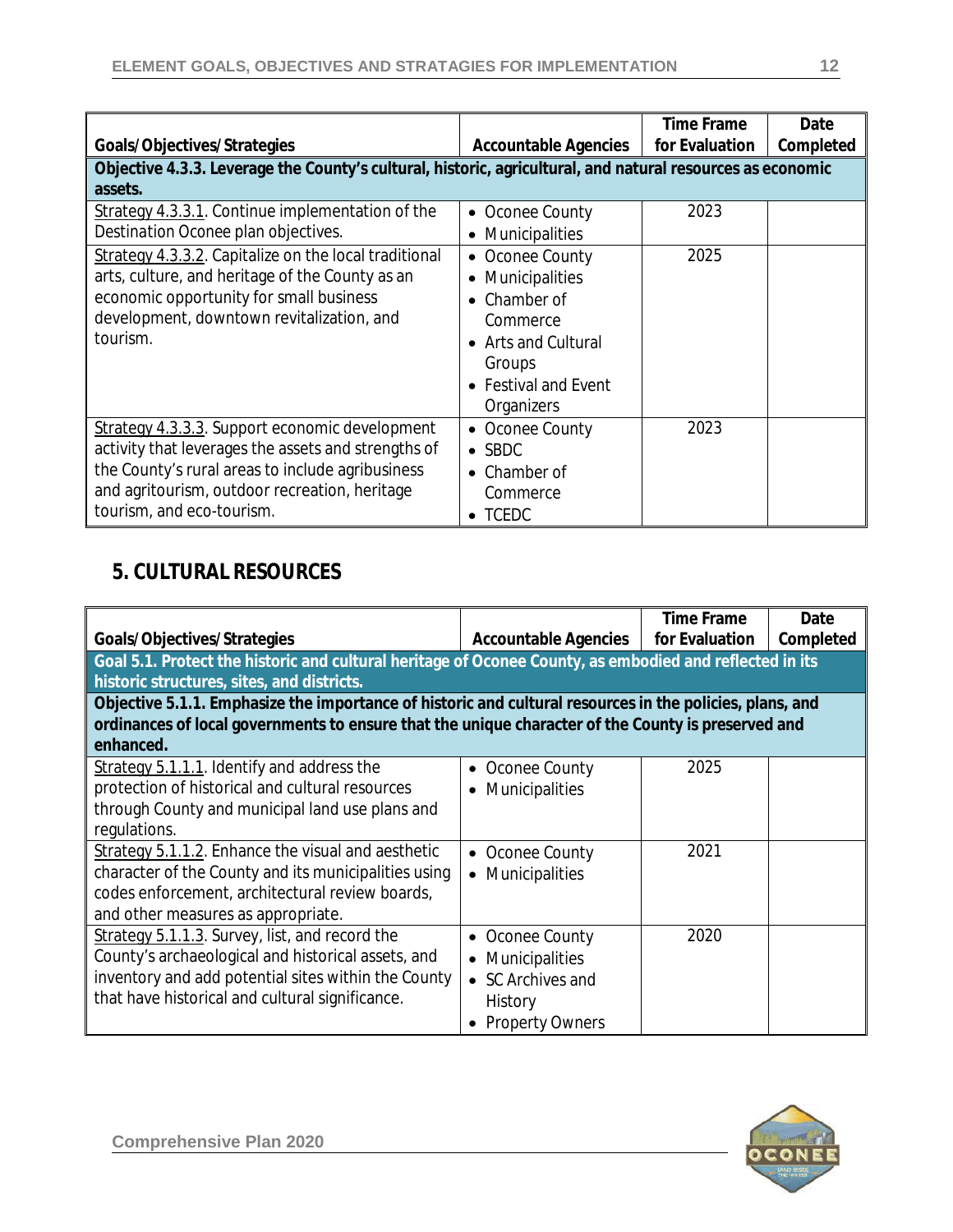|                                                                                                                 |                             | <b>Time Frame</b> | Date      |
|-----------------------------------------------------------------------------------------------------------------|-----------------------------|-------------------|-----------|
| Goals/Objectives/Strategies                                                                                     | <b>Accountable Agencies</b> | for Evaluation    | Completed |
| Objective 5.1.2. Protect local sites, structures and districts which represent or reflect elements of cultural, |                             |                   |           |
| social, economic, political, and architectural history at the community, County, regional and state levels.     |                             |                   |           |
| Strategy 5.1.2.1. Promote the on-going                                                                          | Oconee County               | 2021              |           |
| improvement and maintenance of property                                                                         | Municipalities              |                   |           |
| condition and appearance of historic structures and                                                             | Nonprofits<br>$\bullet$     |                   |           |
| districts.                                                                                                      | • Property Owners/          |                   |           |
|                                                                                                                 | <b>Businesses</b>           |                   |           |
|                                                                                                                 | • Neighborhood              |                   |           |
|                                                                                                                 | Associations                |                   |           |
| Strategy 5.1.2.2. Encourage the adaptive reuse of                                                               | • Oconee County             | 2025              |           |
| historic or architecturally significant buildings that                                                          | Municipalities              |                   |           |
| connect the County and its communities with their                                                               | <b>Property Owners</b>      |                   |           |
| histories.                                                                                                      |                             |                   |           |
| Strategy 5.1.2.4. Explore the purchase and adaptive                                                             | Oconee County               | 2021              |           |
| reuse of the Utica Mill site.                                                                                   | City of Seneca              |                   |           |
|                                                                                                                 | <b>Private Businesses/</b>  |                   |           |
|                                                                                                                 | Nonprofits                  |                   |           |
| Strategy 5.1.2.5. Educate the public and businesses                                                             | • Oconee County             | 2025              |           |
| on the economic and cultural benefits of historic                                                               | Municipalities              |                   |           |
| preservation and available incentives.                                                                          |                             |                   |           |
| Strategy 5.1.2.6. Work with the School District of                                                              | $\bullet$ SDOC              | 2030              |           |
| Oconee County School and private schools to                                                                     | • Private and Home          |                   |           |
| establish and deliver programs on historic                                                                      | Schools                     |                   |           |
| preservation and community history.                                                                             |                             |                   |           |
| Goal 5.2. Strengthen countywide access, involvement, and appreciation of the arts.                              |                             |                   |           |
| Objective 5.2.1. Strengthen the creative capacity of the community by providing all County residents with       |                             |                   |           |
| diverse opportunities for arts participation.                                                                   |                             |                   |           |
| Strategy 5.2.1.1. Encourage residents to connect                                                                | • Oconee County             | On-Going          |           |
| with one another and their communities through a                                                                | <b>SDOC</b>                 |                   |           |
| strong awareness of and commitment to local                                                                     | • Museums and               |                   |           |
| history and historic places, as well as a deep<br>appreciation for the arts.                                    | <b>Historic Sites</b>       |                   |           |
| Strategy 5.2.1.2. Increase the awareness of Oconee                                                              |                             |                   |           |
| County residents of all ages and income levels in                                                               | $\bullet$ Fine/             | On-Going          |           |
| visual, performing, and literary arts, and cultural                                                             | Performing Arts<br>Centers  |                   |           |
| programming.                                                                                                    | $\bullet$ SDOC              |                   |           |
|                                                                                                                 | Other Cultural and          |                   |           |
|                                                                                                                 |                             |                   |           |
|                                                                                                                 | <b>Arts Groups</b>          |                   |           |

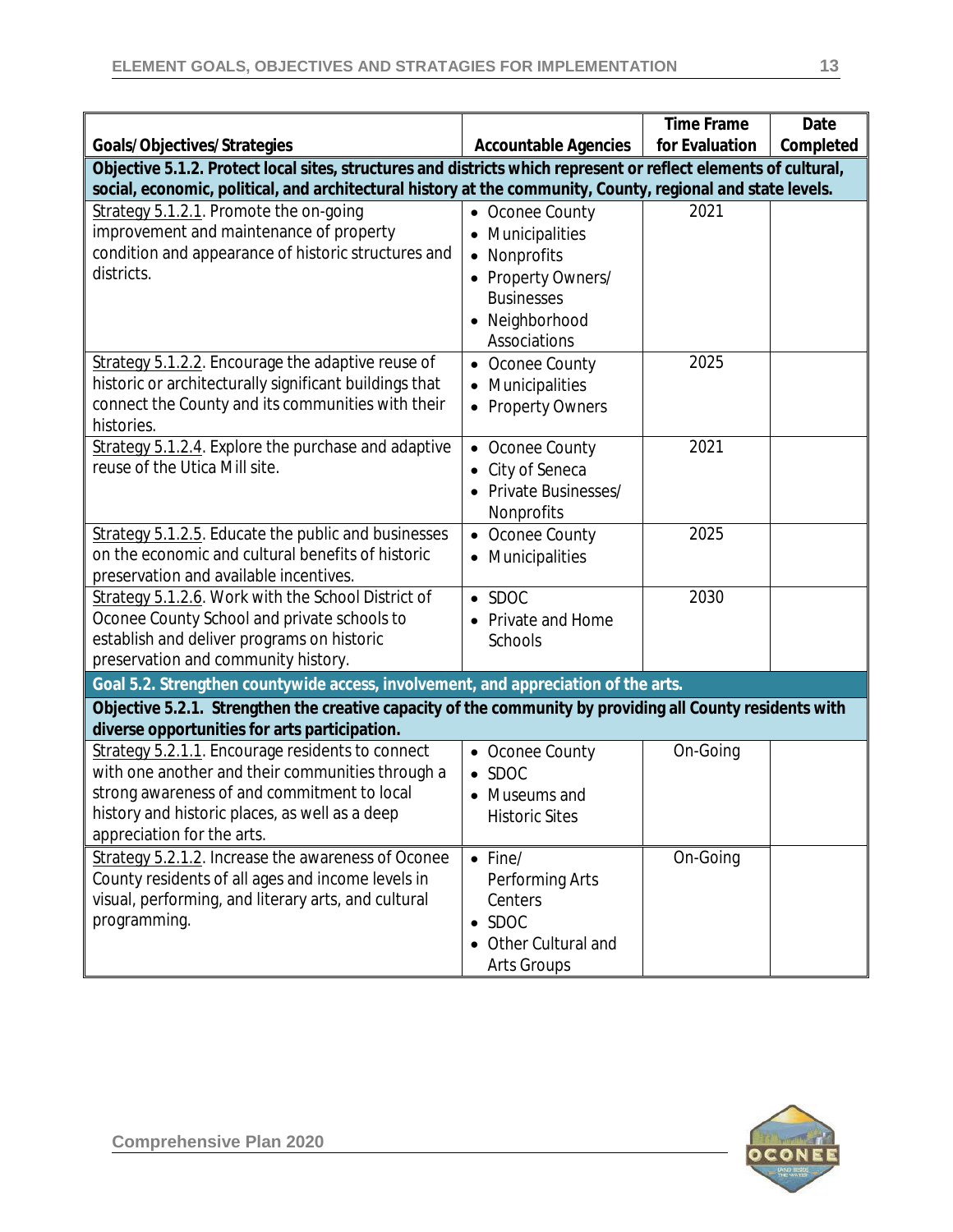|                                                                                                           |                                 | <b>Time Frame</b> | Date      |
|-----------------------------------------------------------------------------------------------------------|---------------------------------|-------------------|-----------|
| Goals/Objectives/Strategies                                                                               | <b>Accountable Agencies</b>     | for Evaluation    | Completed |
| Strategy 5.2.1.3. Support the School District of                                                          | $\bullet$ SDOC                  | 2025              |           |
| Oconee County and community arts groups in                                                                | Oconee County                   |                   |           |
| maintaining a comprehensive arts program in local<br>schools, including the Arts-in-Education programs    | • Artists and Arts              |                   |           |
| to expose students to a lifetime of visual and                                                            | Groups                          |                   |           |
| performing arts, music, and creative writing.                                                             | Employers                       |                   |           |
| Strategy 5.2.1.4. Enable residents of all ages to                                                         | $\bullet$ SDOC                  | On-Going          |           |
| acquire knowledge and skills in the arts by                                                               | • Cultural and Arts             |                   |           |
| supporting arts projects that address lifelong                                                            | Groups                          |                   |           |
| learning.                                                                                                 |                                 |                   |           |
| Strategy 5.2.1.5. Promote opportunities for                                                               | • Oconee County                 | On-Going          |           |
| volunteerism and sponsorships of tourism, cultural,                                                       | • Municipalities                |                   |           |
| and recreational offerings.                                                                               | • Cultural                      |                   |           |
|                                                                                                           | Organizations                   |                   |           |
|                                                                                                           | Businesses/                     |                   |           |
|                                                                                                           | <b>Employers</b>                |                   |           |
| Objective 5.2.2. Strengthen the creative and operational capacity of existing community arts and cultural |                                 |                   |           |
| organizations.                                                                                            |                                 |                   |           |
| Strategy 5.2.2.1. Increase local arts funding by                                                          | • Oconee County                 | 2030              |           |
| supporting arts organizations in federal and state                                                        | Municipalities                  |                   |           |
| grants applications, as well as corporate and                                                             | Private Businesses/             |                   |           |
| private funding.                                                                                          | Nonprofits                      |                   |           |
| Strategy 5.2.2.2. Maximize funding from sources                                                           | • Oconee County                 | 2030              |           |
| including the National Endowment for the Arts, the                                                        | • Cultural and Arts             |                   |           |
| S.C. Arts Commission, the S.C. Humanities Council                                                         | Groups                          |                   |           |
| and the S.C. Department of Parks, Recreation and                                                          |                                 |                   |           |
| Tourism.                                                                                                  |                                 |                   |           |
| Strategy 5.2.2.3. Continue to support cultural and                                                        | • Oconee County                 | 2030              |           |
| arts venues through annual appropriation of                                                               | Municipalities<br>$\bullet$     |                   |           |
| accommodations tax revenues.                                                                              |                                 |                   |           |
| Strategy 5.2.2.4. Encourage volunteer involvement                                                         | Cultural and Arts               | On-Going          |           |
| in cultural programming, organizations and events<br>by community, faith-based, and civic groups, as      | Groups                          |                   |           |
| well as businesses.                                                                                       | • Faith-based                   |                   |           |
|                                                                                                           | Organizations<br>$\bullet$ SDOC |                   |           |
|                                                                                                           |                                 |                   |           |
|                                                                                                           | • Civic and Community           |                   |           |
|                                                                                                           | groups                          |                   |           |

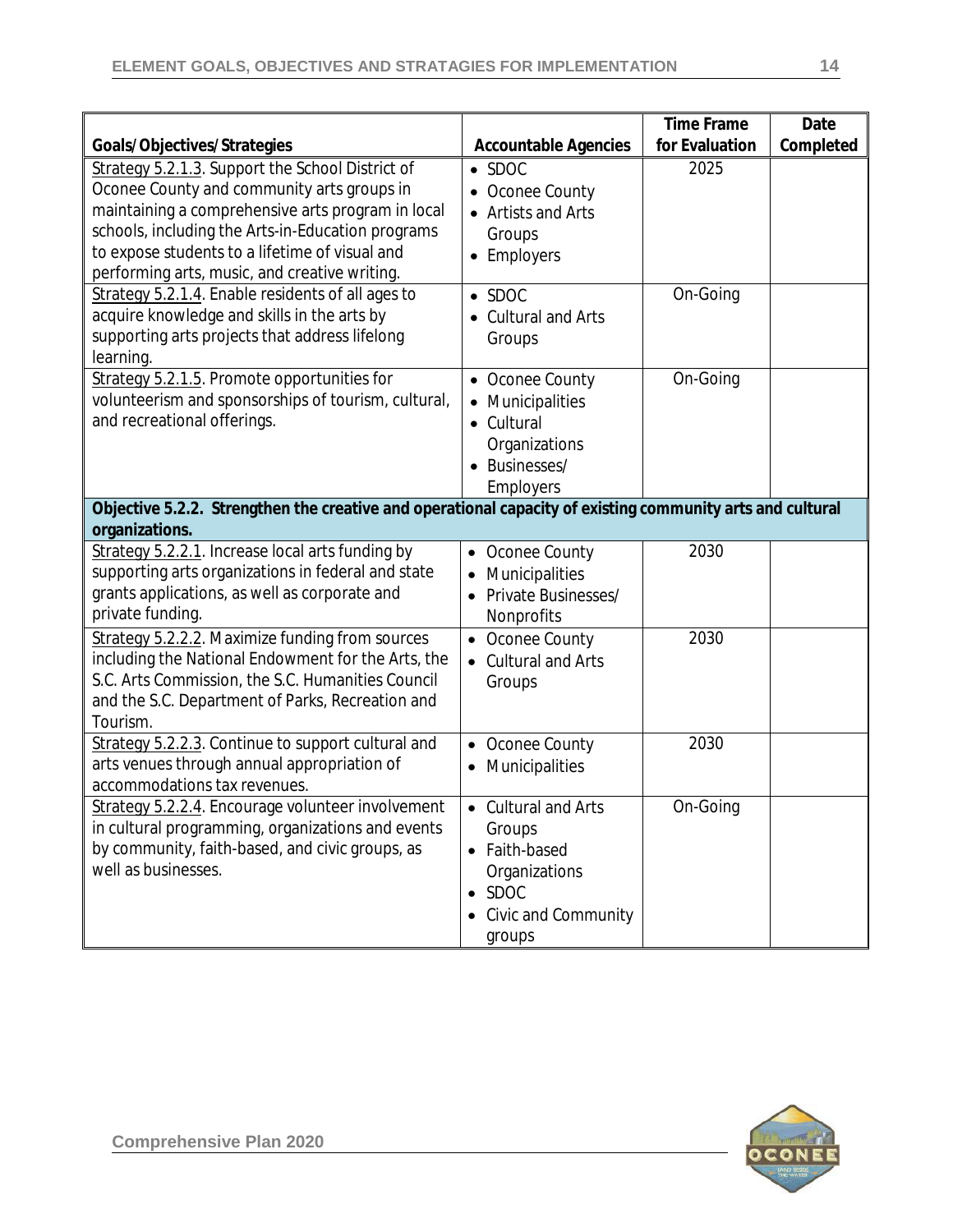|                                                                                                                                                                                                                 |                                           | <b>Time Frame</b> | Date      |
|-----------------------------------------------------------------------------------------------------------------------------------------------------------------------------------------------------------------|-------------------------------------------|-------------------|-----------|
| Goals/Objectives/Strategies                                                                                                                                                                                     | <b>Accountable Agencies</b>               | for Evaluation    | Completed |
| Goal 5.3. Leverage the County's historic and cultural assets as an economic development resource.<br>Objective 5.3.1. Integrate the County's heritage into the overall economic development process, especially |                                           |                   |           |
| as it relates to building a cultural tourism industry.                                                                                                                                                          |                                           |                   |           |
| Strategy 5.3.1.1. Maintain and communicate a                                                                                                                                                                    | Oconee County                             | 2021              |           |
| shared vision and guiding principles for tourism and                                                                                                                                                            | Municipalities<br>$\bullet$               |                   |           |
| recreation development in Oconee County among                                                                                                                                                                   | Museums/Arts                              |                   |           |
| the public and private sectors.                                                                                                                                                                                 | Organizations                             |                   |           |
|                                                                                                                                                                                                                 | <b>Business Owners</b><br>$\bullet$       |                   |           |
|                                                                                                                                                                                                                 | Oconee Chamber of                         |                   |           |
|                                                                                                                                                                                                                 | Commerce                                  |                   |           |
| Strategy 5.3.1.2. Increase awareness of the rich                                                                                                                                                                | • Oconee County                           | 2030              |           |
| genealogical resources in Oconee County as a                                                                                                                                                                    | <b>Museums</b>                            |                   |           |
| means to attract additional heritage tourists.<br>Strategy 5.3.1.3. Ensure the County's visibility in the                                                                                                       | <b>Upcountry SC</b><br>$\bullet$          | On-Going          |           |
| regional tourism market to support sustainable                                                                                                                                                                  | <b>Tourism Association</b>                |                   |           |
| tourism development and make the County a                                                                                                                                                                       | Visit Oconee SC                           |                   |           |
| destination for cultural enrichment, leisure,                                                                                                                                                                   | Oconee Chamber of                         |                   |           |
| entertainment, and the arts.                                                                                                                                                                                    | Commerce                                  |                   |           |
|                                                                                                                                                                                                                 | Oconee County                             |                   |           |
| Strategy 5.3.1.4. Recognize, build upon and                                                                                                                                                                     | Oconee County<br>٠                        | 2025              |           |
| promote the County's historic and cultural assets                                                                                                                                                               | Municipalities                            |                   |           |
| with agricultural, Colonial and Civil War, African-                                                                                                                                                             | Museums/Arts                              |                   |           |
| American, Native American (Cherokee), and                                                                                                                                                                       | Organizations                             |                   |           |
| Appalachian themes through local historical and                                                                                                                                                                 | <b>Business Owners</b>                    |                   |           |
| arts institutions and programming.                                                                                                                                                                              | <b>Upcountry SC/Visit</b>                 |                   |           |
|                                                                                                                                                                                                                 | Oconee SC                                 |                   |           |
| Objective 5.3.2. Support employers engaged in the cultural and heritage tourism, agritourism, and nature-                                                                                                       |                                           |                   |           |
| based tourism sectors.                                                                                                                                                                                          |                                           |                   |           |
| Strategy 5.3.2.1. Pursue additional SCPRT and other<br>grants for local governments and non-profits to                                                                                                          | Municipalities<br>$\bullet$               | 2030              |           |
| supplement promotional efforts in tourism                                                                                                                                                                       | Oconee County<br>$\bullet$                |                   |           |
| marketing for festivals, attractions, and events.                                                                                                                                                               | Cultural<br>$\bullet$                     |                   |           |
| Strategy 5.3.2.2. Launch hospitality and tourism                                                                                                                                                                | Organizations<br><b>SDOC</b><br>$\bullet$ | 2025              |           |
| sector training and workforce development to                                                                                                                                                                    | <b>TCTC</b><br>$\bullet$                  |                   |           |
| support excellence in quality of services.                                                                                                                                                                      | Oconee Chamber of                         |                   |           |
|                                                                                                                                                                                                                 | Commerce                                  |                   |           |
|                                                                                                                                                                                                                 | Employers<br>$\bullet$                    |                   |           |
|                                                                                                                                                                                                                 |                                           |                   |           |

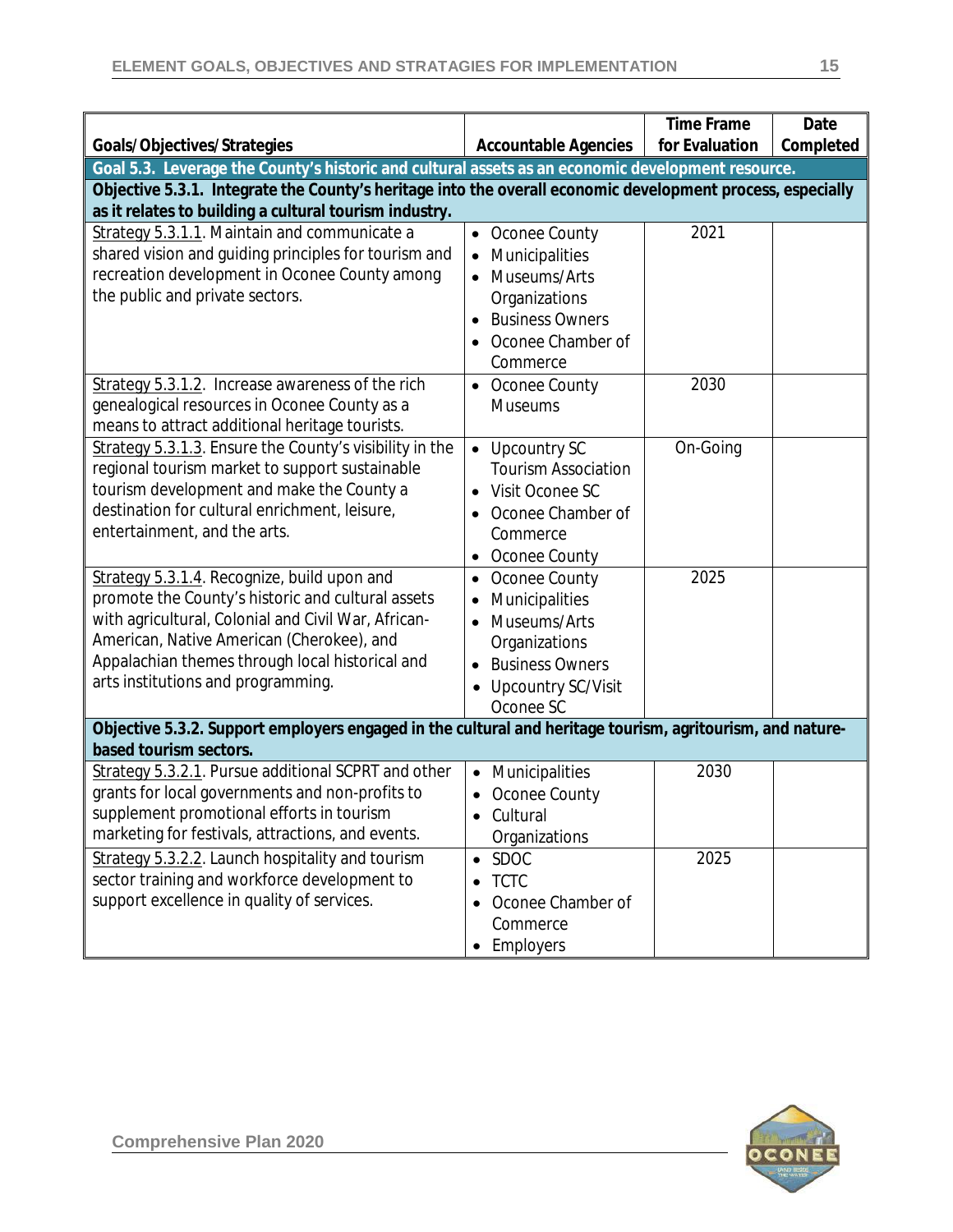|                                                                                                                                                                            |                                                                                                                             | <b>Time Frame</b> | Date      |
|----------------------------------------------------------------------------------------------------------------------------------------------------------------------------|-----------------------------------------------------------------------------------------------------------------------------|-------------------|-----------|
| Goals/Objectives/Strategies                                                                                                                                                | <b>Accountable Agencies</b>                                                                                                 | for Evaluation    | Completed |
| Strategy 5.3.2.3. Collaborate with the private sector<br>to expand local shopping, dining, and lodging<br>amenities as an important means of capturing<br>tourist dollars. | Oconee Chamber of<br>$\bullet$<br>Commerce<br>Oconee County<br>$\bullet$<br><b>Municipalities</b><br><b>Business Owners</b> | 2021              |           |
| Strategy 5.3.2.4. Preserve the culture and identity<br>tied to agriculture and the landscape of the<br>County's rural communities.                                         | Oconee County<br>$\bullet$<br>Farms and<br>$\bullet$<br>Agribusinesses<br><b>Land Conservation</b><br>Groups                | 2023              |           |

### **6. NATURAL RESOURCES**

|                                                                                                                                                                                                                                                                                                                                         |                                                                                                                                                                     | <b>Time Frame</b> | Date      |  |
|-----------------------------------------------------------------------------------------------------------------------------------------------------------------------------------------------------------------------------------------------------------------------------------------------------------------------------------------|---------------------------------------------------------------------------------------------------------------------------------------------------------------------|-------------------|-----------|--|
| Goals/Objectives/Strategies                                                                                                                                                                                                                                                                                                             | <b>Accountable Agencies</b>                                                                                                                                         | for Evaluation    | Completed |  |
| Goal 6.1. Protect and improve air quality in Oconee County.                                                                                                                                                                                                                                                                             |                                                                                                                                                                     |                   |           |  |
| Objective 6.1.1. Continue to support local, regional, and state plans and initiatives related to air quality.                                                                                                                                                                                                                           |                                                                                                                                                                     |                   |           |  |
| Strategy 6.1.1.1. Continue coordination and<br>partnership in the S.C. Early Action Ozone<br>Reduction Compact with other jurisdictions in the<br>Appalachian COG Region, adopting and maintaining<br>ozone-reducing reduction strategies as necessary.                                                                                 | Oconee County<br>$\bullet$<br>Appalachian COG<br>(ACOG)<br><b>ACOG Counties</b><br>$\bullet$<br>SCDHEC and EPA                                                      | 2030              |           |  |
| Goal 6.2. Preserve, protect, and enhance Oconee County's land resources.                                                                                                                                                                                                                                                                |                                                                                                                                                                     |                   |           |  |
|                                                                                                                                                                                                                                                                                                                                         | Objective 6.2.1. Promote partnerships and voluntary conservation easements to preserve significant lands,<br>habitats, and scenic areas under development pressure. |                   |           |  |
| Strategy 6.2.1.1. Support existing land conservation<br>organizations in their efforts to preserve and<br>protect rural lands, sensitive areas, and significant<br>natural resources and transfer of development<br>rights and conservation easements to protect rural<br>lands, sensitive areas, and significant natural<br>resources. | Oconee County<br>$\bullet$<br>Oconee County Soil<br>and Water<br><b>Conservation District</b><br>Land Trusts and<br>Conservation<br>Organizations                   | 2030              |           |  |
| Strategy 6.2.1.2. Provide appropriate assistance<br>from County departments and agencies in efforts<br>to identify and preserve significant lands, and<br>scenic areas.                                                                                                                                                                 | Oconee County                                                                                                                                                       | 2021              |           |  |

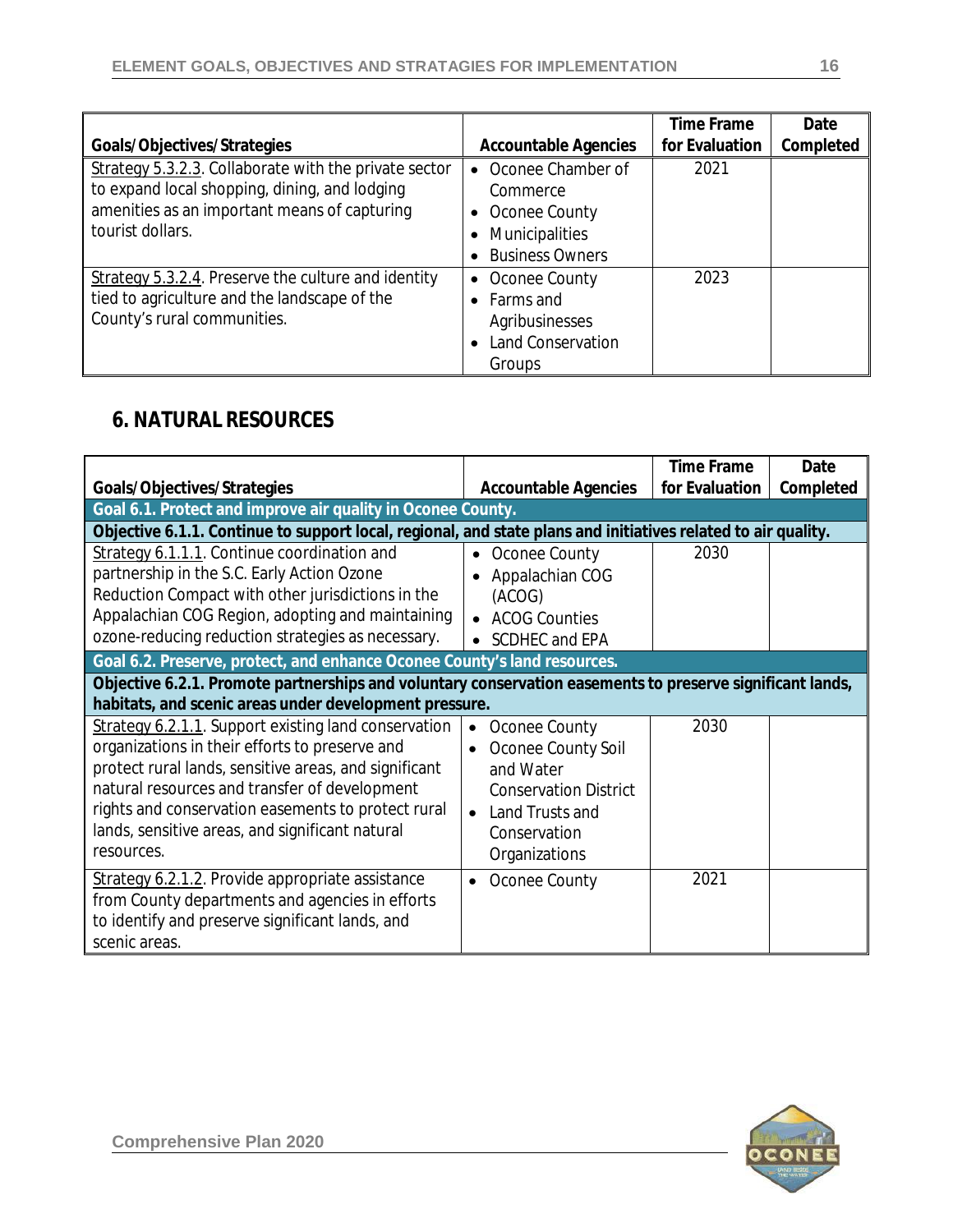| Goals/Objectives/Strategies                                                                                                                                                                                       | <b>Accountable Agencies</b>                                                                                                                                                        | <b>Time Frame</b><br>for Evaluation | Date<br>Completed |
|-------------------------------------------------------------------------------------------------------------------------------------------------------------------------------------------------------------------|------------------------------------------------------------------------------------------------------------------------------------------------------------------------------------|-------------------------------------|-------------------|
| Strategy 6.2.1.3. Support efforts of public and<br>private organizations to protect critical habitats in<br>Oconee County through conservation easements<br>and other measures as appropriate.                    | Oconee County<br>$\bullet$<br>Property/Business<br>Owners<br>Conservation<br>Organizations<br><b>SCDNR</b><br>$\bullet$<br>Keowee-Toxaway<br><b>Habitat Enhancement</b><br>Program | 2025                                |                   |
| Objective 6.2.3. Manage natural assets to ensure natural resources enhance the quality of life for residents<br>and visitors and increase economic opportunities.                                                 |                                                                                                                                                                                    |                                     |                   |
| Strategy 6.2.3.1. Protect and preserve natural<br>resources for recreational use and develop new<br>opportunities for recreational access.                                                                        | Oconee County<br>$\bullet$<br>Municipalities<br><b>SCDNR</b><br><b>SCPRT</b><br><b>USFS</b><br>٠                                                                                   | Annually                            |                   |
| Strategy 6.2.3.2. Work with public conservation<br>partners to identify additional significant natural<br>resources including viewsheds and habitats that<br>warrant protection.                                  | Oconee County<br>$\bullet$<br>Conservation<br>Organizations<br>$\bullet$ SCDNR<br><b>SCPRT</b><br><b>USFS</b><br>٠                                                                 | 2021                                |                   |
| Strategy 6.2.3.3. Promote parks and recreation<br>facilities, both public and private, as part of a<br>comprehensive countywide recreation system.                                                                | Oconee County<br>Municipalities<br><b>SCDNR</b><br><b>SCPRT</b><br><b>USFS</b>                                                                                                     | 2023                                |                   |
| Strategy 6.2.3.4. Expand and maintain public parks<br>and recreation spaces to a uniform standard of<br>excellence.                                                                                               | Oconee County<br>Municipalities<br>SCDNR<br>$\bullet$<br>• SCPRT<br>$\bullet$ USFS                                                                                                 | Annually                            |                   |
| Objective 6.2.4. Continue to promote reasonable access to Oconee County's public natural amenities for<br>residents and visitors.                                                                                 |                                                                                                                                                                                    |                                     |                   |
| Strategy 6.2.4.1. Encourage compatible land use<br>adjacent to National and State Forests, wildlife<br>management area, and County, State and<br>municipal parks to protect such lands from<br>incompatible uses. | • Oconee County                                                                                                                                                                    | 2030                                |                   |
| Strategy 6.2.4.2. Review existing regulations and<br>policies to identify barriers and additional<br>opportunities to protecting current natural areas<br>and open space.                                         | Oconee County<br>Municipalities                                                                                                                                                    | 2030                                |                   |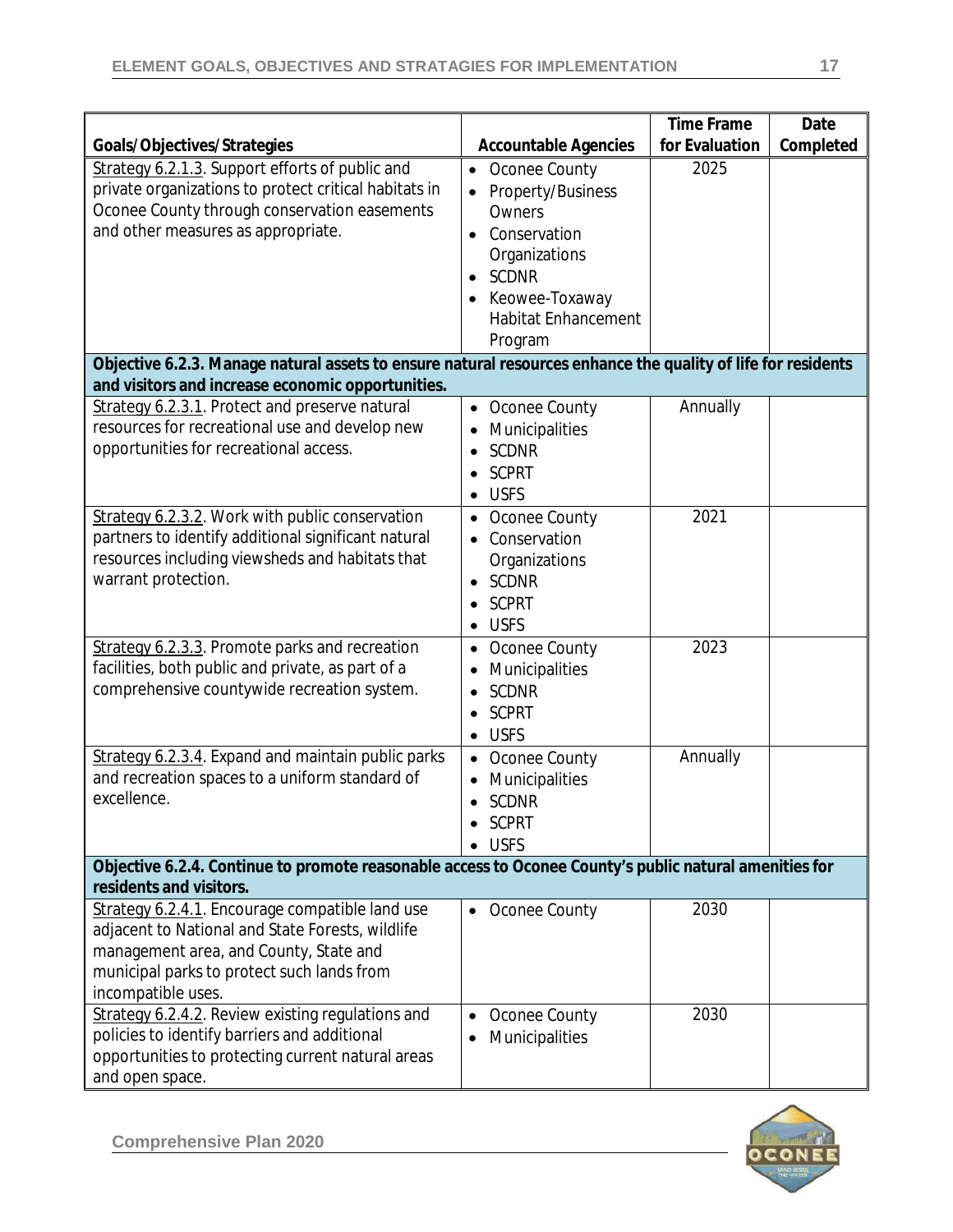|                                                                                                       |                                         | <b>Time Frame</b><br>for Evaluation | Date<br>Completed |
|-------------------------------------------------------------------------------------------------------|-----------------------------------------|-------------------------------------|-------------------|
| Goals/Objectives/Strategies                                                                           | <b>Accountable Agencies</b>             |                                     |                   |
| Strategy 6.2.4.3. Encourage and support efforts by                                                    | Oconee County<br>$\bullet$              | On-Going                            |                   |
| public and private organizations to provide public                                                    | <b>Property Owners</b>                  |                                     |                   |
| access when conserving open space, natural areas                                                      | Conservation                            |                                     |                   |
| and scenic vistas in Oconee County.                                                                   | Organizations                           |                                     |                   |
| Strategy 6.2.4.4. Work with community partners to                                                     | Oconee County<br>$\bullet$              | 2023                                |                   |
| promote programs for residents of all ages to                                                         | Keep Oconee                             |                                     |                   |
| discourage littering and encourage participation in                                                   | Beautiful Assn.                         |                                     |                   |
| litter pickup programs and initiatives.                                                               | SDOC<br>$\bullet$                       |                                     |                   |
|                                                                                                       | Local Civic Groups                      |                                     |                   |
| Goal 6.3. Preserve, protect, and enhance the quality and quantity of the water resources of Oconee    |                                         |                                     |                   |
| County.                                                                                               |                                         |                                     |                   |
| Objective 6.3.1. Expand sewer service to additional areas as feasible.                                |                                         |                                     |                   |
| Strategy 6.3.1.1. Support wastewater treatment                                                        | Oconee County<br>$\bullet$              | 2025                                |                   |
| providers in the extension of sewer service to                                                        | Oconee Joint<br>$\bullet$               |                                     |                   |
| currently unserved or underserved areas to                                                            | <b>Regional Sewer</b>                   |                                     |                   |
| minimize the need for septic tanks where                                                              | Authority (OJRSA)                       |                                     |                   |
| conditions are not suitable or water sources may                                                      | <b>Municipal Providers</b><br>$\bullet$ |                                     |                   |
| be compromised.                                                                                       | Other Public and<br>$\bullet$           |                                     |                   |
|                                                                                                       | <b>Private Providers</b>                |                                     |                   |
| Strategy 6.3.1.2. Support wastewater treatment                                                        | Oconee County<br>$\bullet$              | 2023                                |                   |
| providers in the upgrade and expansion of existing                                                    | <b>OJRSA</b><br>$\bullet$               |                                     |                   |
| treatment facilities to accommodate the expansion                                                     | <b>Municipal Providers</b>              |                                     |                   |
| of sewer service.                                                                                     | Other Public and<br>$\bullet$           |                                     |                   |
|                                                                                                       | <b>Private Providers</b>                |                                     |                   |
| Objective 6.3.2. Monitor, maintain and improve water quality and quantity to meet the needs of County |                                         |                                     |                   |
| residents, employers, and institutions.                                                               |                                         |                                     |                   |
| Strategy 6.3.2.1. Partner with adjacent jurisdictions                                                 | Oconee County<br>$\bullet$              | 2025                                |                   |
| on comprehensive water studies detailing                                                              | Municipalities                          |                                     |                   |
| availability of all water sources, usage, and outflow.                                                | Adjacent Jurisdictions                  |                                     |                   |
|                                                                                                       | Oconee County Soil &<br>$\bullet$       |                                     |                   |
|                                                                                                       | <b>Water Conservation</b>               |                                     |                   |
|                                                                                                       | <b>District</b>                         |                                     |                   |
| Strategy 6.3.2.2. Explore local and regional                                                          | Oconee County<br>$\bullet$              | Annually                            |                   |
| strategies to minimize non-point source pollution                                                     | Municipalities                          |                                     |                   |
| and institute Best Management Practices for the                                                       | <b>Utility Providers</b>                |                                     |                   |
| protection of water resources.                                                                        | <b>SCDHEC</b><br>$\bullet$              |                                     |                   |
|                                                                                                       | Oconee County Soil &                    |                                     |                   |
|                                                                                                       | <b>Water Conservation</b>               |                                     |                   |
|                                                                                                       |                                         |                                     |                   |
|                                                                                                       | <b>District</b>                         |                                     |                   |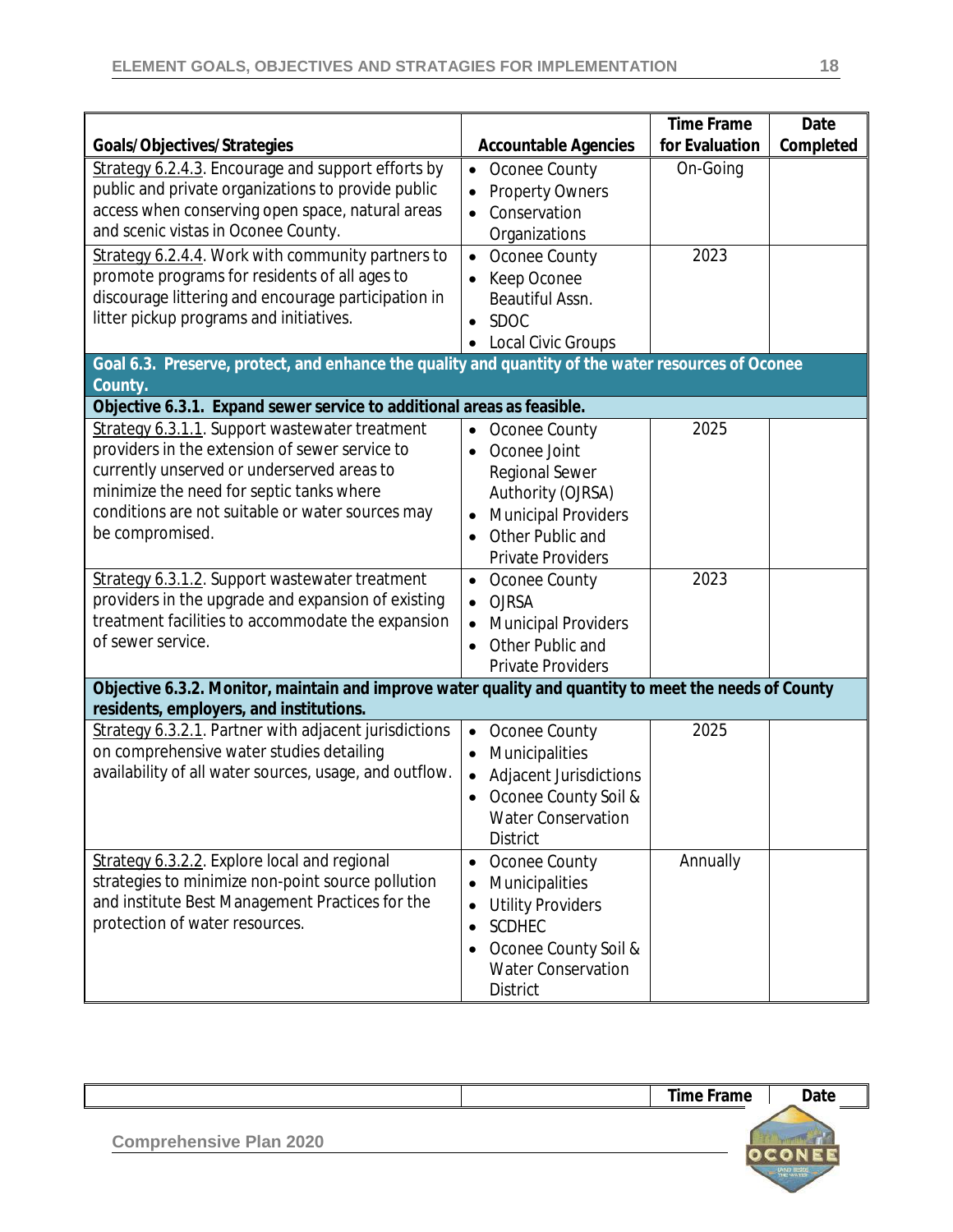| Goals/Objectives/Strategies                                                                                                                                                                                                   | <b>Accountable Agencies</b>                                                                                                                                                                                 | for Evaluation    | Completed |
|-------------------------------------------------------------------------------------------------------------------------------------------------------------------------------------------------------------------------------|-------------------------------------------------------------------------------------------------------------------------------------------------------------------------------------------------------------|-------------------|-----------|
| Strategy 6.3.2.3. Support and coordinate with<br>SCDHEC to mitigate identified water quality<br>impairments.                                                                                                                  | Oconee County<br>$\bullet$<br>Municipalities<br>$\bullet$<br><b>Utility Providers</b><br><b>NPDES Permitted</b><br><b>Dischargers</b><br><b>SCDHEC</b><br>Oconee County Soil &<br><b>Water Conservation</b> | 2021              |           |
| Strategy 6.3.2.4. Utilize incentives, technical<br>assistance, and regulations to promote sustainable<br>environmental best practices by individuals,<br>businesses, and developers to maintain and<br>improve water quality. | <b>District</b><br>Oconee County<br>$\bullet$<br>Property Owners and<br>$\bullet$<br>Developers<br>Oconee County Soil &<br><b>Water Conservation</b><br><b>District</b>                                     | 2030              |           |
| Strategy 6.3.2.5. Study the potential water quality<br>impact of higher-density residential development<br>near the lakes and explore options for mitigating<br>any negative impacts.                                         | Oconee County<br>$\bullet$<br>Developers<br><b>SCDHEC</b><br>$\bullet$<br>U.S. Army Corps of<br>Engineers (USACOE)<br>Duke Energy<br>$\bullet$                                                              | 2025              |           |
| Objective 6.3.3. Encourage development practices that protect and preserve water resources.                                                                                                                                   |                                                                                                                                                                                                             |                   |           |
| Strategy 6.3.3.1. Establish strategies and adopt<br>measures necessary to create a framework for the<br>efficient implementation of erosion and sediment<br>control regulations.                                              | Oconee County<br>$\bullet$<br>Oconee County Soil &<br>$\bullet$<br>Water conservation<br>district                                                                                                           | 2030              |           |
| Strategy 6.3.3.2. Develop a County stormwater<br>management program to prepare for efficient and<br>cost-effective implementation in the event of<br>Federal designation.                                                     | Oconee County<br>$\bullet$<br>Municipalities<br>$\bullet$                                                                                                                                                   | 2025              |           |
| Objective 6.3.4. Manage water quantity and quality to ensure efficient utilization and appropriate<br>conservation of the County's water resources.                                                                           |                                                                                                                                                                                                             |                   |           |
| Strategy 6.3.4.1. Participate in and support regional<br>efforts to protect watersheds.                                                                                                                                       | Oconee County<br><b>SCDHEC</b><br>Public and Non-profit<br>$\bullet$<br>Organizations<br>Oconee County Soil &<br><b>Water Conservation</b><br><b>District</b>                                               | On-Going          |           |
| Strategy 6.3.4.2. Explore partnerships to develop a<br>master plan for preserving the watershed areas<br>surrounding our lakes including Keowee, Jocassee,<br>and Hartwell.                                                   | Oconee County<br>$\bullet$<br>U.S. Army Corps of<br>$\bullet$<br>Engineers<br><b>SCDHEC</b>                                                                                                                 | 2021              |           |
|                                                                                                                                                                                                                               |                                                                                                                                                                                                             | <b>Time Frame</b> | Date      |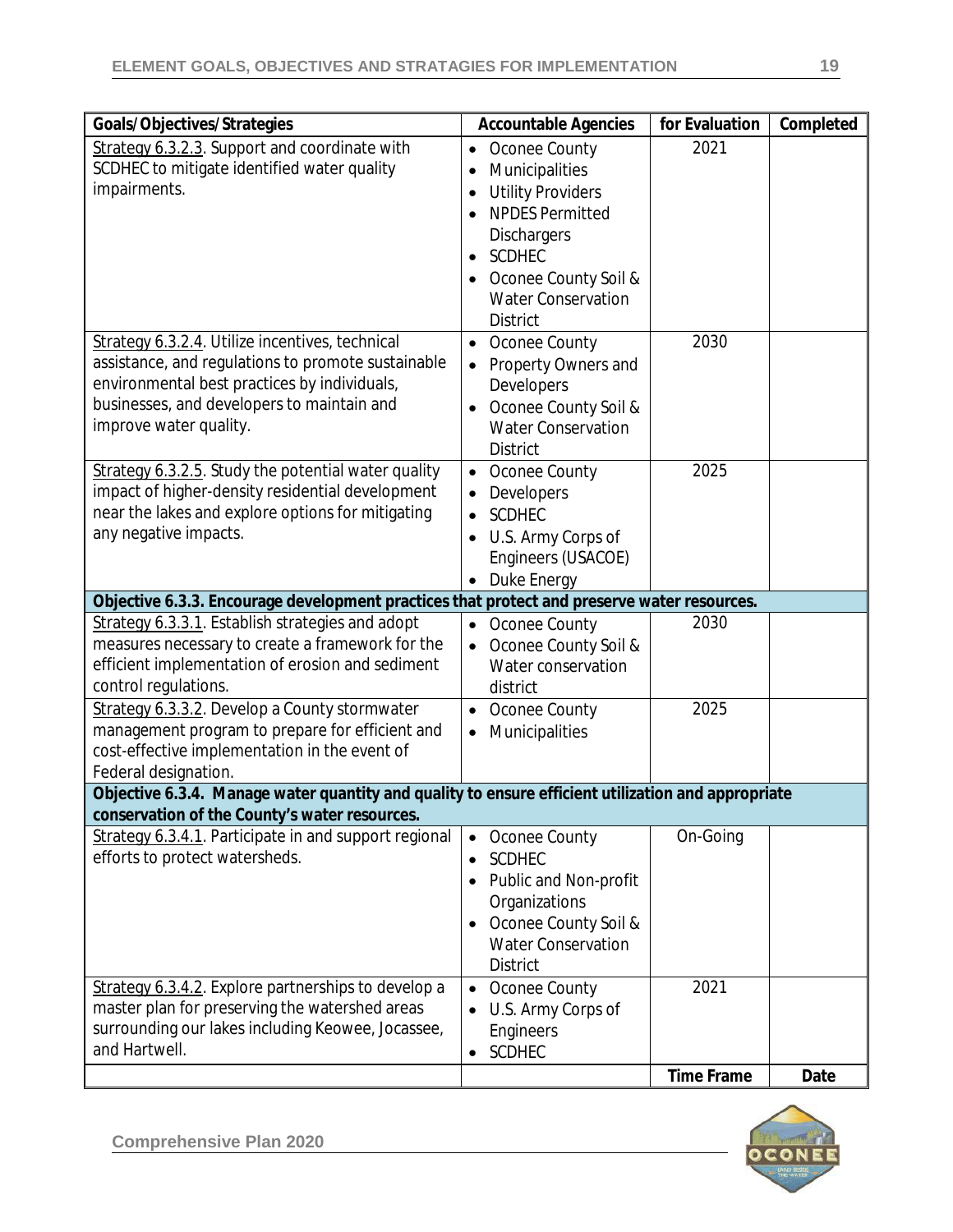| Goals/Objectives/Strategies                                                                                                                                                                                                | <b>Accountable Agencies</b>                                                                                          | for Evaluation | Completed |
|----------------------------------------------------------------------------------------------------------------------------------------------------------------------------------------------------------------------------|----------------------------------------------------------------------------------------------------------------------|----------------|-----------|
| Strategy 6.3.4.3. Identify and explore ways to<br>protect the water quality of lesser known<br>waterways and "hidden gems" such as the Little<br>River in Salem.                                                           | Oconee County<br>$\bullet$<br>Municipalities                                                                         | 2022           |           |
| Strategy 6.3.4.4. Explore and promote best<br>practices to protect waterways in agricultural and<br>developing areas.                                                                                                      | Oconee County<br>$\bullet$<br>Municipalities<br>Oconee County Soil &<br><b>Water Conservation</b><br><b>District</b> | 2021           |           |
| Strategy 6.3.4.5. Support regulatory authorities in<br>their efforts to preserve water quality and habitat<br>through shoreline management policies and<br>regulation.                                                     | • Oconee County<br>Duke Energy<br><b>USCOE</b><br><b>USFS</b>                                                        | 2030           |           |
| Strategy 6.3.4.6. Work with community partners to<br>provide educational materials on best practices for<br>septic tank maintenance.                                                                                       | Oconee County<br>$\bullet$<br><b>SCDHEC</b><br>Public and Non-profit<br>organizations                                | 2025           |           |
| Strategy 6.3.4.7. Explore options for establishing<br>and protecting riparian buffers and identify<br>waterbodies in need of such protection.                                                                              | Oconee County<br>$\bullet$<br>Municipalities<br>Oconee County Soil &<br><b>Water Conservation</b><br><b>District</b> | 2023           |           |
| Objective 6.3.5. Minimize flooding risk to County residents and business owners through the protection of<br>floodplains and floodways.                                                                                    |                                                                                                                      |                |           |
| Strategy 6.3.5.1. Periodically review floodplain<br>regulations and procedures to ensure protection<br>per FEMA requirements and to evaluate conditions<br>that may require more stringent standards.                      | Oconee County<br>$\bullet$                                                                                           | Annually       |           |
| Strategy 6.3.5.2. Review and update the Oconee<br>County Flood Damage Prevention Ordinance as<br>needed.                                                                                                                   | • Oconee County                                                                                                      | Annually       |           |
| Goal 6.4. Enhance and promote access to natural resources and associated recreational activities for<br>residents and visitors.                                                                                            |                                                                                                                      |                |           |
| Objective 6.4.1. Encourage coordination among County and municipal recreation and natural resource<br>managers.                                                                                                            |                                                                                                                      |                |           |
| Strategy 6.4.1.1. Explore opportunities for<br>coordination and cooperation in Oconee County to<br>include planning for and implementing public and<br>private recreation and natural resource programs<br>and activities. | • Oconee County<br>Municipalities<br><b>SCDNR</b><br><b>SCPRT</b><br>Duke Energy<br><b>USFS</b><br><b>USCOE</b>      | 2030           |           |

### **7. COMMMUNITY FACILITIES**

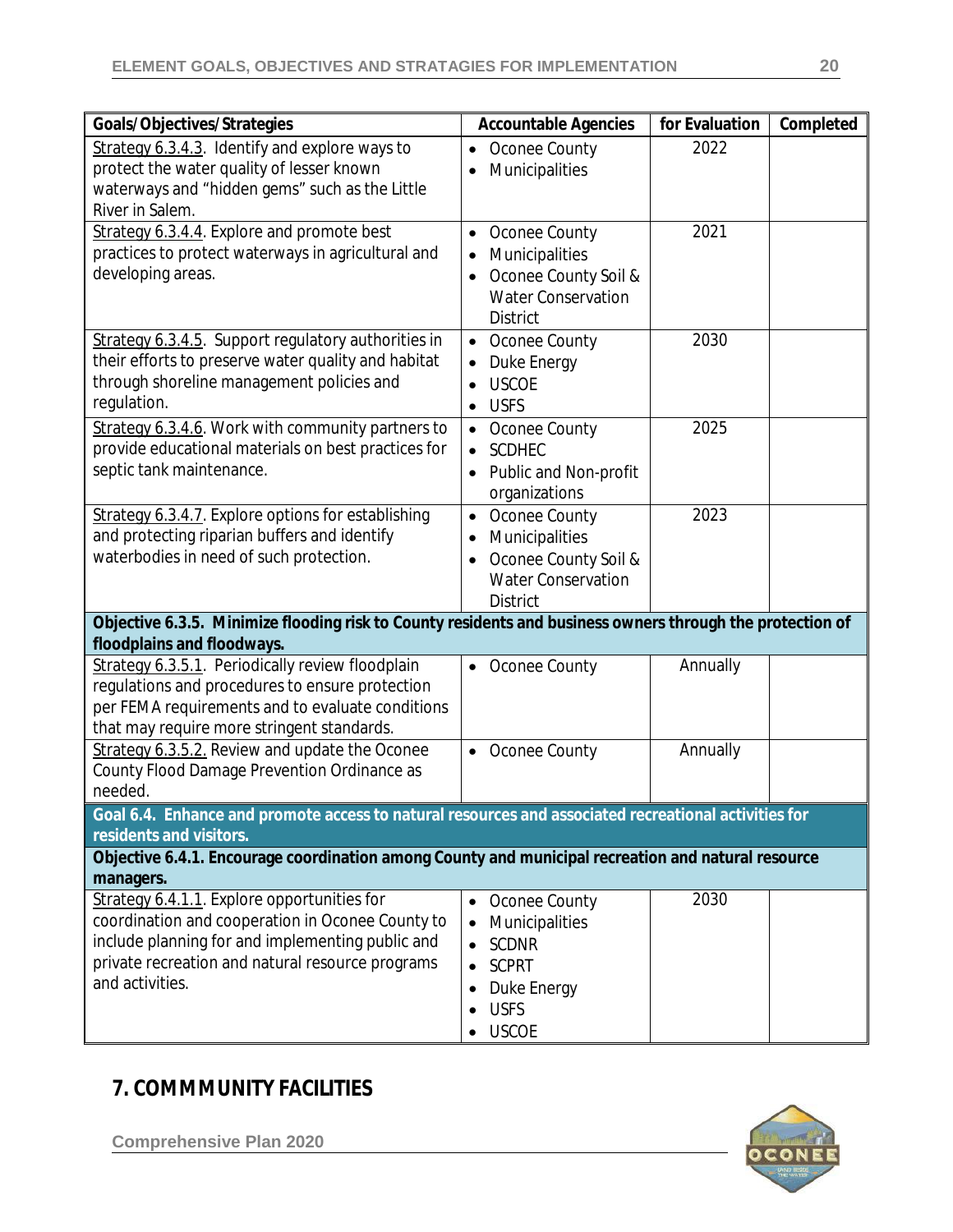|                                                                                                        |                             | <b>Time Frame</b> | Date      |
|--------------------------------------------------------------------------------------------------------|-----------------------------|-------------------|-----------|
| Goals/Objectives/Strategies                                                                            | <b>Accountable Agencies</b> | for Evaluation    | Completed |
| Goal 7.1. Provide adequate, safe, and efficient infrastructure to support current and projected needs. |                             |                   |           |
| Objective 7.1.1. Work to guarantee adequate water distribution systems for present and future          |                             |                   |           |
| development in Oconee County.                                                                          |                             |                   |           |
| Strategy 7.1.1.1. Work to facilitate the                                                               | • Oconee County             | Annually          |           |
| establishment of a partnership with water                                                              | Municipalities              |                   |           |
| providers aimed at expanding service into                                                              | • Other Water               |                   |           |
| underserved unincorporated areas of the County                                                         | Providers                   |                   |           |
| and to encourage service providers to share                                                            |                             |                   |           |
| resources where possible.                                                                              |                             |                   |           |
| Strategy 7.1.1.2. Partner with municipalities and                                                      | • Oconee County             | Annually          |           |
| other providers to inventory the current condition                                                     | • Municipalities            |                   |           |
| of their water infrastructure systems to determine                                                     | • Other Water               |                   |           |
| ability to accommodate future growth.                                                                  | Providers                   |                   |           |
| Strategy 7.1.1.3. Partner with adjacent jurisdictions                                                  | • Oconee County             | 2023              |           |
| on comprehensive water studies detailing                                                               | • Adjacent                  |                   |           |
| availability from all sources and usages/outflows.                                                     | <b>Jurisdictions</b>        |                   |           |
| Objective 7.1.2. Improve and expand wastewater treatment within Oconee County.                         |                             |                   |           |
| Strategy 7.1.2.1. Expand sewer service throughout                                                      | • Oconee County             | 2021              |           |
| areas identified by the Land Use Element as                                                            | <b>OJRSA</b><br>$\bullet$   |                   |           |
| potential areas of development, while                                                                  | <b>Other Sewer</b>          |                   |           |
| implementing appropriate measures to avoid                                                             | Providers                   |                   |           |
| negative impacts on sensitive areas.                                                                   |                             |                   |           |
| Strategy 7.1.2.2. Work with neighboring                                                                | • Oconee County             | Annually          |           |
| jurisdictions when possible to establish regional                                                      | • Neighboring               |                   |           |
| efforts to expand sewer service into prime                                                             | <b>Jurisdictions</b>        |                   |           |
| commercial and industrial locations.                                                                   |                             |                   |           |
| Strategy 7.1.2.3. Partner with municipalities and                                                      | • Oconee County             | Annually          |           |
| the Joint Regional Sewer Authority to coordinate                                                       | Municipalities              |                   |           |
| efforts to provide sewer throughout high growth                                                        | <b>OJRSA</b>                |                   |           |
| corridors.                                                                                             | Other Sewer                 |                   |           |
|                                                                                                        | Providers                   |                   |           |
| Strategy 7.1.2.4. Establish partnerships with                                                          | Oconee County               | Annually          |           |
| regional, state, and federal agencies to seek and                                                      | <b>OJRSA</b>                |                   |           |
| secure funding for wastewater treatment facility                                                       | • Other Sewer               |                   |           |
| upgrade and expansion needs.                                                                           | Providers                   |                   |           |
|                                                                                                        | • Relevant Regional,        |                   |           |
|                                                                                                        | <b>State and Federal</b>    |                   |           |
|                                                                                                        | Agencies                    |                   |           |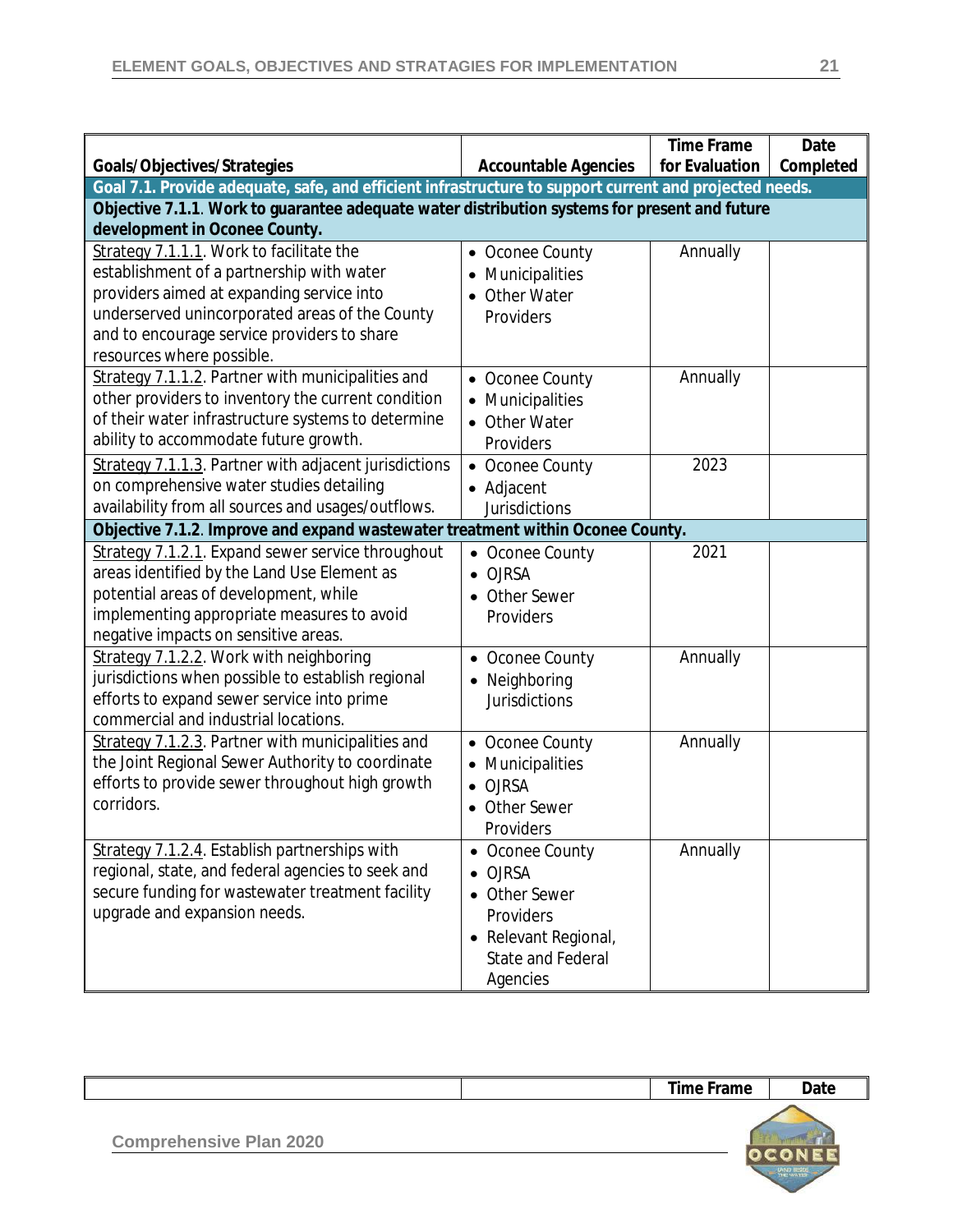| Goals/Objectives/Strategies                                                                                                                           | <b>Accountable Agencies</b> | for Evaluation    | Completed |
|-------------------------------------------------------------------------------------------------------------------------------------------------------|-----------------------------|-------------------|-----------|
| Strategy 7.1.2.5. Encourage septic tank and leach                                                                                                     | • Oconee County             | 2025              |           |
| field education.                                                                                                                                      | • Duke Energy               |                   |           |
|                                                                                                                                                       | • U.S. Army Corps of        |                   |           |
|                                                                                                                                                       | Engineers                   |                   |           |
|                                                                                                                                                       | $\bullet$ SCDNR             |                   |           |
|                                                                                                                                                       | • SCDHEC                    |                   |           |
|                                                                                                                                                       | • Other Potential           |                   |           |
|                                                                                                                                                       | Partners                    |                   |           |
| Objective 7.1.3. Implement the goals, objectives, and implementation strategies of the Community                                                      |                             |                   |           |
| <b>Facilities Element.</b>                                                                                                                            |                             |                   |           |
| Strategy 7.1.3.1. Determine staff, facility and                                                                                                       | • Oconee County             | 2020              |           |
| resource needs and partnerships to implement the                                                                                                      |                             |                   |           |
| Comprehensive Plan.                                                                                                                                   |                             |                   |           |
| Strategy 7.1.3.2. Regularly update and utilize the                                                                                                    | • Oconee County             | Annually          |           |
| County Capital Improvements Plan to                                                                                                                   |                             |                   |           |
| systematically construct and upgrade facilities                                                                                                       |                             |                   |           |
| identified in the Community Facilities Plan.                                                                                                          |                             |                   |           |
| Strategy 7.1.3.3. Seek alternative funding sources                                                                                                    | • Oconee County             | Annually          |           |
| to taxpayer financing of projects such as private                                                                                                     |                             |                   |           |
| partnerships and user-based fees.                                                                                                                     |                             |                   |           |
| Goal 7.2. Manage community facilities, infrastructure, and public resources in a manner that ensures both                                             |                             |                   |           |
| current residents and businesses and future generations can enjoy the benefits and opportunities that                                                 |                             |                   |           |
| make Oconee County an attractive and affordable place to live.                                                                                        |                             |                   |           |
| Objective 7.2.1. Seek local, state, federal, and community funding support in efforts to expand and                                                   |                             |                   |           |
| enhance educational opportunities for Oconee County residents.                                                                                        |                             |                   |           |
| Strategy 7.2.1.1. Continue to support and enhance                                                                                                     | • Oconee County             | Annually          |           |
| advanced job training and work readiness of                                                                                                           | $\bullet$ SDOC              |                   |           |
| residents through state-of-the-art training centers.                                                                                                  | $\bullet$ TCTC              |                   |           |
| Strategy 7.2.1.2. Provide appropriate assistance to                                                                                                   | • Oconee County             | 2030              |           |
| the School District of Oconee County in efforts to                                                                                                    | $\bullet$ SDOC              |                   |           |
| enhance and upgrade education and educational                                                                                                         |                             |                   |           |
| facilities.                                                                                                                                           |                             |                   |           |
| Strategy 7.2.1.3. Prioritize expansion and upgrades                                                                                                   | • Oconee County             | 2025              |           |
| of libraries through the capital improvements plan                                                                                                    |                             |                   |           |
| and coordinate their location with available                                                                                                          |                             |                   |           |
| infrastructure.                                                                                                                                       |                             |                   |           |
| Strategy 7.2.1.4. Continue cooperative efforts with                                                                                                   | • Oconee County             | Annually          |           |
| the School District that optimize resources and                                                                                                       | $\bullet$ SDOC              |                   |           |
| result in savings for both.                                                                                                                           |                             |                   |           |
| Objective 7.2.2. Upgrade solid waste facilities to improve services and allow for needed upgrades and<br>expansion to provide for anticipated growth. |                             |                   |           |
| Strategy 7.2.2.1. Work to reduce the volume of                                                                                                        | • Oconee County             | 2023              |           |
| solid waste through increased recycling and                                                                                                           | • Municipalities            |                   |           |
| composting.                                                                                                                                           |                             |                   |           |
|                                                                                                                                                       |                             | <b>Time Frame</b> | Date      |
|                                                                                                                                                       |                             |                   |           |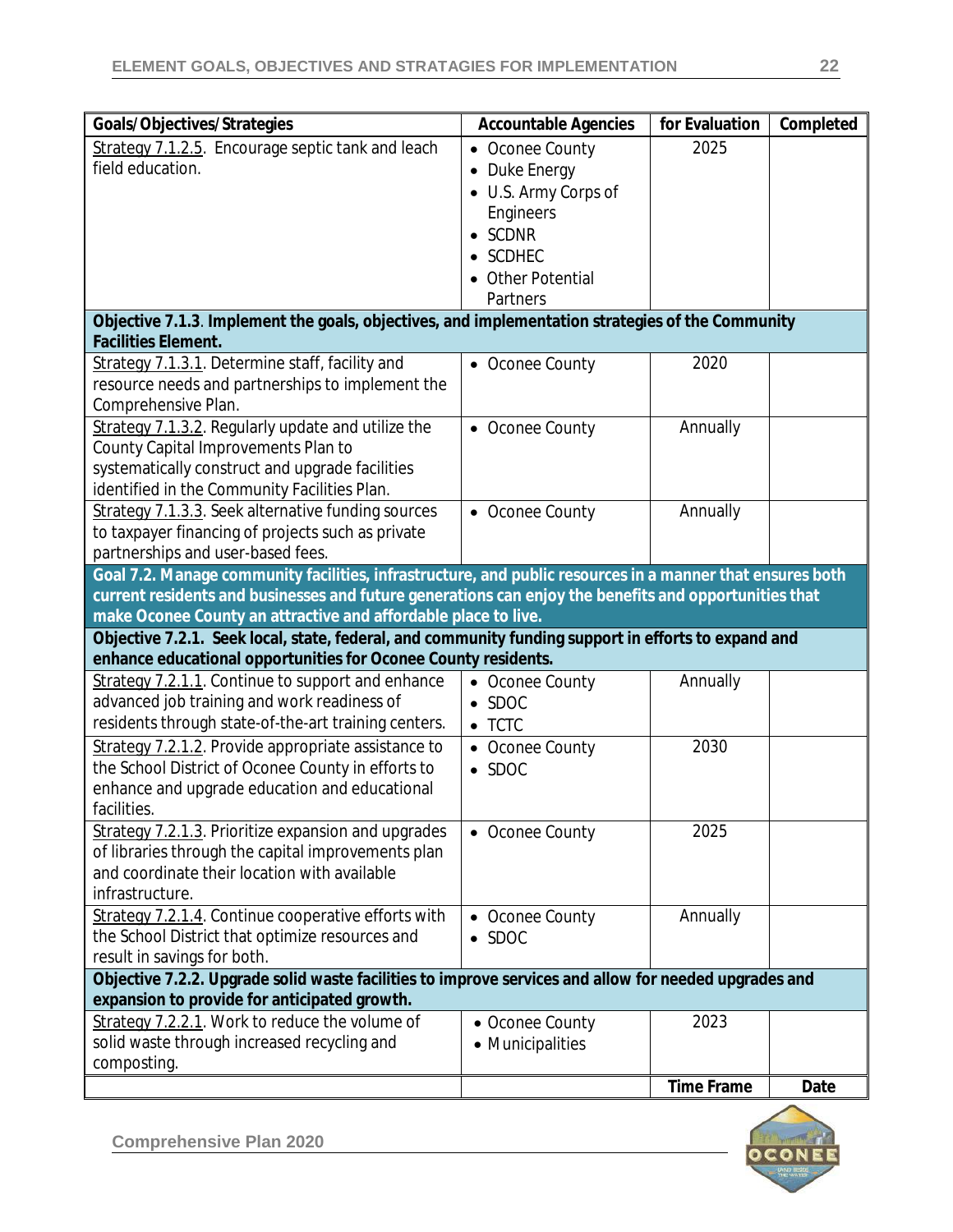| Goals/Objectives/Strategies                                                                          | <b>Accountable Agencies</b> | for Evaluation | Completed |
|------------------------------------------------------------------------------------------------------|-----------------------------|----------------|-----------|
| Strategy 7.2.2.2. Seek out innovative and                                                            | • Oconee County             | 2025           |           |
| alternative technologies that provide a long-term                                                    |                             |                |           |
| solution to current and projected solid waste needs                                                  |                             |                |           |
| and may also be used in the future to mitigate and                                                   |                             |                |           |
| reclaim closed facilities.                                                                           |                             |                |           |
| Objective 7.2.3. Regularly review public safety needs and enhance facilities as required and needed. |                             |                |           |
| Strategy 7.2.3.1. Review and upgrade existing                                                        | • Oconee County             | Annually       |           |
| emergency facilities plans on a regular basis,                                                       | • Emergency Services        |                |           |
| implementing established goals in a systematic                                                       | Commission                  |                |           |
| manner.                                                                                              |                             |                |           |
| Strategy 7.2.3.2. Provide local public safety                                                        | • Oconee County             | Annually       |           |
| agencies appropriate assistance in obtaining                                                         | • Emergency Services        |                |           |
| funding to expand and upgrade operations.                                                            | Commission                  |                |           |
| Strategy 7.2.3.3. Partner with private entities in the                                               | • Oconee County             | Annually       |           |
| development of emergency satellite facilities and                                                    | • Emergency Services        |                |           |
| specialized response equipment.                                                                      | Commission                  |                |           |
| Strategy 7.2.3.4. Continue to conduct regular                                                        | • Oconee County             | Annually       |           |
| updates to the County Disaster Preparedness Plan.                                                    | • Other Relevant Local      |                |           |
|                                                                                                      | Agencies                    |                |           |
| Strategy 7.2.3.5. Work closely with local energy and                                                 | • Oconee County             | Annually       |           |
| utility providers and emergency management                                                           | • Emergency Services        |                |           |
| agencies to ensure coordination in the event of                                                      | Commission                  |                |           |
| major natural or man-made events.                                                                    | • Energy Providers          |                |           |
|                                                                                                      | • Utilities                 |                |           |
| Strategy 7.2.3.6. Work with communications                                                           | • Oconee County             | Annually       |           |
| providers to ensure optimum communications                                                           | • Municipalities            |                |           |
| access and speed for emergency services, local                                                       | • Communications            |                |           |
| governments, businesses, residents, and visitors.                                                    | Providers                   |                |           |
| Strategy 7.2.3.7. Communicate frequently with                                                        | • Oconee County             | On-Going       |           |
| citizens of County about emergency plans.                                                            |                             |                |           |
| Objective 7.2.4. Ensure access to quality and timely health care for all residents and visitors.     |                             |                |           |
| Strategy 7.2.4.1. Review and upgrade County-                                                         | • Oconee County             | On-Going       |           |
| owned medical and other healthcare facilities as                                                     |                             |                |           |
| needed.                                                                                              |                             |                |           |
| Strategy 7.2.4.2. Continue to explore ways to                                                        | • Oconee County             | On-Going       |           |
| increase the efficiency of emergency medical                                                         | <b>Emergency Services</b>   |                |           |
| services throughout the County.                                                                      | Commission                  |                |           |
|                                                                                                      | Oconee EMS                  |                |           |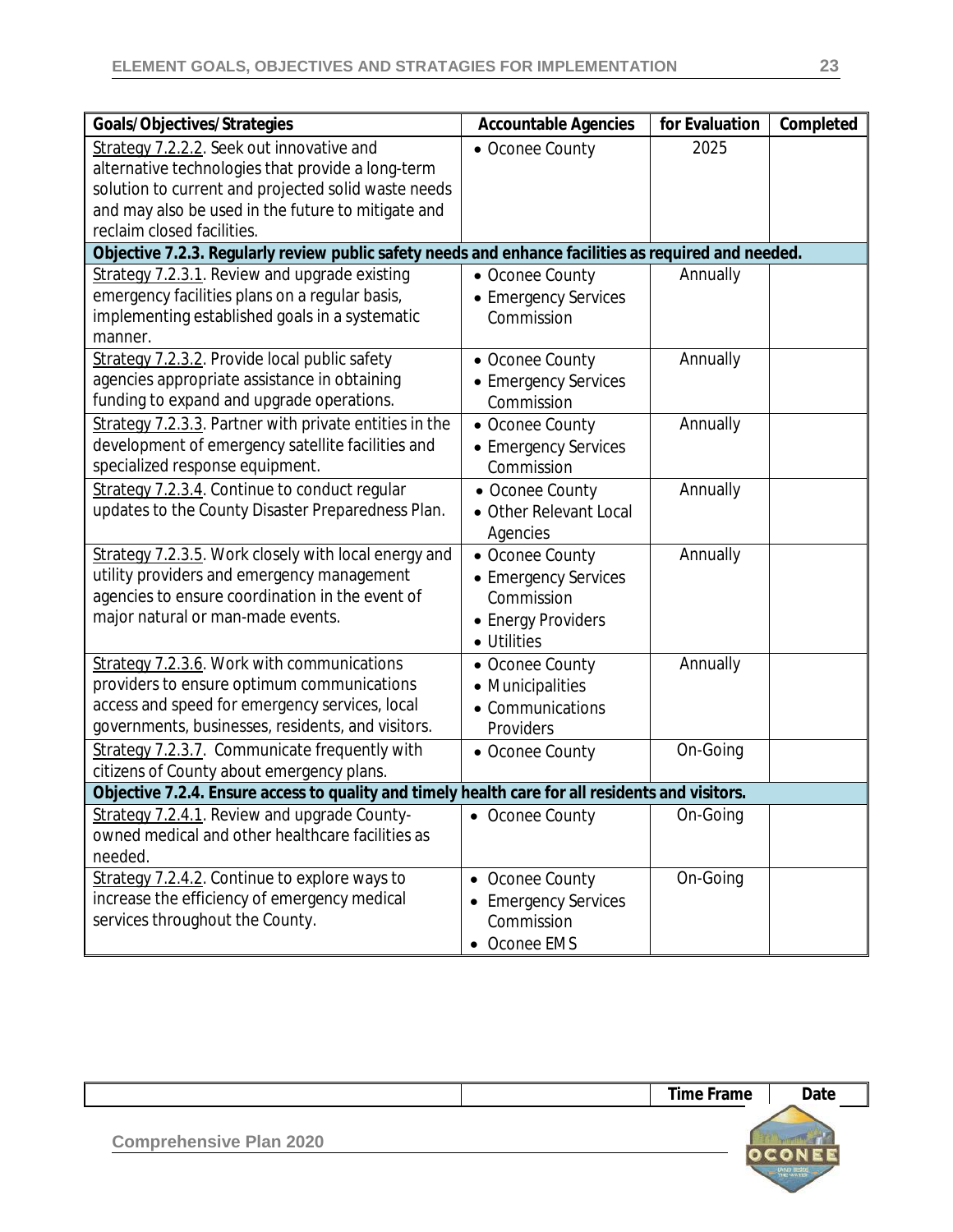| Goals/Objectives/Strategies                                                                                                           | <b>Accountable Agencies</b> | for Evaluation | Completed |
|---------------------------------------------------------------------------------------------------------------------------------------|-----------------------------|----------------|-----------|
| Objective 7.2.5. Strengthen coordination among the County, municipalities, neighboring counties, regional                             |                             |                |           |
| and State agencies, and other public and private organizations.                                                                       |                             |                |           |
| Strategy 7.2.5.1. Continue coordination with                                                                                          | • Oconee County             | On-Going       |           |
| municipalities, neighboring jurisdictions and the                                                                                     | Municipalities              |                |           |
| State on matters relating to public safety,                                                                                           | Neighboring                 |                |           |
| homeland security, emergency preparedness, and                                                                                        | <b>Jurisdictions</b>        |                |           |
| other matters of regional or statewide importance.                                                                                    | • State Agencies            |                |           |
| Strategy 7.2.5.2. Continue coordination of the                                                                                        | Oconee County               | On-Going       |           |
| provision of water, sewer, and electricity with                                                                                       | <b>Municipal Utility</b>    |                |           |
| municipalities and other public and private                                                                                           | Providers                   |                |           |
| providers.                                                                                                                            | • Public & Private          |                |           |
|                                                                                                                                       | <b>Utilities</b>            |                |           |
| Strategy 7.2.5.3. Continue coordination with public                                                                                   | Oconee County               | On-Going       |           |
| and private organizations for the provision of                                                                                        | Municipalities              |                |           |
| services, programs, and facilities such as those for                                                                                  | Other Public and            |                |           |
| the elderly, for recreation, and for transportation.                                                                                  | Private Organizations       |                |           |
|                                                                                                                                       | $\bullet$ ACOG              |                |           |
| Objective 7.2.6. Ensure access to quality, lifelong educational opportunities for all residents.                                      |                             |                |           |
| Strategy 7.2.6.1. Reduce the high school dropout                                                                                      | $\bullet$ SDOC              | Annually       |           |
| rate.                                                                                                                                 | • SC Dept. of Education     |                |           |
|                                                                                                                                       | SC Dept. of Social          |                |           |
|                                                                                                                                       | <b>Services</b>             |                |           |
| Goal 7.3. Preserve, maintain, expand, and promote opportunities for recreation.                                                       |                             |                |           |
| Objective 7.3.1. Provide passive and active recreational opportunities to meet the diverse needs of County<br>residents and visitors. |                             |                |           |
| Strategy 7.3.1.1. Partner with public and private                                                                                     | Oconee County<br>$\bullet$  | 2025           |           |
| entities to develop a countywide greenway system                                                                                      | Municipalities              |                |           |
| that will offer opportunities for nature-based                                                                                        | <b>Other Recreation</b>     |                |           |
| recreation in areas where few currently exist and to                                                                                  | Providers                   |                |           |
| connect existing parks to enable safe cycling                                                                                         |                             |                |           |
| routes.                                                                                                                               |                             |                |           |
| Strategy 7.3.1.2. Upgrade and maintain County                                                                                         | • Oconee County             | 2025           |           |
| parks and recreation facilities to encourage and                                                                                      |                             |                |           |
| promote ecotourism opportunities.                                                                                                     |                             |                |           |
| Strategy 7.3.1.3. Evaluate, amend, and implement                                                                                      | • Parks, Recreation and     | 2030           |           |
| recreation plans, as necessary.                                                                                                       | <b>Tourism Commission</b>   |                |           |
|                                                                                                                                       | <b>Recreation Task</b>      |                |           |
|                                                                                                                                       | Force                       |                |           |
| Strategy 7.3.1.4. Seek partnerships to explore ways                                                                                   | • Oconee County             | 2030           |           |
| to increase recreational opportunities for children                                                                                   | Parks, Recreation and       |                |           |
| and families throughout the County, such as access                                                                                    | <b>Tourism Commission</b>   |                |           |
| to sports venues and programs.                                                                                                        | Municipalities<br>$\bullet$ |                |           |
|                                                                                                                                       | Other Parks and             |                |           |
|                                                                                                                                       | <b>Recreation Providers</b> |                |           |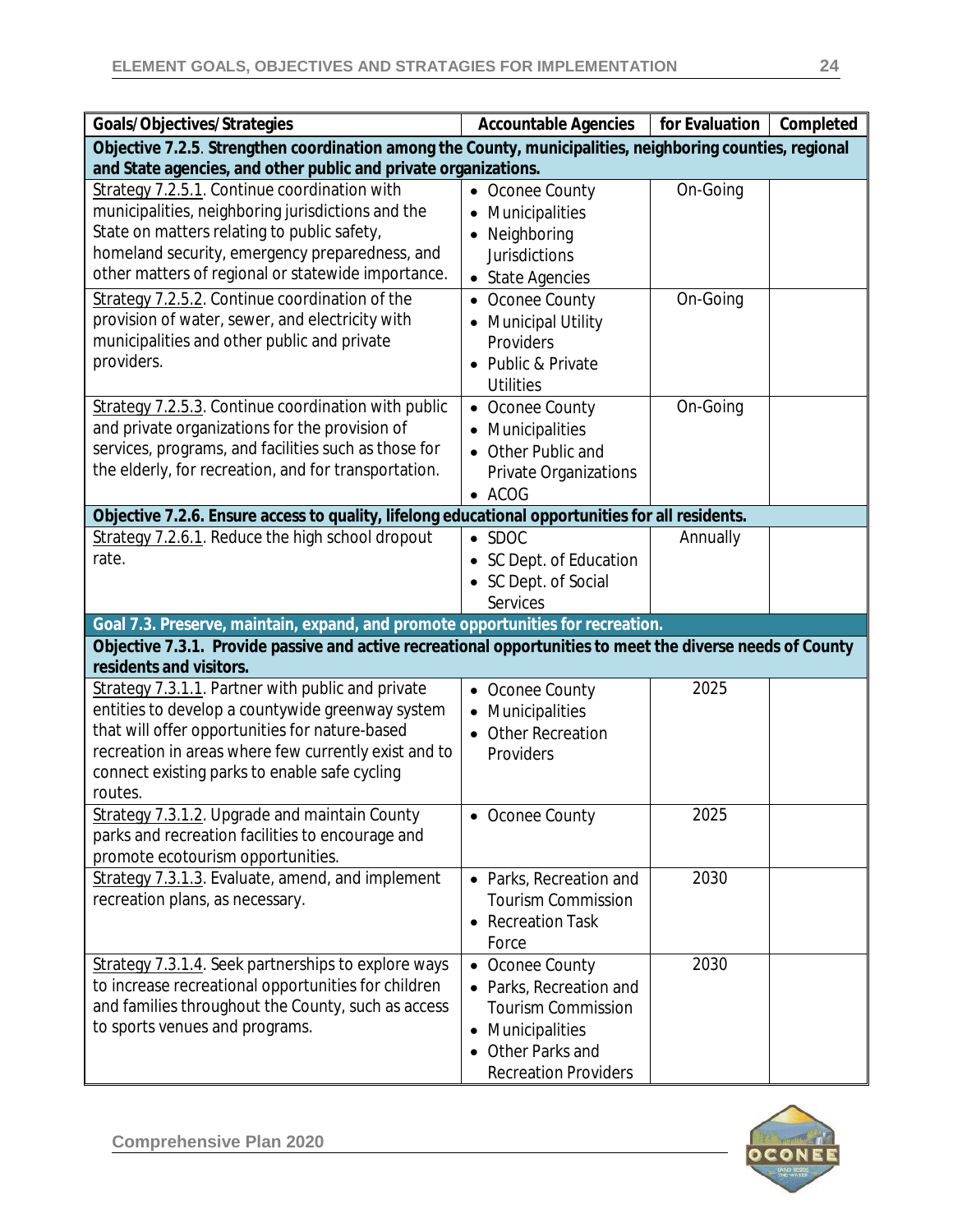|                                                                                                                                                                            |                                                        | Time Frame<br>for Evaluation | Date<br>Completed |
|----------------------------------------------------------------------------------------------------------------------------------------------------------------------------|--------------------------------------------------------|------------------------------|-------------------|
| Goals/Objectives/Strategies                                                                                                                                                | <b>Accountable Agencies</b>                            |                              |                   |
| Strategy 7.3.1.5. Continue cooperative efforts and<br>seek additional opportunities with the YMCA to<br>provide recreational programs for County residents<br>of all ages. | • Oconee County<br>$\bullet$ SDOC<br>YMCA<br>$\bullet$ | 2025                         |                   |

### **8. AGRICULTURAL**

|                                                                                                             |                                    | <b>Time Frame</b> | Date      |
|-------------------------------------------------------------------------------------------------------------|------------------------------------|-------------------|-----------|
| Goals/Objectives/Strategies                                                                                 | <b>Accountable Agencies</b>        | for Evaluation    | Completed |
| Goal 8.1. Support and Protect the Agricultural Industry in Oconee County.                                   |                                    |                   |           |
| Objective 8.1.1. Recognize important agricultural land as a valuable natural resource to protect for future |                                    |                   |           |
| generations.                                                                                                |                                    |                   |           |
| Strategy 8.1.1.1. Advocate use of "Best                                                                     | • Soil & Water                     | 2025              |           |
| Management Practices" in farmland and forest                                                                | Conservation                       |                   |           |
| operations.                                                                                                 | Commissions                        |                   |           |
|                                                                                                             | • Oconee County                    |                   |           |
|                                                                                                             | • Clemson Cooperative              |                   |           |
|                                                                                                             | Extension (CCE)                    |                   |           |
|                                                                                                             | • SC Forestry                      |                   |           |
|                                                                                                             | Commission                         |                   |           |
| Strategy 8.1.1.2. Encourage and support                                                                     | • Oconee County                    | 2025              |           |
| collaboration between landowners and public and                                                             | $\bullet$ CCE                      |                   |           |
| private agencies in the development of ecologically                                                         | • Conservation groups              |                   |           |
| and economically sound plans for preservation and                                                           |                                    |                   |           |
| restoration of farmland and forests.<br>Strategy 8.1.1.3. Work with SCDOT and other state                   |                                    | 2021              |           |
|                                                                                                             | • Oconee County<br>$\bullet$ SCDOT |                   |           |
| and regional agencies to ensure projects for<br>infrastructure facility maintenance and expansion           |                                    |                   |           |
| will not be detrimental to the continuation of                                                              | • Oconee County                    |                   |           |
| agriculture and silviculture.                                                                               | Chamber of                         |                   |           |
|                                                                                                             | Commerce                           |                   |           |
|                                                                                                             | • Municipalities                   |                   |           |
| Strategy 8.1.1.4. Limit non-agricultural                                                                    | • Oconee County                    | 2021              |           |
| development in productive and prime agricultural<br>areas to densities and development patterns that        |                                    |                   |           |
| are consistent with the continuation of                                                                     |                                    |                   |           |
| economically viable agriculture.                                                                            |                                    |                   |           |
| Strategy 8.1.1.5. Support state legislation that links                                                      | • Oconee County                    | 2025              |           |
| incentives to continue farming (such as state                                                               | • Oconee County                    |                   |           |
| income tax credits or differential assessment for                                                           | Chamber of                         |                   |           |
| property taxes and affirmative supports for the                                                             | Commerce                           |                   |           |
| business of agriculture) with controls preventing                                                           |                                    |                   |           |
| conversion of the recipient's agricultural land to                                                          |                                    |                   |           |
| non-farm uses.                                                                                              |                                    |                   |           |

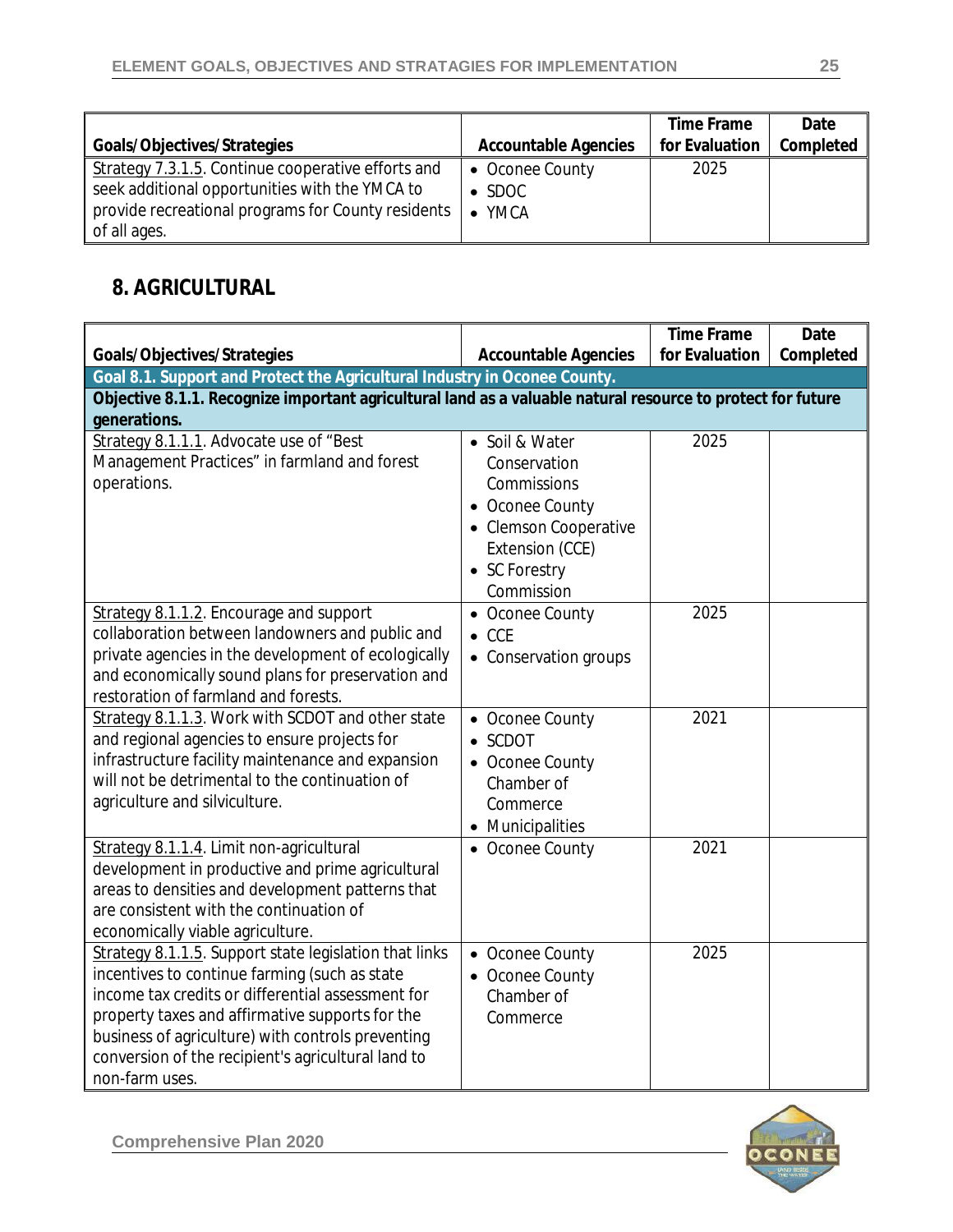|                                                                                                  |                                         | <b>Time Frame</b> | Date      |
|--------------------------------------------------------------------------------------------------|-----------------------------------------|-------------------|-----------|
| Goals/Objectives/Strategies                                                                      | <b>Accountable Agencies</b>             | for Evaluation    | Completed |
| Strategy 8.1.1.6. Seek grants and take advantage of                                              | Oconee County<br>$\bullet$              | 2023              |           |
| state and federal programs to assist with the<br>purchase of development rights and agricultural | • Oconee County                         |                   |           |
| easements on prime agricultural land.                                                            | Cooperative                             |                   |           |
|                                                                                                  | <b>Extension Service</b>                |                   |           |
|                                                                                                  | • Oconee County                         |                   |           |
|                                                                                                  | Chamber of<br>Commerce                  |                   |           |
|                                                                                                  |                                         |                   |           |
|                                                                                                  | • Conservation groups                   | 2021              |           |
| Strategy 8.1.1.7. Ensure that the impacts to<br>adjacent farms and forest land is part of the    | • Oconee County                         |                   |           |
| deliberation and decision making for proposed                                                    | Oconee County                           |                   |           |
| public projects.                                                                                 | Cooperative<br><b>Extension Service</b> |                   |           |
|                                                                                                  |                                         |                   |           |
|                                                                                                  | • Oconee County<br>Chamber of           |                   |           |
|                                                                                                  | Commerce                                |                   |           |
| Strategy 8.1.1.8. Work with the state Real Estate                                                |                                         | 2023              |           |
| Licensing commission to add an "Agricultural                                                     | • Oconee County<br>• State Real Estate  |                   |           |
| Disclosure Act" to ensure that potential                                                         | <b>Licensing Commission</b>             |                   |           |
| home/land/business purchasers are made aware                                                     |                                         |                   |           |
| that agricultural activity is occurring on land                                                  |                                         |                   |           |
| adjacent to the purchaser's property of interest.                                                |                                         |                   |           |
| Strategy 8.1.1.9. Activate vacant and underutilized                                              | • Oconee County                         | 2023              |           |
| County owned property to facilitate a program that                                               | $\bullet$ NGO                           |                   |           |
| invites entrepreneurs, non-profits, residents, and                                               | • Not-for-Profit                        |                   |           |
| other groups to begin entry-level agricultural                                                   | organizations                           |                   |           |
| businesses, community gardens, and pilot                                                         | $\bullet$ CCE                           |                   |           |
| programs for engaging residents in the agricultural                                              | Municipalities                          |                   |           |
| processes.                                                                                       | • Agriculture                           |                   |           |
| (A motion was made but no second and no vote                                                     | organizations                           |                   |           |
| occurred)                                                                                        | • School District of                    |                   |           |
|                                                                                                  | Oconee County                           |                   |           |
|                                                                                                  | (SDOC)                                  |                   |           |
| Strategy 8.1.1.10. Create a staff position of                                                    | • Oconee County                         | 2023              |           |
| Agricultural communication and coordination to                                                   |                                         |                   |           |
| coordinate and communicate with farmers,                                                         |                                         |                   |           |
| foresters, local governments, agricultural groups,                                               |                                         |                   |           |
| and the public on agricultural and forestry matters.                                             |                                         |                   |           |
| Worded slightly differently than voted upon motion                                               |                                         |                   |           |
| Objective 8.1.2. Enhance agricultural operations and opportunities.                              |                                         |                   |           |
| Strategy 8.1.2.1. Work with state and federal                                                    | • Oconee County                         | 2021              |           |
| agencies to attract agribusiness-related grants and                                              |                                         |                   |           |
| revenue sources and support efforts to establish                                                 |                                         |                   |           |
| pilot programs related to new agricultural                                                       |                                         |                   |           |
| technologies and products.                                                                       |                                         |                   |           |

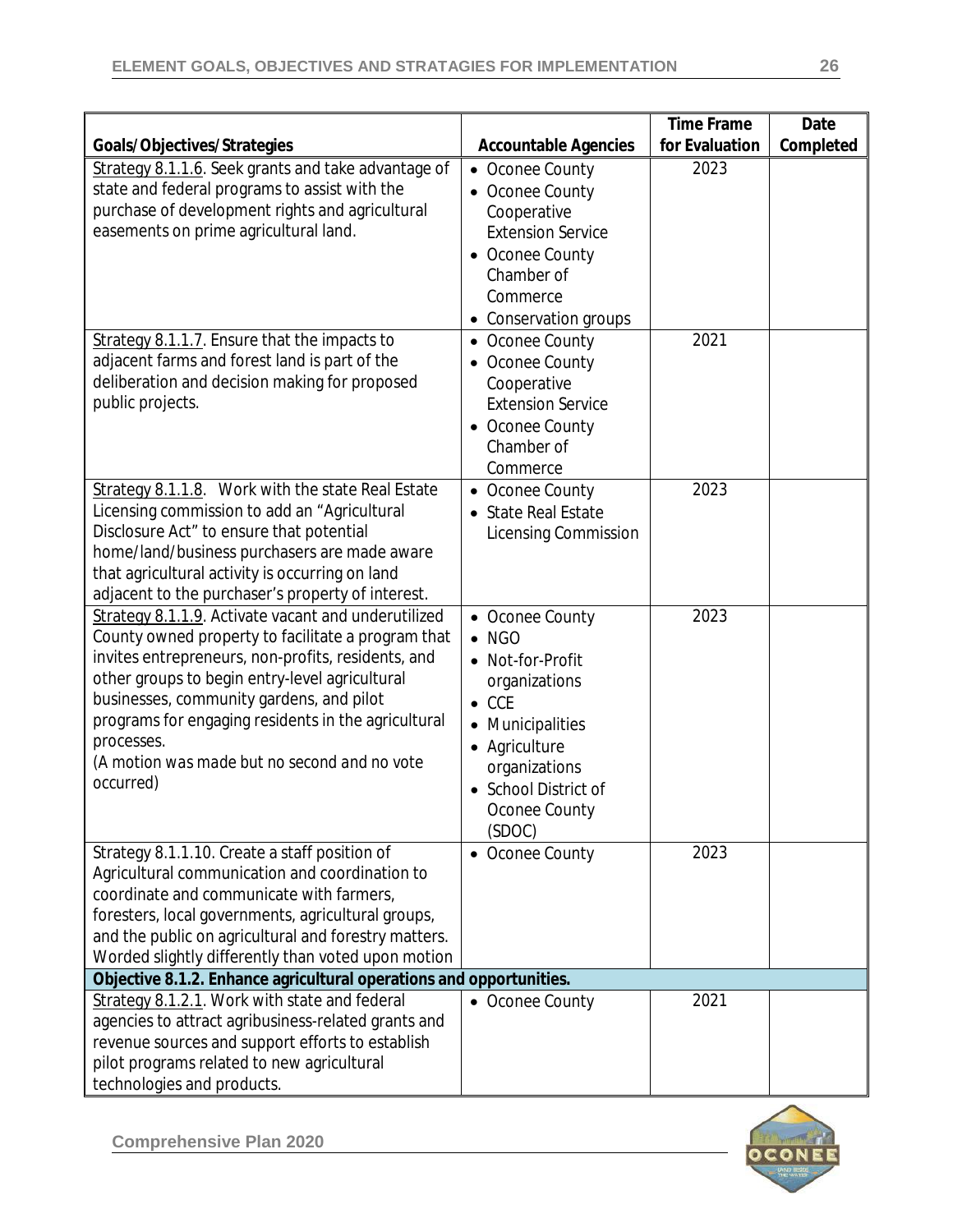| Goals/Objectives/Strategies                                                                                                                                                                                         | <b>Accountable Agencies</b>                                                                                                                                                                            | <b>Time Frame</b><br>for Evaluation | Date<br>Completed |
|---------------------------------------------------------------------------------------------------------------------------------------------------------------------------------------------------------------------|--------------------------------------------------------------------------------------------------------------------------------------------------------------------------------------------------------|-------------------------------------|-------------------|
| Strategy 8.1.2.2. Provide appropriate assistance to<br>expand non-traditional and specialty agribusiness<br>opportunities.                                                                                          | • Oconee County                                                                                                                                                                                        | 2021                                |                   |
| Strategy 8.1.2.3. Ensure the ability of a farm to<br>have a farm-related business onsite.                                                                                                                           | • Oconee County                                                                                                                                                                                        | 2021                                |                   |
| Strategy 8.1.2.4. Promote the establishment of new<br>farm enterprises through support of training for<br>interested persons.                                                                                       | • Oconee County<br>• Oconee County<br>Cooperative<br><b>Extension Service</b>                                                                                                                          | 2023                                |                   |
| Strategy 8.1.2.5. Allow agricultural products<br>processing facilities to locate in areas with<br>convenient access to farms, but ensure that they<br>do not negatively impact rural character or scenic<br>vistas. | • Oconee County                                                                                                                                                                                        | 2025                                |                   |
| Strategy 8.1.2.6. Support South Carolina right-to-<br>farm laws and consider adopting a county right-to-<br>farm policy.                                                                                            | • Oconee County<br>• Oconee County<br>Cooperative<br><b>Extension Service</b><br>• Oconee County<br>Chamber of<br>Commerce                                                                             | 2021                                |                   |
| Strategy 8.1.2.7. Promote farm stands and farmers<br>markets in rural and urban areas and local food<br>hub(s) with adjoining counties                                                                              | • Oconee County<br>• Oconee County<br>Cooperative<br><b>Extension Service</b><br>• FARM Center                                                                                                         | 2023                                |                   |
| Strategy 8.1.2.8. Consider adopting a Voluntary<br>Agricultural and Forestal Areas program.                                                                                                                         | • Oconee County<br>• Oconee County<br>Cooperative<br><b>Extension Service</b>                                                                                                                          | 2025                                |                   |
| Strategy 8.1.2.9. Encourage and support programs<br>that educate and engage residents of all ages in<br>aspects of farming and agriculture.                                                                         | • Oconee County<br>• Oconee Cooperative<br><b>Extension Service</b><br>• Agriculture Advisory<br>Board<br>• Organizations such as<br>FFA and the Oconee<br><b>Cultivation Project</b><br>• FARM Center | 2023                                |                   |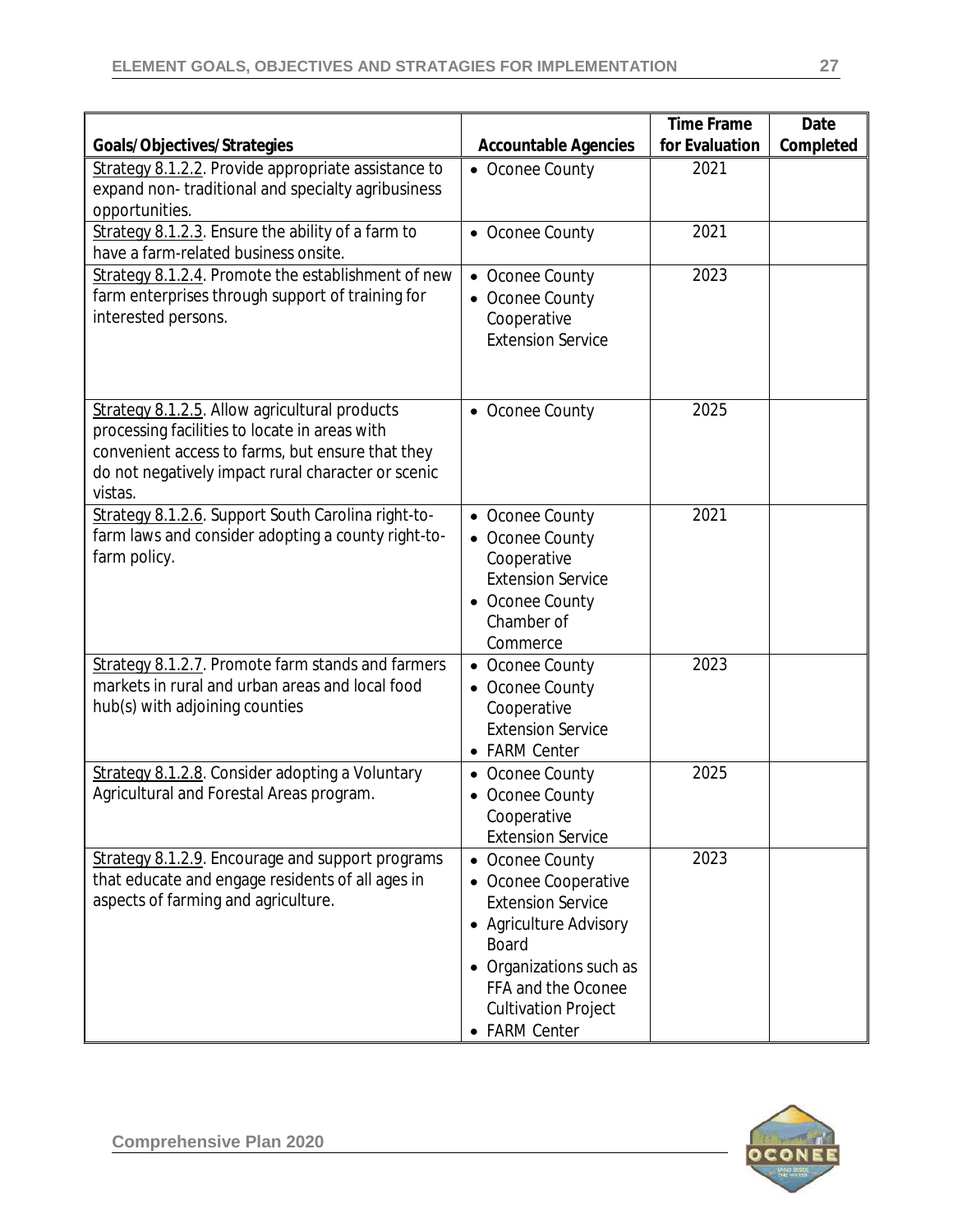|                                                                                                |                                           | <b>Time Frame</b> | Date      |
|------------------------------------------------------------------------------------------------|-------------------------------------------|-------------------|-----------|
| Goals/Objectives/Strategies                                                                    | <b>Accountable Agencies</b>               | for Evaluation    | Completed |
| Goal 8.2. Protect Oconee County's Forest Resources.                                            |                                           | 2025              |           |
| Strategy 8.2.1.1. Maintain an accurate inventory of<br>important forestland.                   | • Oconee County                           |                   |           |
|                                                                                                | • SC Forestry<br>Commission               |                   |           |
|                                                                                                | • US Forest Service                       |                   |           |
|                                                                                                |                                           |                   |           |
| Strategy 8.2.1.2. Coordinate and plan infrastructure<br>and development to protect forestland. | • Oconee County                           | 2025              |           |
|                                                                                                | • SC Forestry<br>Commission               |                   |           |
|                                                                                                | $\bullet$ SCDOT                           |                   |           |
|                                                                                                | • US Forest Service                       |                   |           |
|                                                                                                |                                           |                   |           |
| Strategy 8.2.1.3. Support efforts to permanently                                               | • Conservation groups                     | 2021              |           |
| preserve important forestland.                                                                 | • Oconee County<br>• SC Forest Commission |                   |           |
|                                                                                                | • US Forest Service                       |                   |           |
|                                                                                                |                                           |                   |           |
| Strategy 8.2.1.4. Work with the Forestry                                                       | Conservation groups                       | 2025              |           |
| Commission to educate citizens about wildfire                                                  | • Oconee County<br>• SC Forestry          |                   |           |
| hazards.                                                                                       | Commission                                |                   |           |
|                                                                                                | • Rural Fire                              |                   |           |
|                                                                                                | Departments                               |                   |           |
|                                                                                                | • US Forest Service                       |                   |           |
|                                                                                                | $\bullet$ CCE                             |                   |           |
| Strategy 8.2.1.5. Consider adopting the                                                        | • Oconee County                           | 2030              |           |
| International Wildland-Urban Interface Code, or                                                | <b>Rural</b> fire                         |                   |           |
| relevant portions, to help mitigate wildfire risk.                                             | departments                               |                   |           |
| Goal 8.3. Ensure continuing access to healthy, fresh food.                                     |                                           |                   |           |
| Objective 8.3.1. Eliminate food deserts and ensure access to healthy food.                     |                                           |                   |           |
| Strategy 8.3.1.1. Integrate food system policies and                                           | • Oconee County                           | 2025              |           |
| planning into County land use, transportation, and                                             | • Local food banks                        |                   |           |
| capital improvement plans.                                                                     | • Oconee County                           |                   |           |
|                                                                                                | Cooperative                               |                   |           |
|                                                                                                | <b>Extension Service</b>                  |                   |           |
|                                                                                                | $\bullet$ SDOC                            |                   |           |
| Strategy 8.3.1.2. Encourage residents to                                                       | • Oconee County                           | 2025              |           |
| supplement personal food sources with gardening                                                | Oconee County                             |                   |           |
| and fresh food preservation.                                                                   | Cooperative                               |                   |           |
|                                                                                                | <b>Extension Service</b>                  |                   |           |
|                                                                                                | $\bullet$ SDOC                            |                   |           |
| Strategy 8.3.1.3. Recruit, support, and incentivize                                            | • Oconee County                           | 2023              |           |
| businesses that provide healthy food choices in all                                            | • Oconee County                           |                   |           |
| areas of the County.                                                                           | Chamber of                                |                   |           |
|                                                                                                | Commerce                                  |                   |           |
|                                                                                                | $\bullet$ CCE                             |                   |           |

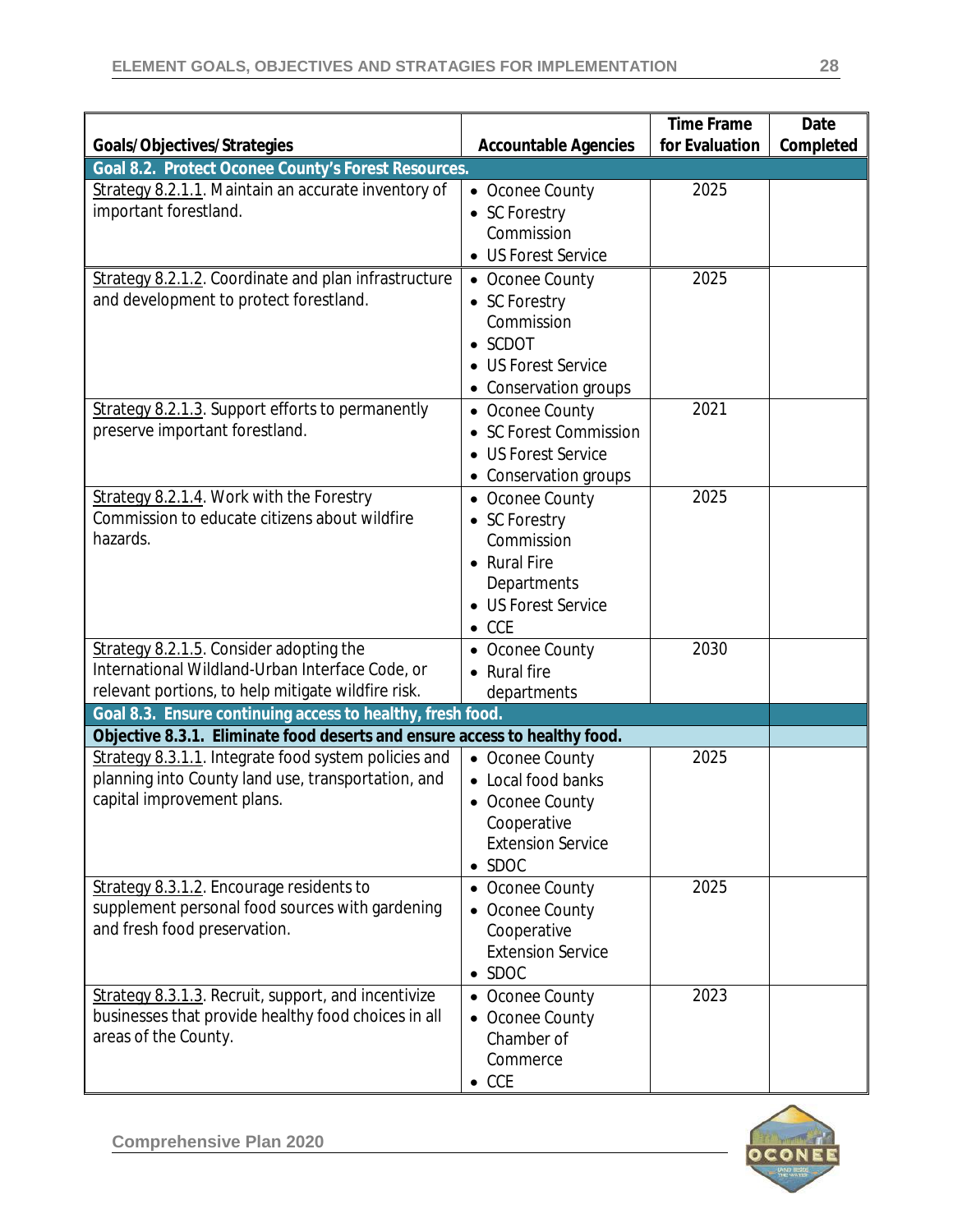| Goals/Objectives/Strategies                                                                                                                                                                                                                                                                   | <b>Accountable Agencies</b>                                                                                                                                                                                                                                                                                     | <b>Time Frame</b><br>for Evaluation | Date<br>Completed |
|-----------------------------------------------------------------------------------------------------------------------------------------------------------------------------------------------------------------------------------------------------------------------------------------------|-----------------------------------------------------------------------------------------------------------------------------------------------------------------------------------------------------------------------------------------------------------------------------------------------------------------|-------------------------------------|-------------------|
| Strategy 8.3.1.4. Revise land use policies to require<br>healthy food access as a part of development<br>standards, prohibit private restrictions that limit<br>gardens, and community gardens, in residential<br>areas when economic incentives are offered by the<br>County to a developer. | Oconee County<br>$\bullet$<br>• Municipalities                                                                                                                                                                                                                                                                  | 2023                                |                   |
| Strategy 8.3.1.5. Work collaboratively with non-<br>profits and other entities to address the needs of<br>vulnerable populations (e.g. elderly, children,<br>homeless).                                                                                                                       | • Oconee County<br>• Municipalities<br>• Local non-profits<br>• Faith-based<br>community<br>• Farmers' markets                                                                                                                                                                                                  | 2023                                |                   |
| Strategy 8.3.1.6. Support new opportunities for<br>distribution of locally and regionally produced<br>food.                                                                                                                                                                                   | • Oconee County                                                                                                                                                                                                                                                                                                 | 2023                                |                   |
| Strategy 8.3.1.7. Revise the zoning code to require<br>healthy food access as a part of development<br>standards.                                                                                                                                                                             | • Oconee County<br>• Municipalities                                                                                                                                                                                                                                                                             | 2023                                |                   |
| Strategy 8.3.1.8. Work collaboratively to ensure<br>that regional emergency preparedness programs<br>include food access and distribution and are<br>working toward the goal of establishing regional<br>capacity for feeding the population for 2-3 months<br>in an emergency.               | • Oconee County<br>Municipalities<br>• SC Emergency<br>Management<br>• Private organizations<br><b>NFPO</b><br>Disaster relief<br>organizations                                                                                                                                                                 | 2023                                |                   |
| Strategy 8.3.1.9. Educate and assist in mitigating<br>the harmful effects of Climate Change in Oconee<br>County through agricultural means.                                                                                                                                                   | Oconee County<br><b>SDOC</b><br><b>CCE</b><br>Agricultural groups<br>Private organizations<br>Municipalities<br>Conservation groups<br>Local non-profits<br>٠<br>Faith-based<br>community<br>• Farmers' markets<br>• Oconee County<br>Chamber of<br>Commerce<br>Local food banks<br>• SC Forestry<br>Commission | 2023                                |                   |

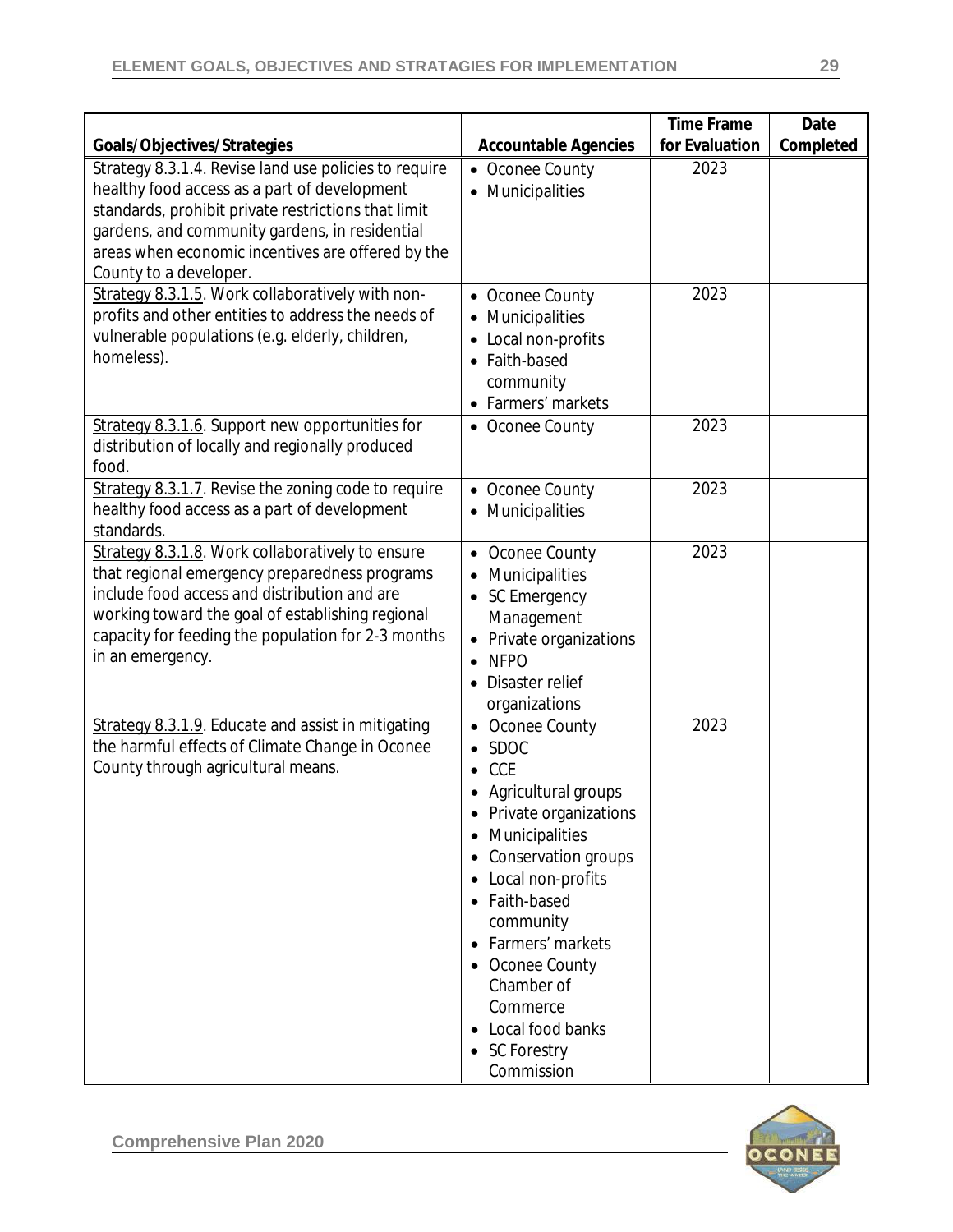# **9. TRANSPORTATION**

|                                                                                                                                                                                                                                                        |                                                                                                                                                                           | <b>Time Frame</b> | Date      |
|--------------------------------------------------------------------------------------------------------------------------------------------------------------------------------------------------------------------------------------------------------|---------------------------------------------------------------------------------------------------------------------------------------------------------------------------|-------------------|-----------|
| Goals/Objectives/Strategies                                                                                                                                                                                                                            | <b>Accountable Agencies</b>                                                                                                                                               | for Evaluation    | Completed |
| Goal 9.1. Plan the location and development of transportation infrastructure to accommodate present and<br>future needs.                                                                                                                               |                                                                                                                                                                           |                   |           |
| Objective 9.1.1. Develop and implement plans to guide decision-making on transportation issues.                                                                                                                                                        |                                                                                                                                                                           |                   |           |
| Strategy 9.1.1.1. Continue regional coordination<br>with the Appalachian COG, municipalities and<br>neighboring counties, and other public and private<br>agencies in matters related to transportation,<br>transit planning, and prioritization.      | Oconee County<br>$\bullet$<br>Municipalities<br><b>ACOG</b><br>$\bullet$<br>Neighboring<br>Counties<br><b>Related Public and</b><br>$\bullet$<br>Private<br>Organizations | 2025              |           |
| Strategy 9.1.1.2. Assign Oconee County planning<br>staff to attend regional transportation planning<br>meetings coordinated by ACOG to provide input<br>from the County's future land use perspective into<br>the process.                             | Oconee County<br><b>ACOG</b>                                                                                                                                              | 2027              |           |
| Strategy 9.1.1.3. Commission studies for<br>transportation corridors to examine conditions,<br>seek multi-modal options, increase safety, optimize<br>travel times and access to residential, commercial,<br>recreation, and other essential services. | Oconee County<br>$\bullet$<br>Municipalities<br><b>ACOG</b><br>$\bullet$<br><b>SCDOT</b><br>$\bullet$<br>County<br>Transportation<br>Committee                            | 2025              |           |
| Strategy 9.1.1.4. Implement commissioned and<br>in-house studies, in-part or completely. (For<br>example: make CATbus stops safer)                                                                                                                     | Oconee County<br>Relevant<br>$\bullet$<br>stakeholders                                                                                                                    | 2025              |           |
| Goal 9.2. Upgrade and maintain the County road system in a manner that meets the needs of the growing<br>population and provides safe and efficient routes through the County.                                                                         |                                                                                                                                                                           |                   |           |
| Objective 9.2.1. Meet current and future need for quality transportation facilities throughout the County.                                                                                                                                             |                                                                                                                                                                           |                   |           |
| Strategy 9.2.1.1. Acquire and allocate C-funds<br>and leverage in-kind resources to maintain and<br>enhance the County road network and<br>supporting infrastructure.                                                                                  | Oconee County<br>SCDOT<br>County<br>$\bullet$<br>Transportation<br>Committee                                                                                              | 2025              |           |
| Strategy 9.2.1.2. Develop an ongoing systematic<br>road maintenance and upgrade program based<br>on steady revenue sources.                                                                                                                            | Oconee County<br>$\bullet$                                                                                                                                                | 2021              |           |

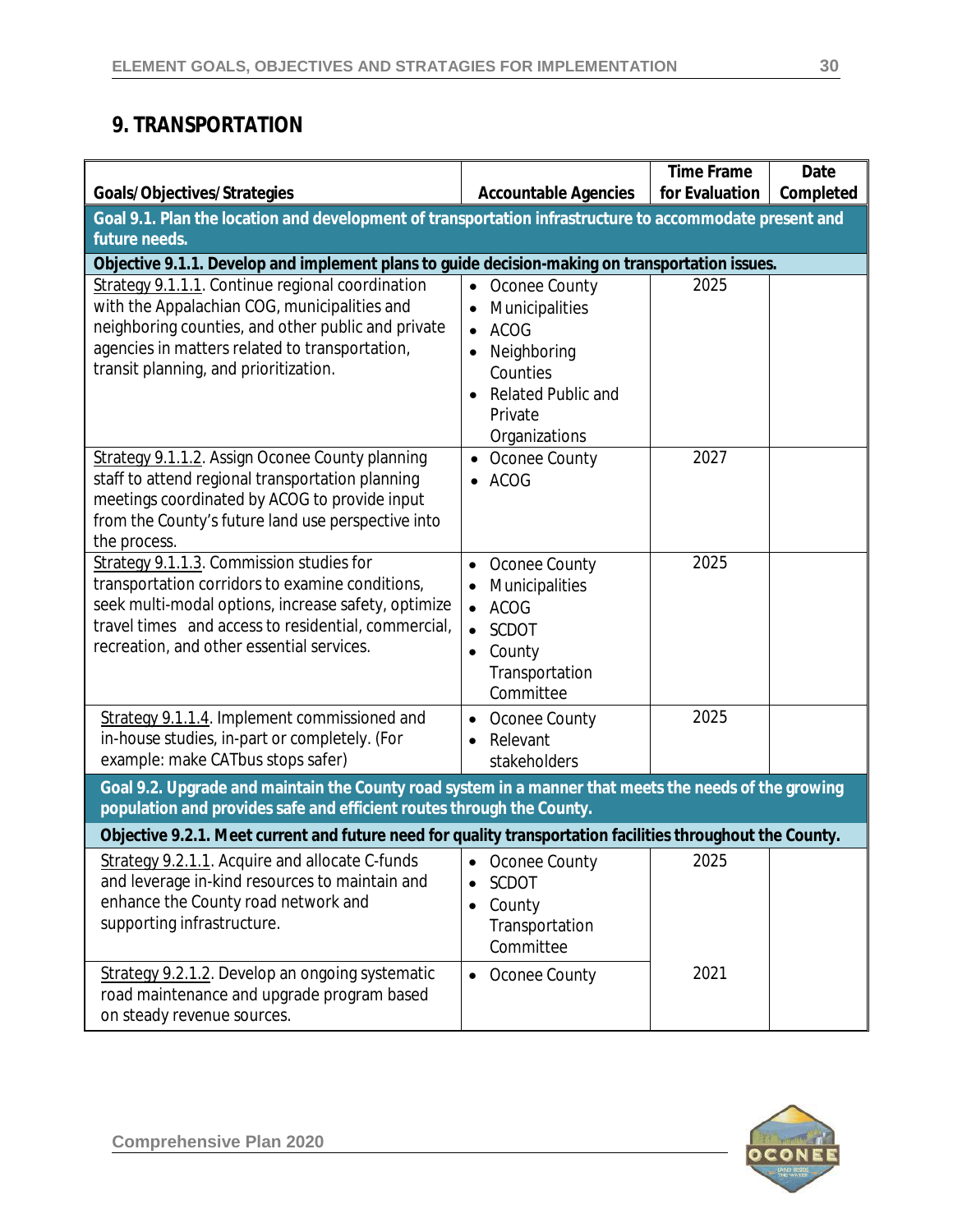|                                                                                                                                                                                                                       |                                                                | <b>Time Frame</b>      | Date      |
|-----------------------------------------------------------------------------------------------------------------------------------------------------------------------------------------------------------------------|----------------------------------------------------------------|------------------------|-----------|
| Goals/Objectives/Strategies<br>Strategy 9.2.1.3. Maintain a priority road<br>upgrade list that addresses existing traffic<br>"bottlenecks" and other traffic issues and<br>reasonably anticipates issues expected to  | <b>Accountable Agencies</b><br>Oconee County<br>Municipalities | for Evaluation<br>2025 | Completed |
| emerge in the coming decade.<br>Strategy 9.2.1.4. Explore and adopt appropriate                                                                                                                                       | Oconee County                                                  | 2021                   |           |
| traffic management tools and techniques<br>available through land use regulation that utilize<br>concepts such as limiting the number of curb<br>cuts in high traffic areas.                                          | Municipalities                                                 |                        |           |
| Strategy 9.2.1.5. Prioritize evaluation of all roads<br>within identified potential development areas.                                                                                                                | Oconee County<br>$\bullet$<br>Municipalities<br>County         | 2025                   |           |
| Strategy 9.2.1.6. Continue to require developers<br>to provide traffic studies to determine if a road<br>must be upgraded to safely handle increased<br>traffic loads and to cover the cost of such road<br>upgrades. | Oconee County<br>$\bullet$                                     | 2023                   |           |
| Strategy 9.2.1.7. Enhance communication with<br>local and State departments of transportation<br>on current and proposed projects.                                                                                    | Oconee County<br>ACOG                                          | 2021                   |           |
| Strategy 9.2.1.8. Upgrade County roads that<br>were built prior to current standards and align<br>roads that pose safety hazards, if feasible.                                                                        | Oconee County<br>$\bullet$                                     | Annually               |           |
| Goal 9.3. Provide a safe, efficient, and accessible multi-modal transportation system.                                                                                                                                |                                                                |                        |           |
| Objective 9.3.1. Provide and maintain a safe, efficient, and interconnected roadway network.                                                                                                                          |                                                                |                        |           |
| Strategy 9.3.1.1. Encourage connected street<br>systems within new developments and between<br>new and existing developments.                                                                                         | Oconee County<br>Municipalities<br>$\bullet$                   | 2023                   |           |
| Strategy 9.3.1.2. Explore incentives or<br>requirements that increase the connectivity of<br>local, connector, and arterial components of the<br>County's roadway network.                                            | Oconee County<br>Municipalities<br>Developers<br>$\bullet$     | Annually               |           |
| Strategy 9.3.1.3. Examine the need and<br>feasibility of providing alternative-fuel stations<br>at relevant County-owned properties.                                                                                  | Oconee County<br><b>ACOG</b>                                   | 2025                   |           |

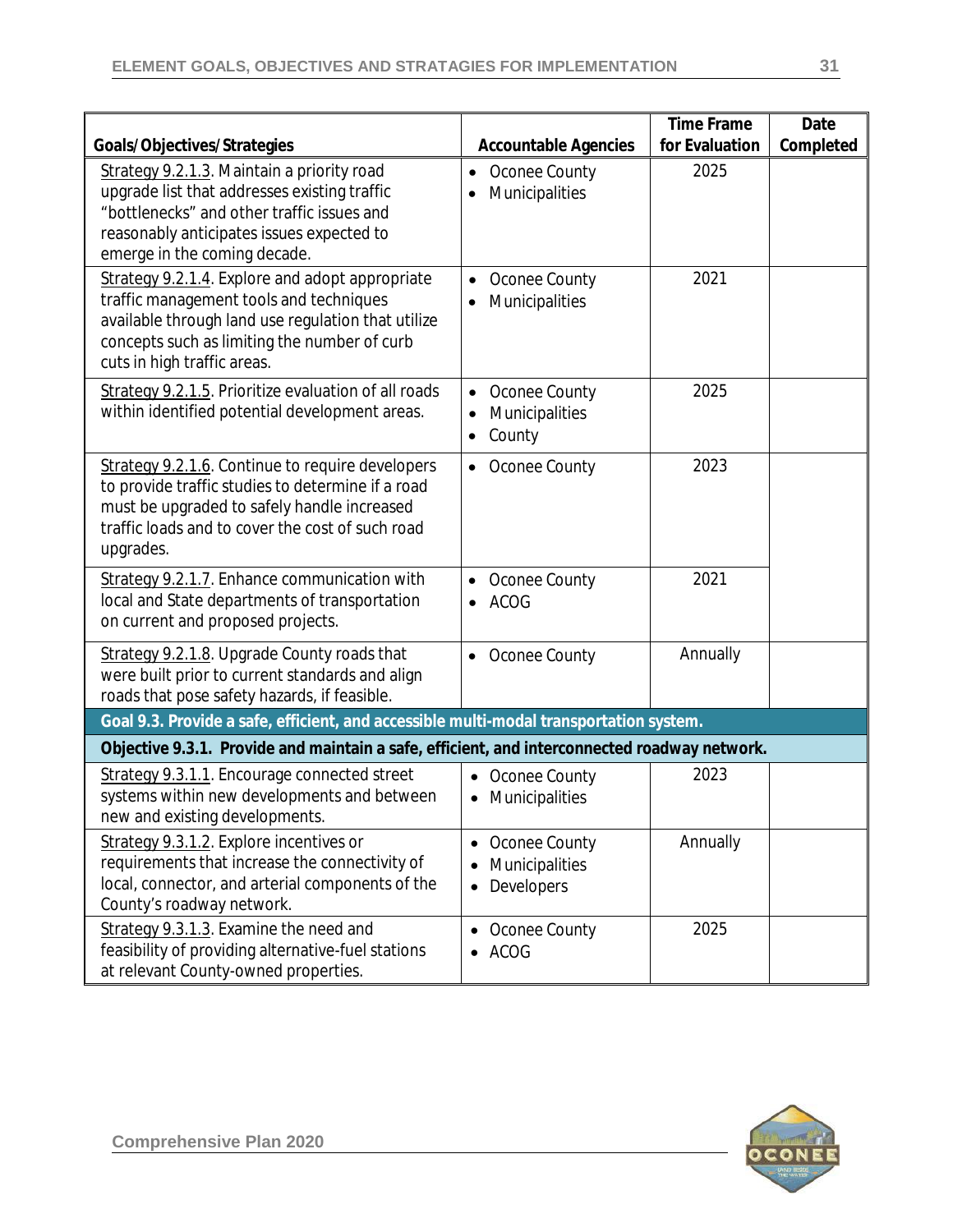|                                                                                                                                                                                                                                                                                           |                                                                                                  | <b>Time Frame</b><br>for Evaluation | Date<br>Completed |
|-------------------------------------------------------------------------------------------------------------------------------------------------------------------------------------------------------------------------------------------------------------------------------------------|--------------------------------------------------------------------------------------------------|-------------------------------------|-------------------|
| Goals/Objectives/Strategies<br>Objective 9.3.2. Provide and maintain adequate, safe, and accessible trails, sidewalks and bicycle lanes in                                                                                                                                                | <b>Accountable Agencies</b>                                                                      |                                     |                   |
| appropriate areas to promote alternative modes of travel by residents and visitors and to promote                                                                                                                                                                                         |                                                                                                  |                                     |                   |
| ecotourism opportunities.                                                                                                                                                                                                                                                                 |                                                                                                  |                                     |                   |
| Strategy 9.3.2.1. Provide and encourage<br>pedestrian and bicycle connectivity between<br>existing and planned residential, parks and<br>recreation areas, trails, public facilities, and<br>commercial and industrial uses that will enable<br>alternative transportation opportunities. | Oconee County<br>$\bullet$<br>Developers<br>Municipalities<br><b>Trail and Park</b><br>Providers | 2023                                |                   |
| Strategy 9.3.2.2. Develop standards that<br>encourage developers to incorporate sidewalks<br>and bicycle trails and lanes into residential<br>developments.                                                                                                                               | • Oconee County                                                                                  | 2021                                |                   |
| Strategy 9.3.2.3. Seek funding opportunities to<br>create nature trails, sidewalks, bicycle lanes, and<br>other facilities designed to make communities<br>more walkable, reduce vehicular traffic, and<br>improve safety for pedestrians and cyclists.                                   | Oconee County<br>Municipalities<br><b>SCPRT</b><br><b>Community Partners</b>                     | 2023                                |                   |
| Strategy 9.3.2.4. Find and repair any conflicts<br>that exist within the current code of ordinances<br>to provide and maintain adequate, safe, and<br>accessible trails.                                                                                                                  | • Oconee County                                                                                  | 2021                                |                   |
| Objective 9.3.3. Continue to evaluate and fund public transportation in urbanizing areas of Oconee<br>County, expanding as needed to provide for ongoing growth and development.                                                                                                          |                                                                                                  |                                     |                   |
| Strategy 9.3.3.1. Promote and assist in the<br>establishment of commuter parking lots to<br>encourage ride sharing and decrease traffic                                                                                                                                                   | Oconee County                                                                                    | 2025                                |                   |
| Strategy 9.3.3.2. Continue to partner with Clemson<br>Area Transit to provide existing service levels, while<br>exploring opportunities to expand modes of public<br>transportation such as van services and other non-<br>traditional forms of mass transit.                             | Oconee County<br>Clemson Area<br>Transit<br>Community<br>Partners                                | 2025                                |                   |
| Strategy 9.3.3.3. Seek and secure methods of<br>expanding public transportation in remote areas<br>for clients of facilities such as SCDSS, hospitals,<br>medical complexes, government facilities, and<br>parks and recreation facilities.                                               | Oconee County<br>$\bullet$<br>Clemson Area<br>Transit<br>Community<br>Partners                   | 2025                                |                   |
| Strategy 9.3.3.4. Evaluate environmental and<br>economic impacts and explore efforts to establish<br>high-speed rail through the County, including rail<br>stops in Clemson, SC and Toccoa, Georgia.                                                                                      | Oconee County<br>$\bullet$<br>Neighboring<br>Counties                                            | 2025                                |                   |

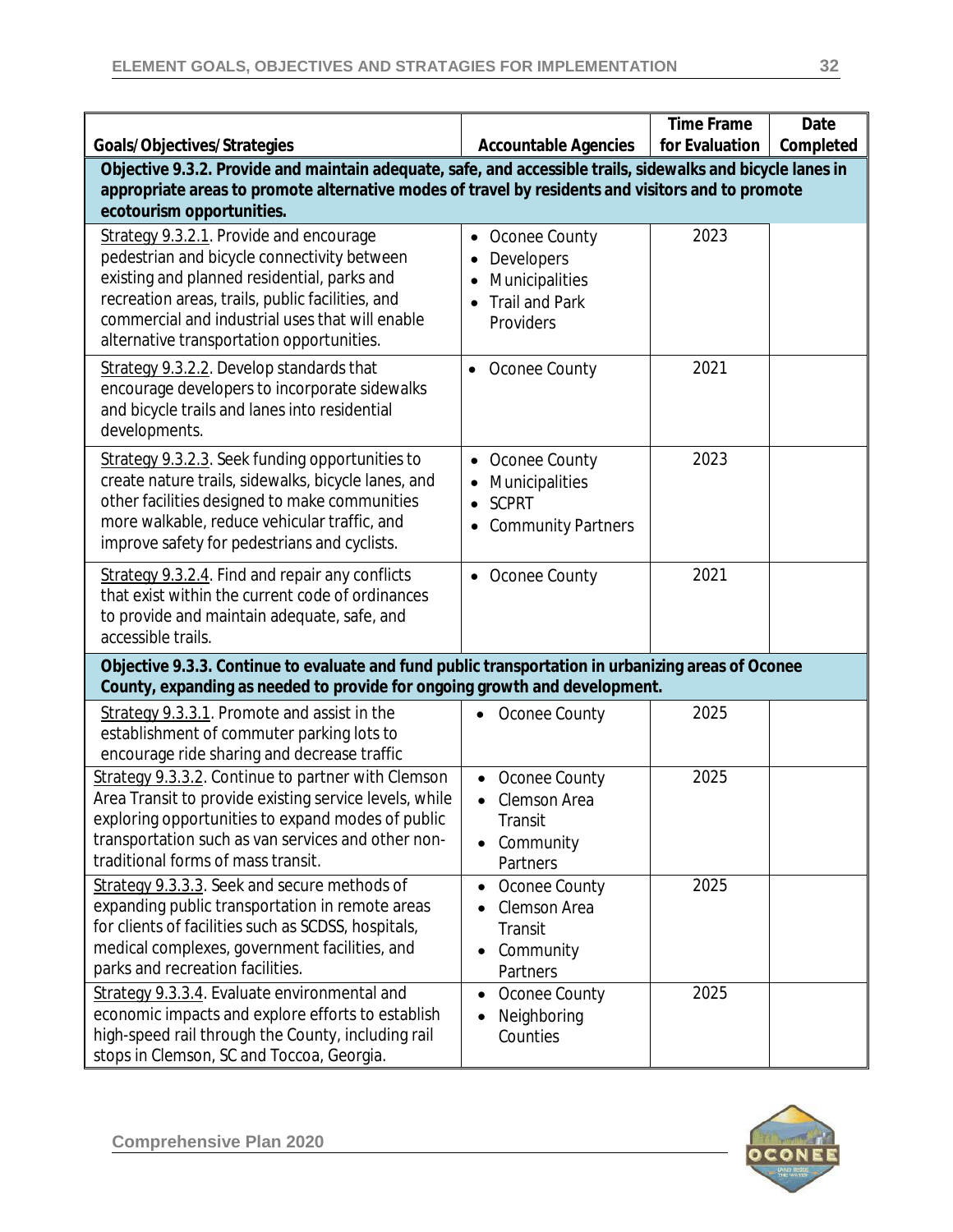| Goals/Objectives/Strategies                                                                                                                                                                                                                                                        | <b>Accountable Agencies</b>                                                                                | <b>Time Frame</b><br>for Evaluation | Date<br>Completed |
|------------------------------------------------------------------------------------------------------------------------------------------------------------------------------------------------------------------------------------------------------------------------------------|------------------------------------------------------------------------------------------------------------|-------------------------------------|-------------------|
| Strategy 9.3.3.5. Seek and establish appropriate<br>methods of mass transit that will promote and<br>enhance tourism such as water taxis, tour boats,<br>and other modes that allow tourists and residents<br>to enjoy natural resources without substantial<br>traffic increases. | Visit Oconee SC<br>Parks, Recreation<br>and Tourism<br>Commission<br>Oconee County                         | 2025                                |                   |
| Strategy 9.3.3.6. Support municipalities in their<br>efforts to establish public transportation, while<br>seeking options to expand service into<br>unincorporated areas of the County as appropriate.                                                                             | Oconee County<br>Clemson Area<br>Transit<br>Municipalities<br>Community<br>Partners                        | 2025                                |                   |
| Strategy 9.3.3.7. Work with public transportation<br>providers to increase their rideshare and coverage<br>to impact as many potential riders as possible.                                                                                                                         | Oconee County<br>$\bullet$<br>City of Seneca<br>Clemson Area<br>Transit                                    | 2023                                |                   |
| Goal 9.4. Provide a state-of-the-art regional airport for residents, businesses and industries, and visitors to<br>the County and region.                                                                                                                                          |                                                                                                            |                                     |                   |
| Objective 9.4.1. Continue upgrades to the Oconee County Regional Airport in a manner that serves existing<br>clientele and establishes the facility as one of the premier small airports in the nation.                                                                            |                                                                                                            |                                     |                   |
| Strategy 9.4.1.1. Complete planned upgrades,<br>including relocation of roads, strengthening of<br>runway, and other necessary improvements as<br>funding becomes available.                                                                                                       | <b>SC Aeronautics</b><br>$\bullet$<br>Commission<br>Oconee County<br>Public/Private<br>partnerships        | 2025                                |                   |
| Strategy 9.4.1.2. Develop an on-going capital<br>improvements program aimed at upgrading the<br>Airport facilities to attract use by additional<br>employers and potential occupants of the business<br>parks in the County.                                                       | <b>SC Aeronautics</b><br>$\bullet$<br>Commission<br>Oconee County                                          | 2025                                |                   |
| Strategy 9.4.1.3 Seek and establish ways to utilize<br>the Airport to foster partnerships with Clemson<br>University in areas such as hanger lease<br>agreements and facility use agreements.                                                                                      | <b>SC Aeronautics</b><br>Commission<br>Oconee County                                                       | 2025                                |                   |
| Strategy 9.4.1.4 Identify Federal and State funds<br>for investment in airport enhancements, including<br>additional hangar space.                                                                                                                                                 | <b>SC Aeronautics</b><br>$\bullet$<br>Commission<br>Oconee County<br>$\bullet$                             | 2025                                |                   |
| Strategy 9.4.1.5. Seek public/private partnerships<br>to fund airport operations and expansions,<br>including additional hangar space.                                                                                                                                             | <b>SC Aeronautics</b><br>$\bullet$<br>Commission<br>Oconee County<br><b>Public Private</b><br>Partnerships | 2025                                |                   |

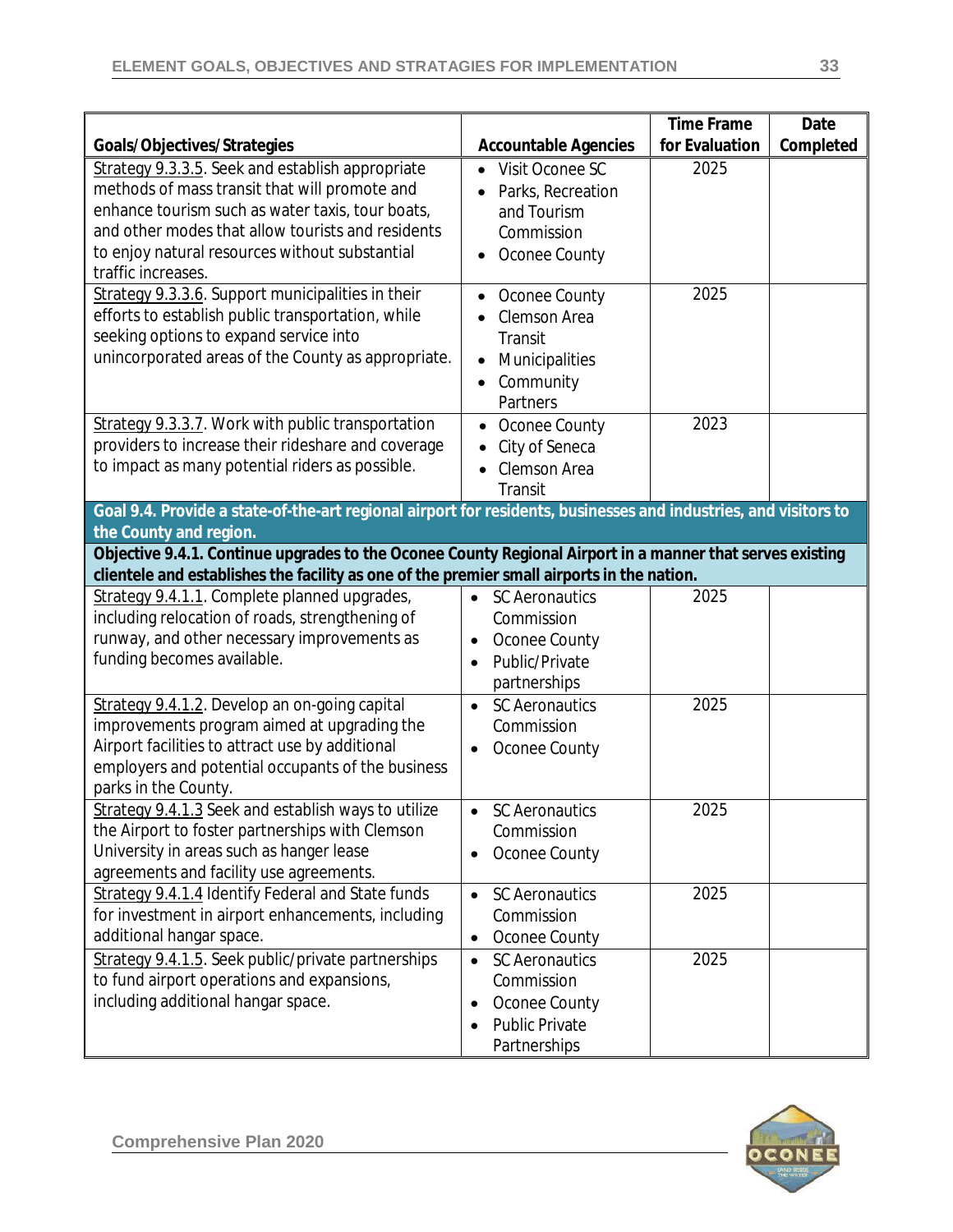## **10. PRIORITY INVESTMENT**

|                                                                                                    |                                        | <b>Time Frame</b> | Date      |
|----------------------------------------------------------------------------------------------------|----------------------------------------|-------------------|-----------|
| Goals/Objectives/Strategies                                                                        | <b>Accountable Agencies</b>            | for Evaluation    | Completed |
| Goal 10.1. Identify and prioritize long range public infrastructure and facilities needs.          |                                        |                   |           |
| Objective 10.1.1. Continue to plan for and prioritize public infrastructure and facilities needs.  |                                        |                   |           |
| Strategy 10.1.1.1. Continue to update the                                                          | • Oconee County                        | 2025              |           |
| County's Five-Year Capital Plan as part of the                                                     |                                        |                   |           |
| annual budget process to provide the highest                                                       |                                        |                   |           |
| level of service and facilities for Oconee County                                                  |                                        |                   |           |
| citizens.                                                                                          |                                        |                   |           |
| Strategy 10.1.1.2. Review, update, and adopt the                                                   | • Oconee County                        | Annually          |           |
| Infrastructure Master Plan.                                                                        |                                        |                   |           |
| Strategy 10.1.1.3. Utilize the County's Five-Year                                                  | • Oconee County                        | 2030              |           |
| Capital Plan to systematically construct and                                                       |                                        |                   |           |
| upgrade facilities identified in the Infrastructure                                                |                                        |                   |           |
| Master Plan                                                                                        |                                        |                   |           |
| Strategy 10.1.1.4. Create and update plans and                                                     | • Oconee County                        |                   |           |
| cost estimates that address specific                                                               |                                        | Annually          |           |
| infrastructure priorities with accurate inventories                                                |                                        |                   |           |
| and analyses of existing county conditions.                                                        |                                        |                   |           |
| Strategy 10.1.1.5. Establish programs to review                                                    | • Oconee County                        | 2030              |           |
| all existing community facilities to determine                                                     |                                        |                   |           |
| needed upgrades resulting from both the aging                                                      |                                        |                   |           |
| of the facilities and the population growth of                                                     |                                        |                   |           |
| Oconee County.                                                                                     |                                        |                   |           |
| Strategy 10.1.1.6. Prioritize infrastructure and                                                   | • Oconee County                        | Annually          |           |
| facilities needs and capital investment.                                                           |                                        |                   |           |
| Objective 10.1.2. Continue a comprehensive capital projects planning and implementation process to |                                        |                   |           |
| address future conditions and needs.                                                               |                                        |                   |           |
| Strategy 10.1.2.1. Encourage development in a                                                      | Oconee County<br>$\bullet$             | On-Going          |           |
| way that protects and preserves our natural                                                        |                                        |                   |           |
| resources.                                                                                         |                                        |                   |           |
| Strategy 10.1.2.2. Manage development in a                                                         | Oconee County<br>$\bullet$             | On-Going          |           |
| manner that ensures our natural resources and                                                      |                                        |                   |           |
| lifestyle enhance sustainable economic growth                                                      |                                        |                   |           |
| and job opportunities.                                                                             |                                        |                   |           |
| Strategy 10.1.2.3. Promote and enhance access                                                      | Oconee County<br>$\bullet$             | On-Going          |           |
| to affordable housing through both public and                                                      | <b>Housing Developers</b><br>$\bullet$ |                   |           |
| private cooperation.                                                                               |                                        |                   |           |
| Strategy 10.1.2.4. Upgrade solid waste facilities                                                  | Oconee County<br>$\bullet$             | 2030              |           |
| to improve services and allow for needed                                                           |                                        |                   |           |
| upgrades and expansion to provide for                                                              |                                        |                   |           |
| anticipated growth.                                                                                |                                        |                   |           |
| Strategy 10.1.2.5. Regularly review public safety                                                  | Oconee County<br>$\bullet$             | Annually          |           |
| needs and enhance facilities as required and                                                       |                                        |                   |           |

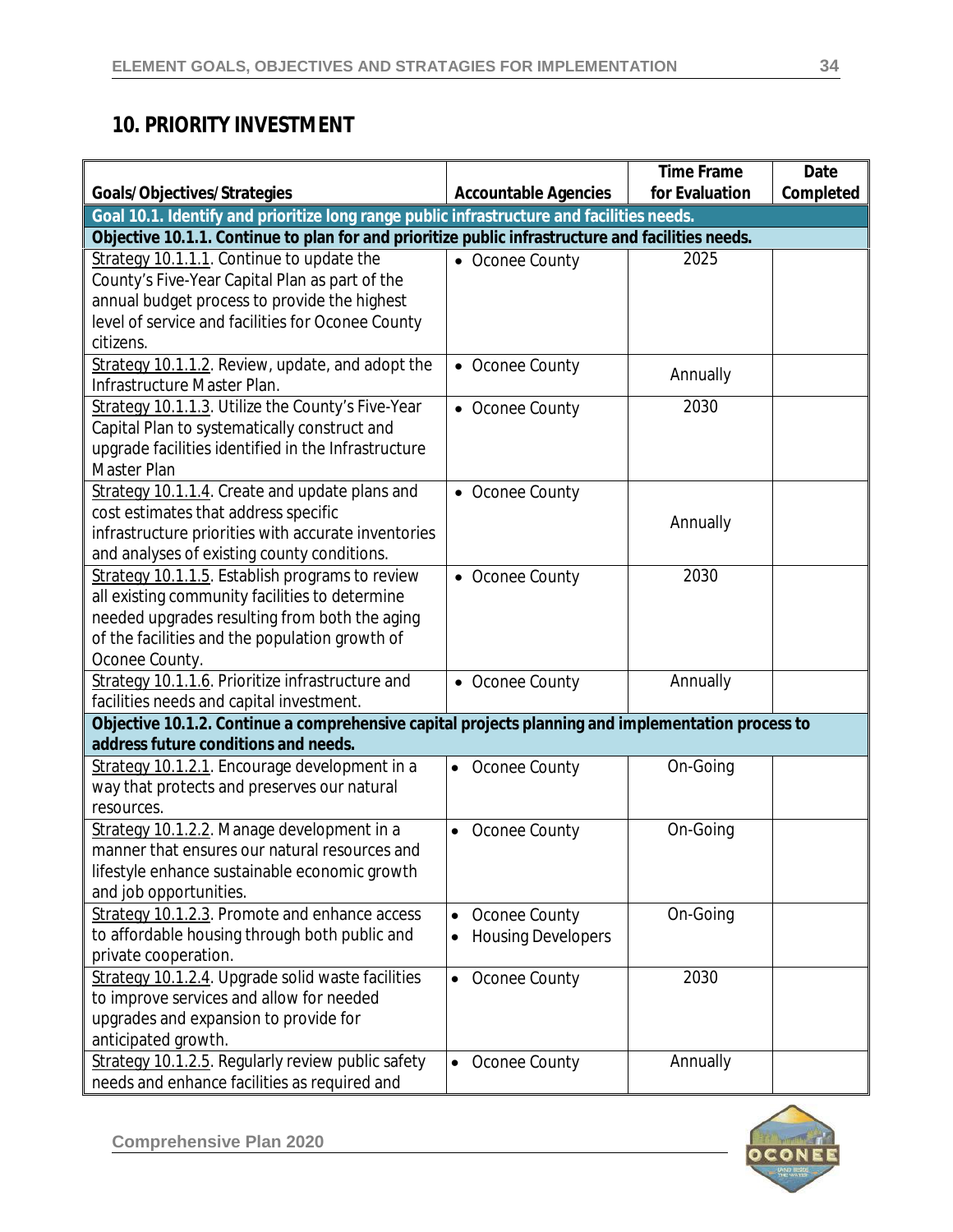| needed.                                                                                                                                                                                                                              |                                                                                                                  |                                     |                   |
|--------------------------------------------------------------------------------------------------------------------------------------------------------------------------------------------------------------------------------------|------------------------------------------------------------------------------------------------------------------|-------------------------------------|-------------------|
| Goals/Objectives/Strategies                                                                                                                                                                                                          | <b>Accountable Agencies</b>                                                                                      | <b>Time Frame</b><br>for Evaluation | Date<br>Completed |
| Strategy 10.1.2.6. Work to address the age-<br>related challenges and needs that may arise<br>among Oconee County's aging population,<br>particularly focusing on issues not adequately<br>dealt with by state and federal programs. | Oconee County<br>$\bullet$<br><b>Aging Services</b><br>Faith-based<br>Communities<br><b>Healthcare Providers</b> | 2025                                |                   |
| Strategy 10.1.2.7. Upgrade and maintain the<br>County road system in a manner that meets the<br>needs of Oconee County's growing population<br>and provides safe and efficient routes through<br>the County.                         | Oconee County<br>$\bullet$<br><b>SCDOT</b><br>$\bullet$<br><b>ACOG</b>                                           | Annually                            |                   |
| Strategy 10.1.2.8. Continue to evaluate and fund<br>public transportation in urbanizing areas of<br>Oconee County, expanding as needed to provide<br>for ongoing growth and development.                                             | Oconee County<br>$\bullet$<br>CATbus<br><b>SCDOT</b><br><b>ACOG</b><br>$\bullet$                                 | Annually                            |                   |
| Strategy 10.1.2.9. Expand bicycle and pedestrian<br>routes to allow for greater use of alternative<br>forms of transportation and to promote<br>ecotourism opportunities.                                                            | Oconee County<br>$\bullet$<br><b>SCDOT</b><br><b>ACOG</b><br>$\bullet$<br>Municipalities                         | 2030                                |                   |
| Strategy 10.1.2.10. Continue upgrades to the<br>Oconee County Airport in a manner that not only<br>serves existing clientele, but establishes the<br>facility as a premier small airport.                                            | Oconee County<br>٠                                                                                               | 2030                                |                   |
| Strategy 10.1.2.11. Promote a countywide arts<br>program to facilitate an appreciation for the arts<br>and other cultural facilities in Oconee County.                                                                               | Oconee County<br>$\bullet$<br><b>Arts Organizations</b><br>SDOC<br>$\bullet$                                     | 2030                                |                   |
| Strategy 10.1.2.12. Conserve and protect<br>features of significant local, regional, and<br>national interest, such as scenic highways, state<br>parks, historic sites, and expand efforts to<br>promote these features for tourism. | Oconee County<br><b>SCPRT</b><br><b>SCDOT</b><br><b>Historic Preservation</b><br>$\bullet$<br>Organizations      | 2025                                |                   |
| Strategy 10.1.2.13. Maintain and update the<br>County's geographic information system (GIS)<br>and related data.                                                                                                                     | Oconee County                                                                                                    | On-Going                            |                   |
| Objective 10.1.3. Support adjacent jurisdictions and relevant agencies in planning for future public<br>infrastructure and facility's needs.                                                                                         |                                                                                                                  |                                     |                   |
| Strategy 10.1.3.1. Support and participate in the<br>efforts of Oconee County municipalities in<br>planning for future public infrastructure and<br>facilities needs.                                                                | Oconee County<br>$\bullet$<br>Municipalities                                                                     | Annually                            |                   |

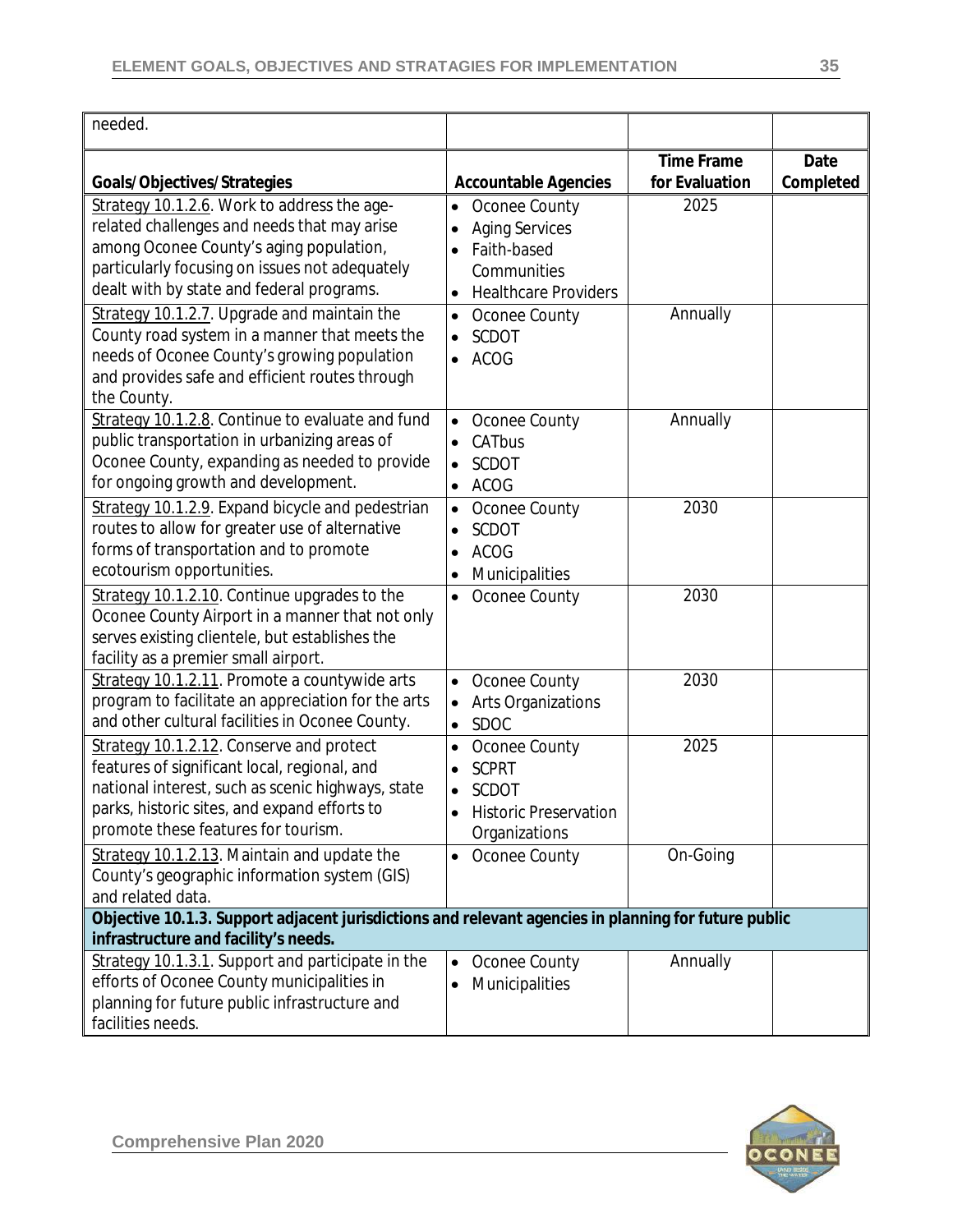|                                                                                                          |                             | <b>Time Frame</b> | Date      |
|----------------------------------------------------------------------------------------------------------|-----------------------------|-------------------|-----------|
| Goals/Objectives/Strategies                                                                              | <b>Accountable Agencies</b> | for Evaluation    | Completed |
| Strategy 10.1.3.2. Support and participate in the                                                        | Oconee County<br>$\bullet$  | 2025              |           |
| efforts of adjacent and relevant jurisdictions in                                                        | Neighboring<br>$\bullet$    |                   |           |
| planning for future public infrastructure and                                                            | Counties and                |                   |           |
| facilities needs.                                                                                        | Municipalities              |                   |           |
|                                                                                                          | <b>State and Federal</b>    |                   |           |
|                                                                                                          | Agencies                    |                   |           |
|                                                                                                          | <b>ACOG</b>                 |                   |           |
| Strategy 10.1.3.3. Support and participate in the                                                        | Oconee County               | 2030              |           |
| efforts of relevant agencies in planning for future                                                      | <b>SDOC</b><br>$\bullet$    |                   |           |
| public infrastructure and facilities needs.                                                              | <b>TCTC</b>                 |                   |           |
|                                                                                                          | Cultural<br>$\bullet$       |                   |           |
|                                                                                                          | Organizations               |                   |           |
|                                                                                                          | <b>Utilities</b>            |                   |           |
|                                                                                                          | Aging and Social            |                   |           |
|                                                                                                          | Services providers          |                   |           |
|                                                                                                          | Healthcare providers        |                   |           |
| Goal 10.2. Pursue funding and partnerships to support identified public infrastructure needs.            |                             |                   |           |
| Objective 10.2.1. Explore and evaluate alternative methods of obtaining revenue and grant monies to fund |                             |                   |           |
| capital improvement and new infrastructure.                                                              |                             |                   |           |
| Strategy 10.2.1.1. Identify and work to establish                                                        | Oconee County<br>$\bullet$  | 2025              |           |
| alternative revenue sources such as special tax                                                          |                             |                   |           |
| districts and the local option sales tax.                                                                |                             |                   |           |
| Strategy 10.2.1.2. Broaden utilization of grants to                                                      | Oconee County<br>$\bullet$  | 2030              |           |
| assist with capital projects and leverage existing                                                       |                             |                   |           |
| resources to provide matching funds for grant                                                            |                             |                   |           |
| opportunities.                                                                                           |                             |                   |           |
| Strategy 10.2.1.3. Explore and pursue other                                                              | Oconee County<br>$\bullet$  | Annually          |           |
| revenue sources such as user-based fees, impact                                                          |                             |                   |           |
| fees, and other sources to help fund                                                                     |                             |                   |           |
| infrastructure.                                                                                          |                             |                   |           |
| Strategy 10.2.1.4. Work with state and federal                                                           | • Oconee County             | 2025              |           |
| leaders to change formulas for state and federal                                                         |                             |                   |           |
| funding that rely on Census figures that fail to                                                         |                             |                   |           |
| account for the large percentage of non-resident                                                         |                             |                   |           |
| property owners that strain public resources.                                                            |                             |                   |           |
| Strategy 10.2.1.5. Encourage and seek                                                                    | Oconee County<br>$\bullet$  | On-Going          |           |
| partnership opportunities to eliminate                                                                   | Municipalities<br>$\bullet$ |                   |           |
| unnecessary redundancies, strengthen funding                                                             | Adjacent/                   |                   |           |
| proposals, and establish public/private                                                                  | Relevant                    |                   |           |
| partnerships to meet public infrastructure and                                                           | Jurisdictions and           |                   |           |
| facilities needs.                                                                                        | Agencies                    |                   |           |
|                                                                                                          | Private Industries          |                   |           |

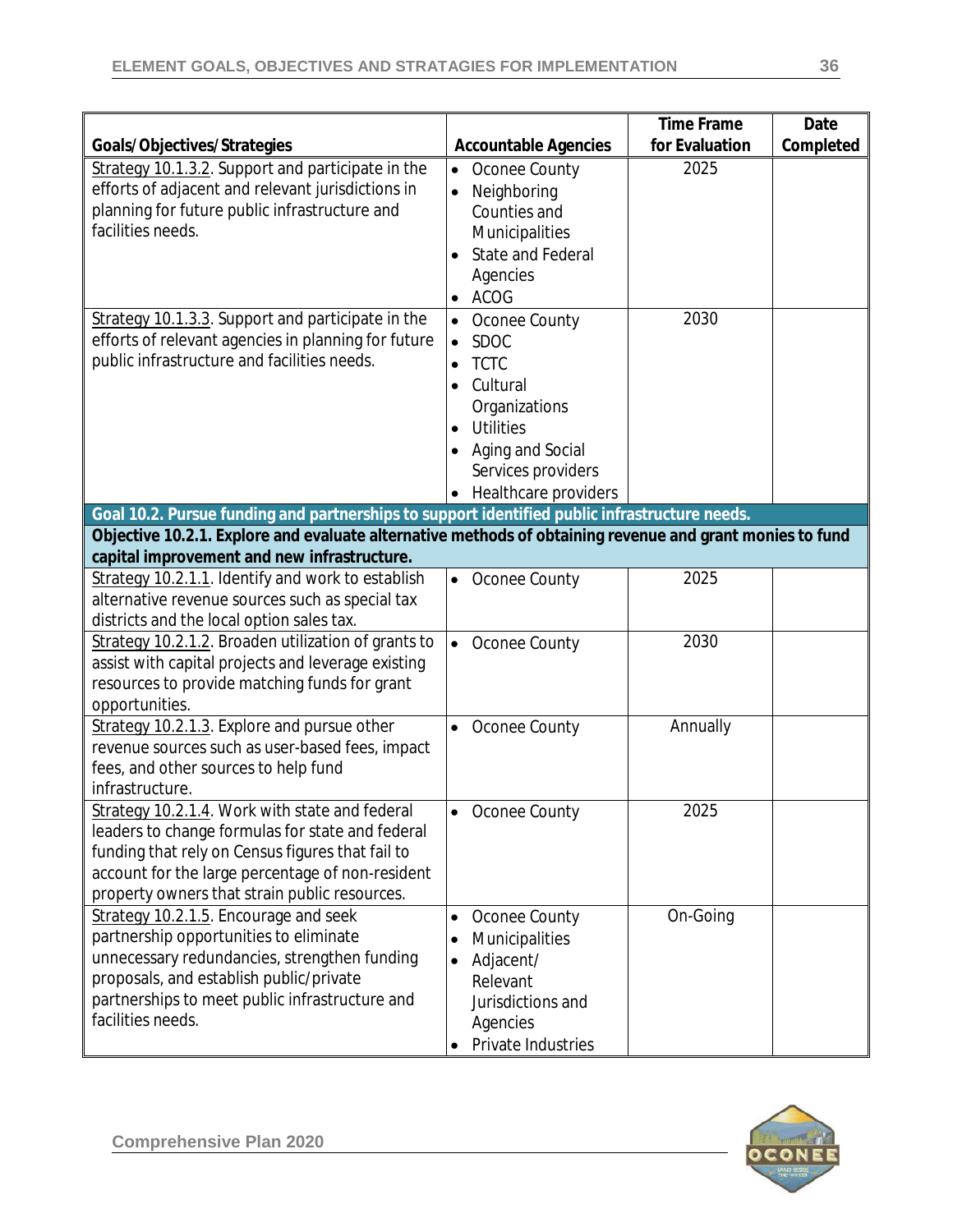|                                                                                                    |                             | <b>Time Frame</b> | Date      |
|----------------------------------------------------------------------------------------------------|-----------------------------|-------------------|-----------|
| Goals/Objectives/Strategies                                                                        | <b>Accountable Agencies</b> | for Evaluation    | Completed |
| Goal 10.3. Coordinate with adjacent jurisdictions and relevant agencies in planning for capital    |                             |                   |           |
| improvements.                                                                                      |                             |                   |           |
| Objective 10.3.1. Notify and coordinate with adjacent and relevant jurisdictions and agencies when |                             |                   |           |
| recommending projects for the expenditure of funds for public infrastructure and facilities.       |                             |                   |           |
| Strategy 10.3.1.1. Improve communication and                                                       | Oconee County<br>$\bullet$  | On-Going          |           |
| cooperation between the County and                                                                 |                             |                   |           |
| municipalities, state and federal agencies, and                                                    |                             |                   |           |
| other public and private entities.                                                                 |                             |                   |           |
| Strategy 10.3.1.2. Coordinate with adjacent and                                                    | Oconee County<br>$\bullet$  | Annually          |           |
| relevant jurisdictions and agencies on updates to                                                  | Municipalities<br>$\bullet$ |                   |           |
| the Oconee County Priority Investment Element.                                                     | Adjacent/<br>$\bullet$      |                   |           |
|                                                                                                    | Relevant                    |                   |           |
|                                                                                                    | Jurisdictions and           |                   |           |
|                                                                                                    | Agencies                    |                   |           |
| Strategy 10.3.1.3. Notify and coordinate with                                                      | Oconee County<br>$\bullet$  | 2030              |           |
| appropriate adjacent and relevant jurisdictions                                                    | Municipalities<br>$\bullet$ |                   |           |
| and agencies when recommending public                                                              | Adjacent/<br>$\bullet$      |                   |           |
| infrastructure and facilities projects that require                                                | Relevant                    |                   |           |
| the expenditure of public funds.                                                                   | Jurisdictions and           |                   |           |
|                                                                                                    | Agencies                    |                   |           |
| Strategy 10.3.1.4. Consider relevant existing                                                      | Oconee County<br>$\bullet$  | 2030              |           |
| plans from adjacent jurisdictions and relevant                                                     |                             |                   |           |
| agencies when recommending public                                                                  |                             |                   |           |
| infrastructure and facilities projects that require                                                |                             |                   |           |
| the expenditure of public funds.                                                                   |                             |                   |           |

#### **11. LAND USE**

|                                                                                                           |                             | <b>Time Frame</b> | Date      |
|-----------------------------------------------------------------------------------------------------------|-----------------------------|-------------------|-----------|
| Goals/Objectives/Strategies                                                                               | <b>Accountable Agencies</b> | for Evaluation    | Completed |
| Goal 11.1. Establish an efficient, equitable, and mutually compatible distribution of land uses that      |                             |                   |           |
| complements Oconee County's traditionally rural lifestyle, yet supports sustainable economic development, |                             |                   |           |
| protects the environment, and manages future growth and changes.                                          |                             |                   |           |
| Objective 11.1.1. Encourage development in a way that protects and preserves the County's natural         |                             |                   |           |
| resources.                                                                                                |                             |                   |           |
| Strategy 11.1.1.1. Review and update existing                                                             | Oconee County               | On-Going          |           |
| land use regulations as needed to facilitate                                                              |                             |                   |           |
| development that preserves forests, prime                                                                 |                             |                   |           |
| agricultural lands, sensitive areas, and natural                                                          |                             |                   |           |
| resources.                                                                                                |                             |                   |           |

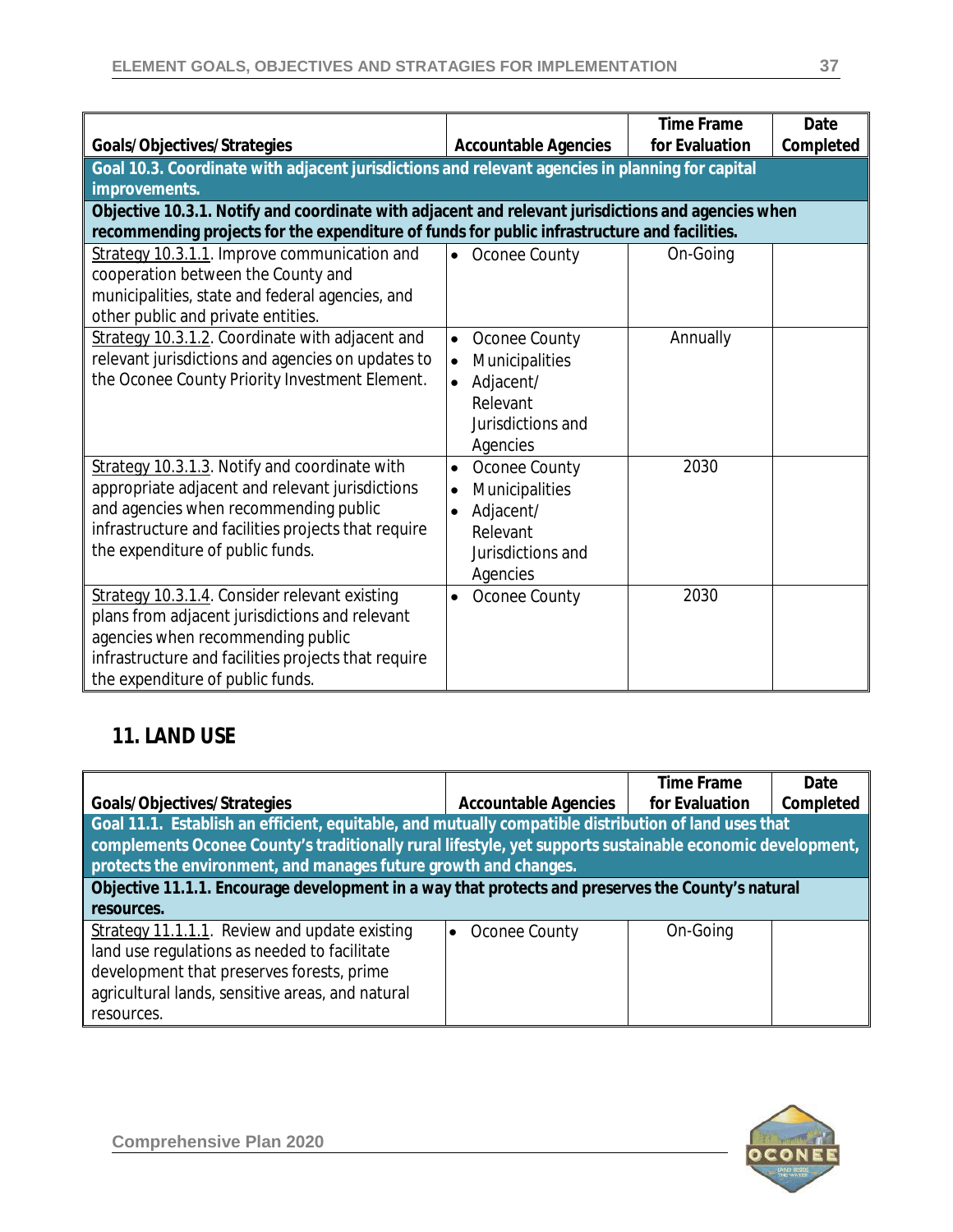|                                                                                                  |                             | <b>Time Frame</b> | Date      |
|--------------------------------------------------------------------------------------------------|-----------------------------|-------------------|-----------|
| Goals/Objectives/Strategies                                                                      | <b>Accountable Agencies</b> | for Evaluation    | Completed |
| Strategy 11.1.1.2. Explore ways to incorporate                                                   | Oconee County               | On-Going          |           |
| procedures, guidelines, requirements, and                                                        |                             |                   |           |
| educational programs that will protect natural                                                   |                             |                   |           |
| resources from incompatible or potentially                                                       |                             |                   |           |
| harmful land uses without unduly limiting growth                                                 |                             |                   |           |
| and development.                                                                                 |                             |                   |           |
| Objective 11.1.2. Manage development in a manner that ensures the County's natural resources and |                             |                   |           |
| lifestyle enhance sustainable economic prosperity while respecting private property rights.      |                             |                   |           |
| Strategy 11.1.2.1. Utilize the zoning process to                                                 | • Oconee County             | On-Going          |           |
| enhance development.                                                                             |                             |                   |           |
| Strategy 11.1.2.2. Coordinate urban/suburban                                                     | • Oconee County             | On-Going          |           |
| development in Oconee County to ensure                                                           |                             |                   |           |
| adequate infrastructure is in place to support                                                   |                             |                   |           |
| balanced growth in primary growth areas, while                                                   |                             |                   |           |
| minimizing urban sprawl and protecting natural                                                   |                             |                   |           |
| resources, prime agricultural lands, and sensitive                                               |                             |                   |           |
| areas.                                                                                           |                             |                   |           |
| Strategy 11.1.2.3. Review and consolidate land                                                   | • Oconee County             | On-Going          |           |
| use regulations to improve clarity, remove                                                       |                             |                   |           |
| duplication, ensure consistency, and streamline                                                  |                             |                   |           |
| review and administration.                                                                       |                             |                   |           |
| Strategy 11.1.2.4. Use incentives, tools, and                                                    | Oconee County               | On-Going          |           |
| regulatory options for reducing and preventing                                                   |                             |                   |           |
| conflict between incompatible land uses and                                                      |                             |                   |           |
| reducing such issues in high growth areas.                                                       |                             |                   |           |
| Strategy 11.1.2.5. Use corridor overlays, design                                                 | • Oconee County             | On-Going          |           |
| guidelines, and performance standards to ensure                                                  |                             |                   |           |
| the protection of the environment, community                                                     |                             |                   |           |
| appearance, and property values while                                                            |                             |                   |           |
| respecting private property rights.                                                              |                             |                   |           |
| Strategy 11.1.2.6. Address on-premise and off-                                                   | Oconee County               | 2025              |           |
| premise signs, and billboards, and their life-safety                                             |                             |                   |           |
| and visual impacts along roadways in the County.                                                 |                             |                   |           |
| Strategy 11.1.2.7. Identify the location and                                                     | Oconee County<br>$\bullet$  | 2021              |           |
| density of RV parks within the County to                                                         |                             |                   |           |
| determine if additional regulation is needed to                                                  |                             |                   |           |
| manage traffic, ensure health and safety, and                                                    |                             |                   |           |
| address environmental impacts, with particular                                                   |                             |                   |           |
| emphasis on waterbodies.                                                                         |                             |                   |           |
| Strategy 11.1.2.8. Enable and promote the                                                        | Oconee County               | 2025              |           |
| development of cluster subdivisions, with design                                                 |                             |                   |           |
| features incorporating site amenities and                                                        |                             |                   |           |
| resources such as open space, greenways, and                                                     |                             |                   |           |
| wetland preserves.                                                                               |                             |                   |           |

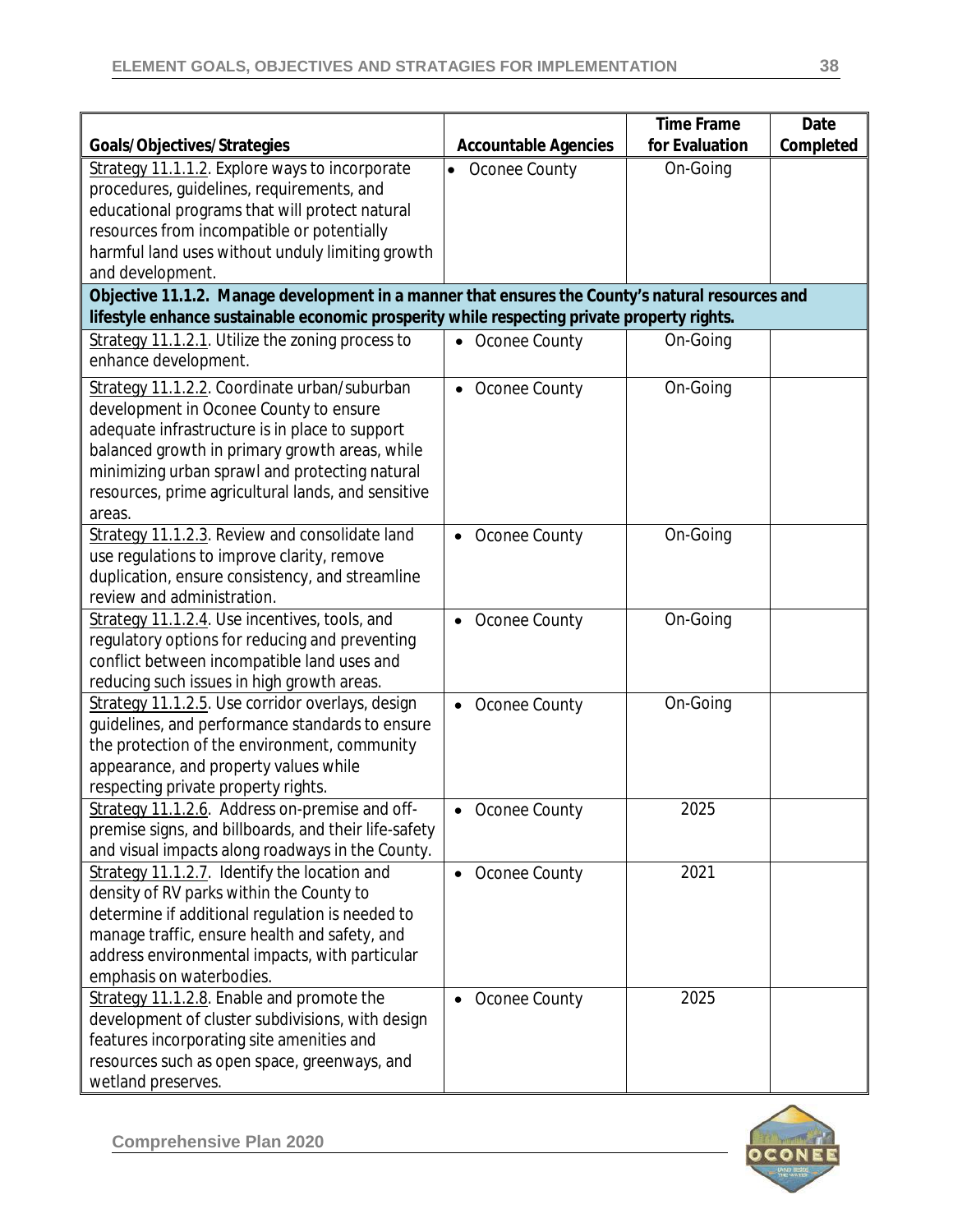|                                                                                                          |                             | <b>Time Frame</b> | Date      |
|----------------------------------------------------------------------------------------------------------|-----------------------------|-------------------|-----------|
| Goals/Objectives/Strategies                                                                              | <b>Accountable Agencies</b> | for Evaluation    | Completed |
| Strategy 11.1.2.9. Consider requiring landscaping                                                        | Oconee County               | 2022              |           |
| and buffer provisions for new non-residential                                                            |                             |                   |           |
| development along specific corridors and within                                                          |                             |                   |           |
| specific areas of the County.                                                                            |                             |                   |           |
| Strategy 11.1.2.10. Encourage landscaping,                                                               | Oconee County               | 2022              |           |
| beautification, and repair of properties through                                                         |                             |                   |           |
| volunteer community programs.                                                                            |                             |                   |           |
| Objective 11.1.3. Protect agricultural land through preservation and land use strategies designed to     |                             |                   |           |
| mitigate higher density residential and commercial development of rural farmlands.                       |                             |                   |           |
| Strategy 11.1.3.1. Map prime and functioning                                                             | • Oconee County             | 2021              |           |
| agricultural properties to determine areas that                                                          |                             |                   |           |
| may request protection from incompatible uses.                                                           |                             |                   |           |
| Strategy 11.1.3.2. Implement as feasible the                                                             | • Oconee County             | On-Going          |           |
| incorporation of voluntary mechanisms such as                                                            |                             |                   |           |
| the use of conservation easements, purchase of                                                           |                             |                   |           |
| development rights, and transfer of development                                                          |                             |                   |           |
| rights to preserve agricultural lands and                                                                |                             |                   |           |
| environmentally sensitive areas.                                                                         |                             |                   |           |
| Strategy 11.1.3.3. Utilize the zoning process to                                                         | • Oconee County             | On-Going          |           |
| accommodate appropriate development as                                                                   |                             |                   |           |
| requested.                                                                                               |                             |                   |           |
| Objective 11.1.4. Address the changes and emerging needs of areas transitioning to a more intensive land |                             |                   |           |
| use.                                                                                                     |                             |                   |           |
| Strategy 11.1.4.1. Develop additional corridor                                                           | • Oconee County             | 2025              |           |
| plans focused on safety and design issues but                                                            |                             |                   |           |
| with additional focus on reducing visual blight                                                          |                             |                   |           |
| and inappropriate and incompatible<br>development.                                                       |                             |                   |           |
| Strategy 11.1.4.2. Develop overlay districts,                                                            |                             | 2021              |           |
| primarily along principle community entrances                                                            | Oconee County<br>$\bullet$  |                   |           |
| (highway corridors) to meet the individual needs                                                         |                             |                   |           |
| of each district in areas such as signage,                                                               |                             |                   |           |
| appearance, transportation needs, etc.                                                                   |                             |                   |           |
| Strategy 11.1.4.3. Promote development that is                                                           | Oconee County<br>$\bullet$  | 2021              |           |
| consistent with the scenic character of S.C. Hwy.                                                        |                             |                   |           |
| 11 through the incorporation of a corridor                                                               |                             |                   |           |
| overlay, conditional use provisions, or other                                                            |                             |                   |           |
| mechanisms; and explore ways to preserve and                                                             |                             |                   |           |
| maintain tree lines and scenic vistas along S.C.                                                         |                             |                   |           |
| Hwy. 11.                                                                                                 |                             |                   |           |
| Strategy 11.1.4.4. Continue to work with the                                                             | Oconee County<br>$\bullet$  | On-Going          |           |
| OJRSA and other infrastructure providers on                                                              | <b>OJRSA</b><br>$\bullet$   |                   |           |
| expansions to serve residents and businesses and                                                         | Infrastructure<br>$\bullet$ |                   |           |
| provide opportunities for economic growth.                                                               | providers                   |                   |           |

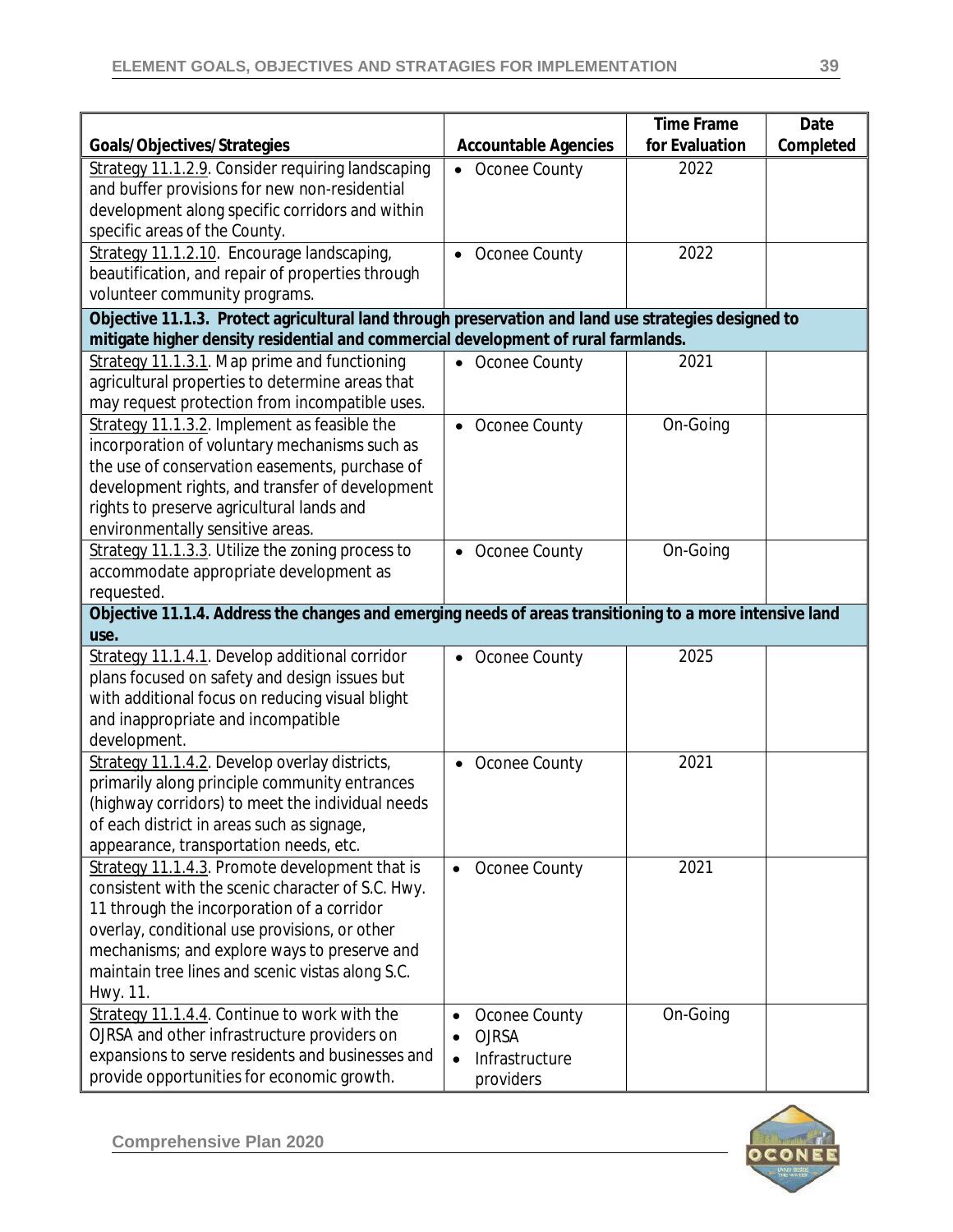|                                                                                                       |                             | <b>Time Frame</b> | Date      |
|-------------------------------------------------------------------------------------------------------|-----------------------------|-------------------|-----------|
| Goals/Objectives/Strategies                                                                           | <b>Accountable Agencies</b> | for Evaluation    | Completed |
| Strategy 11.1.4.5. Seek resources, plan for, and                                                      | Oconee County               | On-Going          |           |
| implement the innovative development and                                                              |                             |                   |           |
| redevelopment of unincorporated areas such as                                                         |                             |                   |           |
| Fair Play, Oakway, Newry, and Utica.                                                                  |                             |                   |           |
| Strategy 11.1.4.6. Continue to seek new                                                               | Oconee County<br>$\bullet$  | On-Going          |           |
| opportunities to coordinate, collaborate, and                                                         | Municipalities<br>$\bullet$ |                   |           |
| cooperate with municipalities, adjacent                                                               | Adjacent                    |                   |           |
| jurisdictions, and associated agencies and                                                            | jurisdictions               |                   |           |
| organizations.                                                                                        | Agencies and<br>$\bullet$   |                   |           |
|                                                                                                       | organizations               |                   |           |
| Objective 11.1.5. Enable and promote a range of housing choices to meet the needs of residents that   |                             |                   |           |
| accommodate a variety of economic levels, age groups, and preferences.                                |                             |                   |           |
| Strategy 11.1.5.1. Work with developers and                                                           | Oconee County<br>$\bullet$  | On-Going          |           |
| other public and private agencies and                                                                 | Developers                  |                   |           |
| organizations to encourage and enable                                                                 | Public and private          |                   |           |
| development of affordable housing options to                                                          | agencies and                |                   |           |
| meet current and projected housing needs.                                                             | organizations               |                   |           |
| Strategy 11.1.5.2. Work with developers and                                                           | Oconee County               | On-Going          |           |
| other public and private agencies and                                                                 | Developers                  |                   |           |
| organizations to encourage and enable the                                                             | Public and private          |                   |           |
| redevelopment and revitalization of dilapidated                                                       | agencies and                |                   |           |
| and unsafe housing in declining residential areas.                                                    | organizations               |                   |           |
| Strategy 11.1.5.3. Encourage new and innovative                                                       | • Oconee County             | On-Going          |           |
| approaches to residential development that will                                                       |                             |                   |           |
| expand housing options.                                                                               |                             |                   |           |
| Objective 11.1.6. Expand and promote opportunities for recreation and access to natural resources and |                             |                   |           |
| greenspaces.                                                                                          |                             |                   |           |
| Strategy 11.1.6.1. Work with the State, Sumter                                                        | Oconee County<br>$\bullet$  | On-Going          |           |
| National Forest, Duke Energy, the Army Corps of                                                       | State of South<br>$\bullet$ |                   |           |
| Engineers, and other organizations to provide                                                         | Carolina                    |                   |           |
| reasonable and safe access to the County's lakes                                                      | <b>Sumter National</b>      |                   |           |
| and rivers for residents and visitors while                                                           | Forest                      |                   |           |
| protecting private property rights.                                                                   | Duke Energy<br>$\bullet$    |                   |           |
|                                                                                                       | U.S. Army Corps of          |                   |           |
|                                                                                                       | Engineers                   |                   |           |
|                                                                                                       | Other related               |                   |           |
|                                                                                                       | organizations               |                   |           |
| Strategy 11.1.6.2. Explore partnerships and                                                           | Oconee County<br>$\bullet$  | On-Going          |           |
| alternative methods of connecting residential,                                                        | Municipalities<br>$\bullet$ |                   |           |
| employment, recreation, other essential services,                                                     |                             |                   |           |
| and communities such as greenways and trails.                                                         |                             |                   |           |